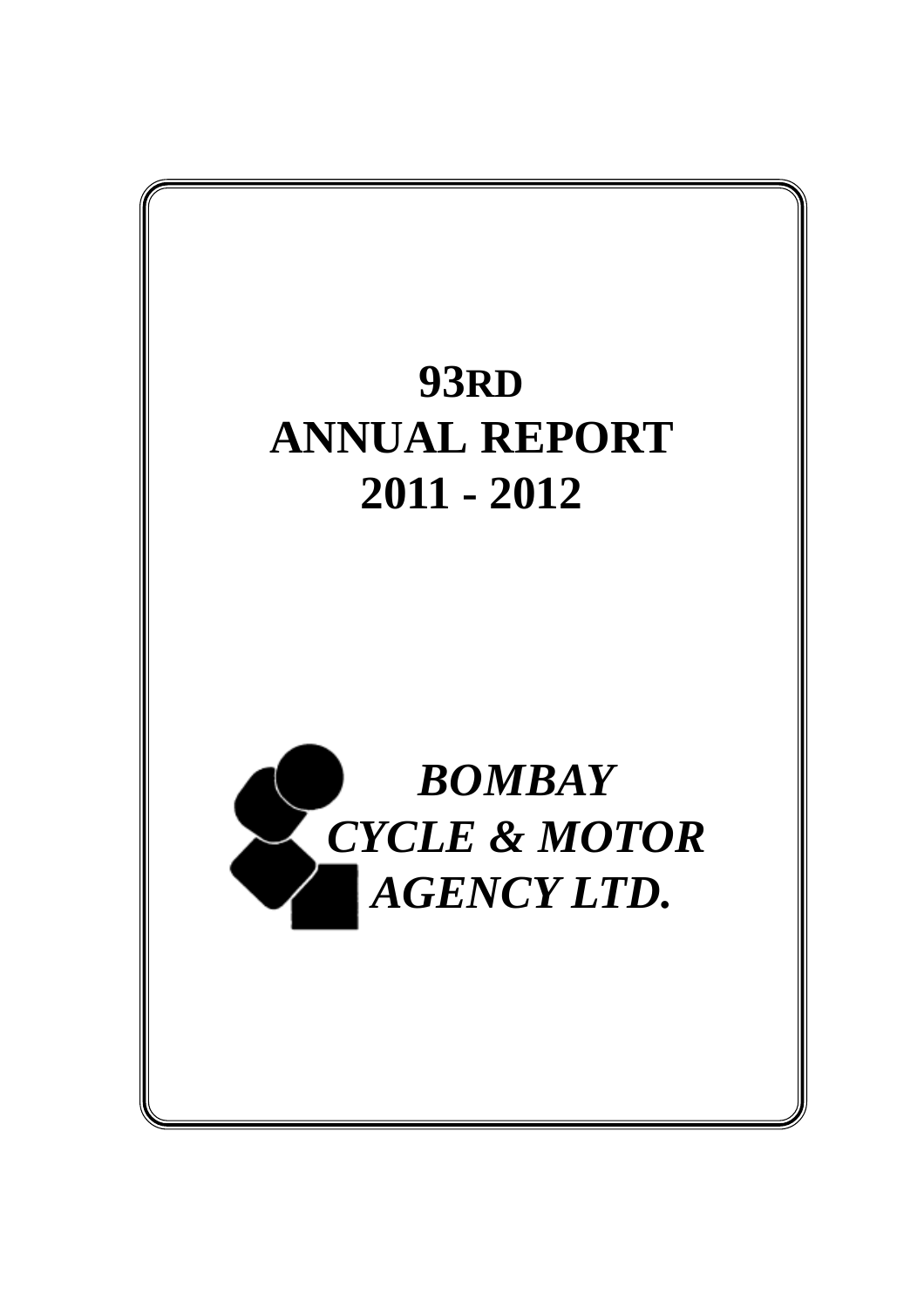| <b>BOARD OF DIRECTORS</b>                              | <b>CHAKOR L. DOSHI</b><br><b>CHAIRMAN EMERITUS</b>                                                                                                                                                                    |
|--------------------------------------------------------|-----------------------------------------------------------------------------------------------------------------------------------------------------------------------------------------------------------------------|
|                                                        | CHIRAG C. DOSHI<br><b>CHAIRMAN</b>                                                                                                                                                                                    |
|                                                        | KANIKA G. SANGER                                                                                                                                                                                                      |
|                                                        | <b>SANJAY P. MUTHE</b>                                                                                                                                                                                                |
|                                                        | T. D. LAL                                                                                                                                                                                                             |
| <b>REGISTERED OFFICE</b>                               | 534, Sardar Vallabhbhai Patel Road,<br>Opera House, Mumbai - 400 007.<br>Tel.: 022 - 40287104, 40287171<br>Fax: 022 - 23634527<br>Email: investors@bcma.in<br>Website: www.bcma.in                                    |
| <b>SERVICE STATION</b>                                 | 7, J. Tata Road, Churchgate,<br>Mumbai - 400 020.<br>Tel.: 022 - 66263000, 22047171<br>Fax: 022 - 22026644, 66263020                                                                                                  |
| <b>BANKERS</b>                                         | <b>BANK OF INDIA</b><br><b>HDFC BANK</b><br><b>STATE BANK OF INDIA</b>                                                                                                                                                |
| <b>AUDITORS</b>                                        | A. B. JOG & COMPANY<br><b>Chartered Accountants</b>                                                                                                                                                                   |
| <b>REGISTRAR &amp; SHARE</b><br><b>TRANSFER AGENTS</b> | <b>TSR DARASHAW LIMITED</b><br>6-10, Haji Moosa Patrawala Ind. Estate,<br>20, Dr. E. Moses Road,<br>Mahalaxmi,<br>Mumbai - 400 011.<br>Tel.: 022 - 66568484<br>Fax: 022 - 66568494<br>Email: csg-unit@tsrdarashaw.com |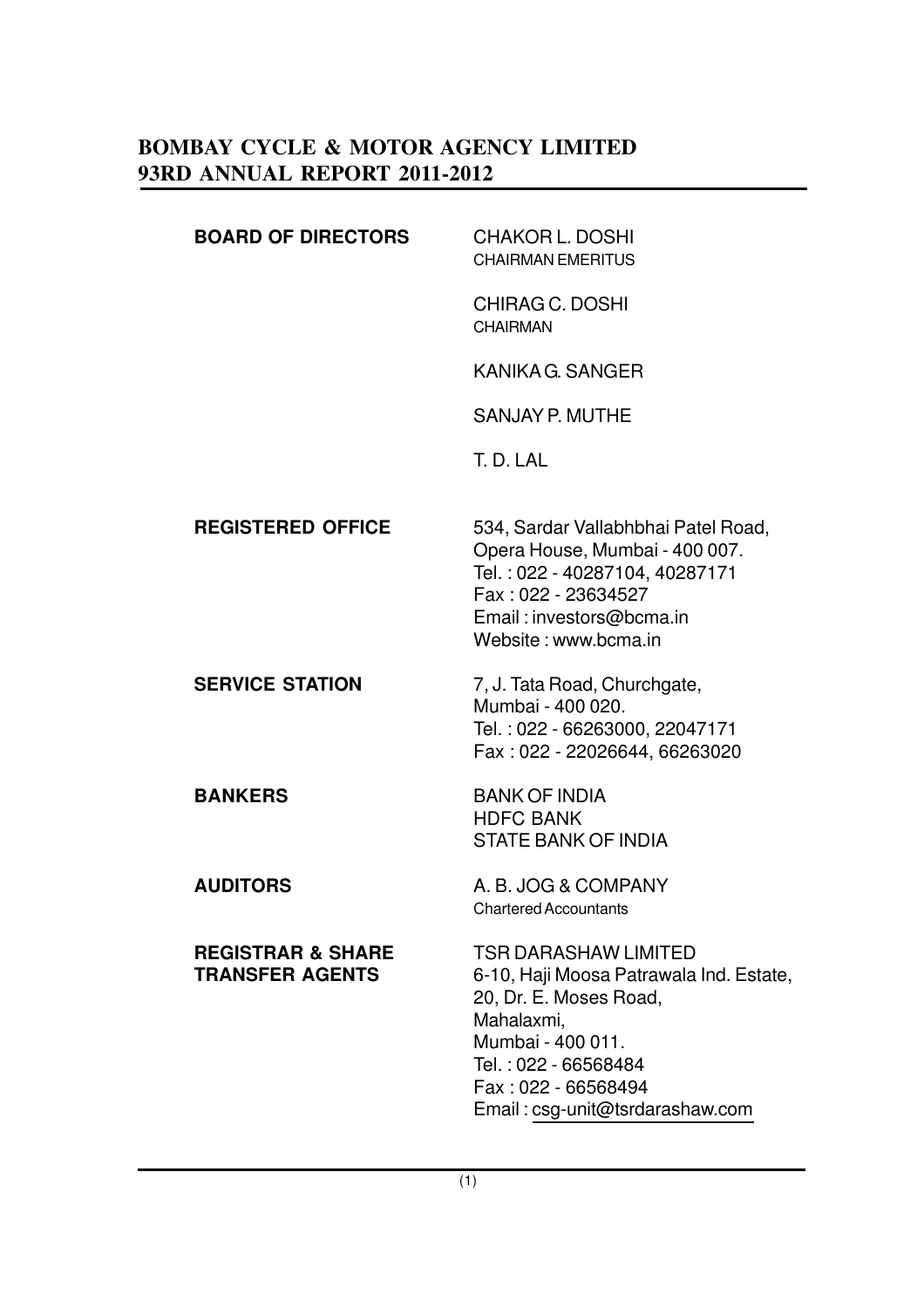### **NOTICE**

NOTICE is hereby given that the NINETY-THIRD ANNUAL GENERAL MEETING of Members of BOMBAY CYCLE & MOTOR AGENCY LTD. will be held as scheduled below :

| Day | : Monday |
|-----|----------|
|     |          |

Date : 13th August, 2012

- Time : 10.30 A.M.
- Venue : 534, Sardar Vallabhbhai Patel Road, Opera House, Mumbai - 400 007.

The Agenda for the meeting will be as under :

#### **Ordinary Business :**

- 1) To receive, consider and adopt the Audited Balance Sheet of the Company as at 31st March, 2012 and the Profit & Loss Statement for the year ended on that date together with the Report of Directors and Auditors thereon.
- 2) To declare dividend on Equity Shares for the year ended 31st March, 2012.
- 3) To appoint a Director in place of Mrs. Kanika G. Sanger, who retires by rotation and being eligible, offers herself for reappointment.
- 4) To appoint a Director in place of Mr. T. D. Lal, who retires by rotation and being eligible, offers himself for reappointment.
- 5) To appoint M/s. A. B. Jog & Co., Chartered Accountants, Mumbai as Auditors of the Company to hold office from conclusion of this Annual General Meeting until the conclusion of next Annual General Meeting of the Company and to fix their remuneration.

By order of the Board of Directors T. D. LAL Director

Registered Office : 534, Sardar Vallabhbhai Patel Road, Opera House, Mumbai - 400 007. Dated : 4th May, 2012

#### **NOTES :**

- a) **A MEMBER, ENTITLED TO ATTEND AND VOTE AT THE MEETING IS ALSO ENTITLED TO APPOINT A PROXY TO ATTEND AND VOTE INSTEAD OF HIMSELF / HERSELF AND SUCH PROXY NEED NOT BE A MEMBER OF THE COMPANY. THE INSTRUMENT APPOINTING A PROXY AND THE POWER OF ATTORNEY, IF ANY, UNDER WHICH IT IS SIGNED SHOULD BE DEPOSITED AT THE REGISTERED OFFICE OF THE COMPANY NOT LESS THAN 48 HOURS BEFORE THE TIME FOR HOLDING OF THIS ANNUAL GENERAL MEETING AS PROVIDED BY ARTICLE 110 OF THE ARTICLES OF ASSOCIATION OF THE COMPANY.**
- b) The Register of Members and Share Transfer Books of the Company will remain closed from Monday, 30th July, 2012 to Monday, 13th August, 2012 (both days inclusive).
- c) The Dividend, if declared at the meeting, will be paid on 05.09.2012 i.e. within the stipulated period, to those members who hold shares in Physical Form and whose names appear on the Company's Register of members as on 13th August, 2012. In respect of Shares held in Electronic Form, the dividend will be paid to the beneficial owners as per details to be furnished by the Depositories for this purpose at the end of business hours on 29th July, 2012.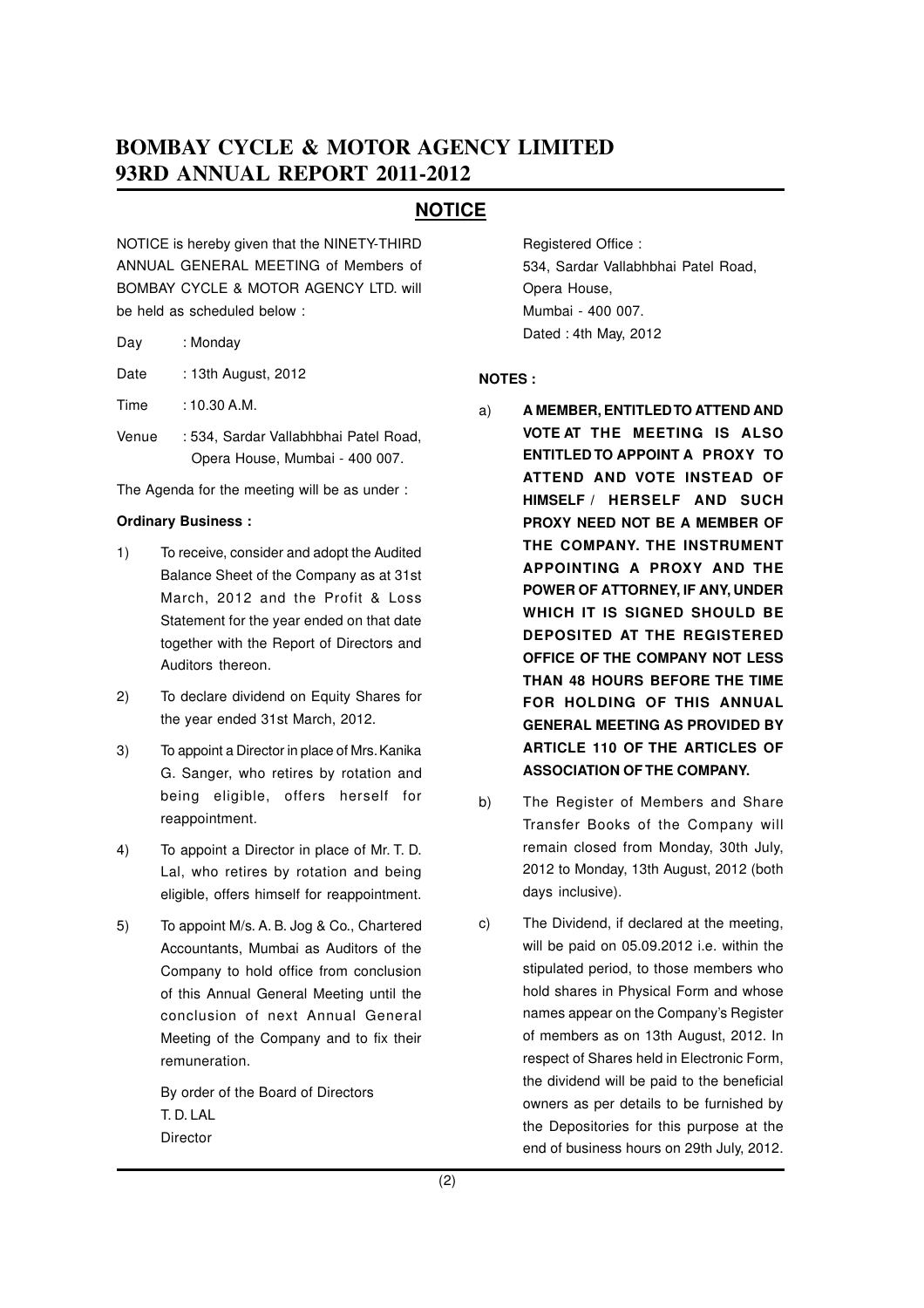- d) Members, who hold shares in physical form, are requested to notify immediately change in their addresses, if any, to the Company's Registrar and Share Transfer Agents, M/s.TSR Darashaw Ltd., specifying Registered Folio Number and other relevant details. Members, who hold shares in Electronic Form are requested to notify change in their addresses to Depository Participants with whom they are maintaining their Beneficial owner Account.
- e) SEBI vide circular dated May 20, 2009 has made it mandatory for transferees requesting for transfer of shares of listed companies in physical form, to furnish a copy of their PAN, duly self attested to the Company / RTA, whilst lodgment of such shares.
- f) SEBI vide circular dated January 7, 2010 has made it mandatory for legal heir(s) to furnish a copy of their PAN, duly self attested in the following cases in respect of shares of listed companies held in physical form:
	- $\triangleright$  Deletion of name of the deceased shareholder(s), where the shares are held in the names of two or more shareholders;
	- $\triangleright$  Transmission of shares in favour of legal heir(s), where deceased shareholder was the sole holder of shares; and
	- $\triangleright$  Transposition of shares, when there is a change in the order of names in which physical shares are held jointly in the names of two or more shareholders.
- g) Members, who hold shares in Dematerialized form, are requested to bring

their Client ID and DP ID Numbers for easy identification of attendance at the meeting.

- h) Members are requested to get the Shares transferred in joint names, if shares are held in a single name to avoid the inconvenience and also to send nomination form (available on request), if not sent earlier.
- i) Members / Proxy Holders are requested to produce at the entrance of the hall admission slips duly completed and signed, in accordance with the specimen signature registered with the Company for admission to the Meeting Hall.
- j) Documents relating to the items mentioned in the Notice are available for inspection at the Registered Office of the Company on any working day (except Saturday and Sunday) during business hours from 10:30 a.m. to 12:30 p.m.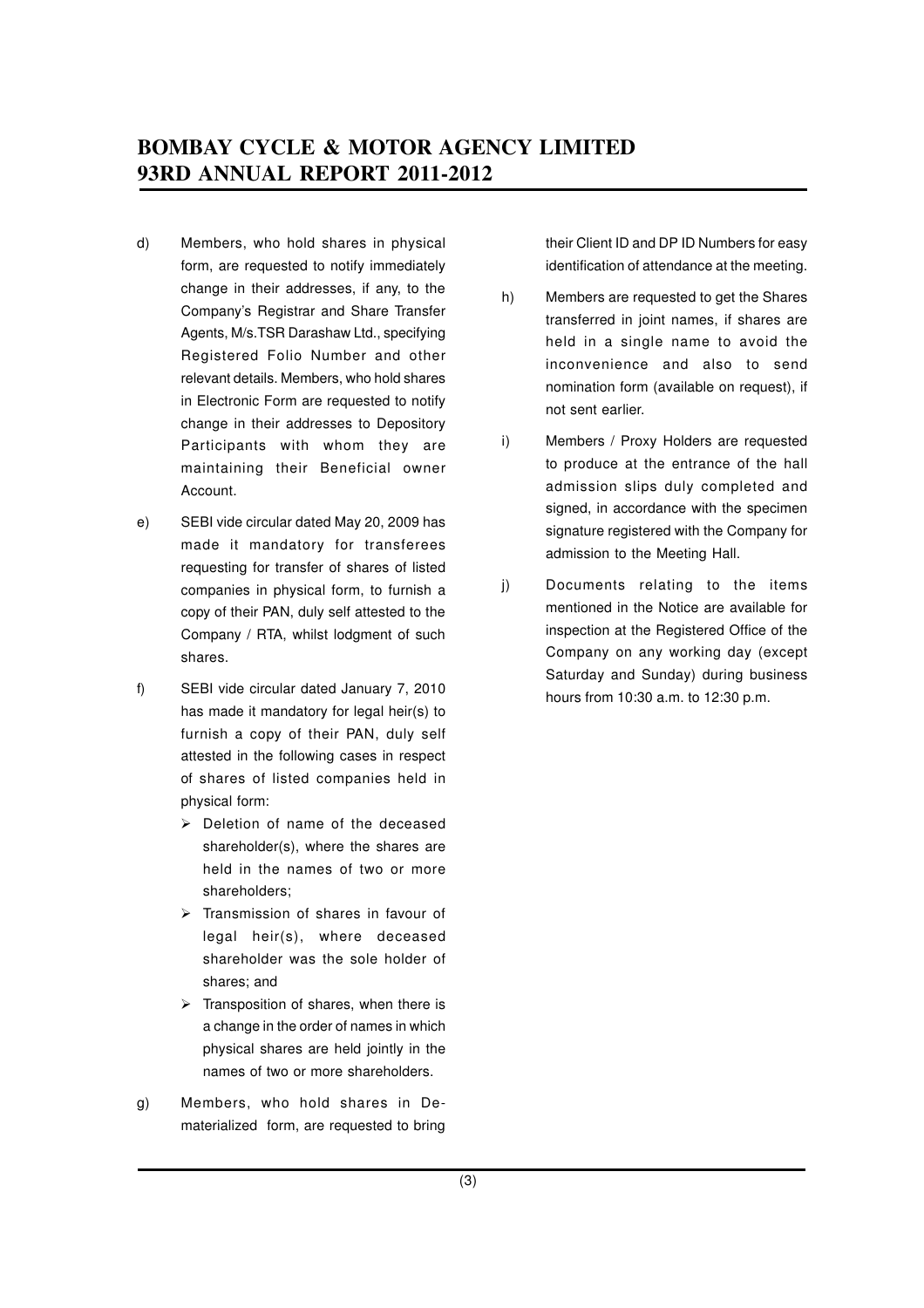### **DIRECTOR'S REPORT**

#### To,

The Members of

#### **BOMBAY CYCLE & MOTOR AGENCY LIMITED**

Your Directors have the pleasure to present to you the Annual Report and the audited statements of accounts for the year ended 31st March, 2012.

#### **1. FINANCIAL RESULTS :**

|                                                            | Year       | Previous   |
|------------------------------------------------------------|------------|------------|
|                                                            | ended      | year ended |
|                                                            | 31.03.2012 | 31.03.2011 |
|                                                            | Rupees     | Rupees     |
| <b>Total Income</b>                                        | 76,193,318 | 77,682,847 |
| Profit / (Loss) before<br>depreciation and<br>taxation     |            |            |
|                                                            | 12,263,055 | 18,174,330 |
| Less: Depreciation<br>and Other Charges<br>on Fixed Assets |            |            |
| Profit / (Loss)                                            | 1,148,724  | 9,32,394   |
| before exceptional                                         |            |            |
| items and tax                                              | 11,114,331 | 17,241,936 |
| Exceptional items<br>(Including Prior                      |            |            |
| Period Items)                                              | (605, 452) | (115, 889) |
| Less : Tax expense:                                        |            |            |
| i) Current tax                                             | 2,856,271  | 3,374,859  |
| ii) Earlier Years                                          | 925,056    |            |
| iii) Deferred tax                                          |            | 11,415,189 |
| Profit / (Loss) for                                        |            |            |
| the period                                                 | 6,727,552  | 2,335,999  |

#### **2. OPERATION HIGHLIGHTS :**

The total income of the Company comprising of Automobile and Hospitality Division is  $\bar{\tau}$  762 Lacs as compared to F 777 Lacs in the previous year.

The sale of Automobile Spare Parts during the year was  $\bar{\tau}$  182 Lacs as against  $\bar{\tau}$  138 Lacs in the previous year.

The automobile division has since discontinued operations as Tata Authorized Service Centre (TASC) as the

TASC was no longer viable. The management is now exploring and evaluating other alternate viable options.

#### **3. DIVIDEND :**

Your Directors are pleased to recommend Dividend for the financial year 2011-2012 on Equity Shares of F 10/- each at F 2/ per share equivalent to 20% (Nil in the previous year) aggregating to F 4,00,000/- . The Dividend Distribution Tax thereon works out to ₹ 64,890/-. The total outgo on account of this works out to F 4,64,890/-.

#### **4. FINANCE AND ACCOUNTS :**

#### **FIXED DEPOSITS :**

The Company does not accept any Fixed Deposits from the public. Hence, details of the same are not given in the Report.

#### **INCOME TAX ASSESSMENT :**

Income tax assessment of your Company has been completed upto the Assessment Year 2010-2011.

#### **AUDITORS REPORT :**

There are no qualifications and / or observations in the Auditors Report, calling for any explanations from the Board.

#### **5. PERSONNEL :**

The industrial relations continue to be satisfactory in all the Divisions of the Company.

None of the employees fall within the purview of Section 217(2A) of the Companies Act, 1956 as amended and the rules framed thereunder.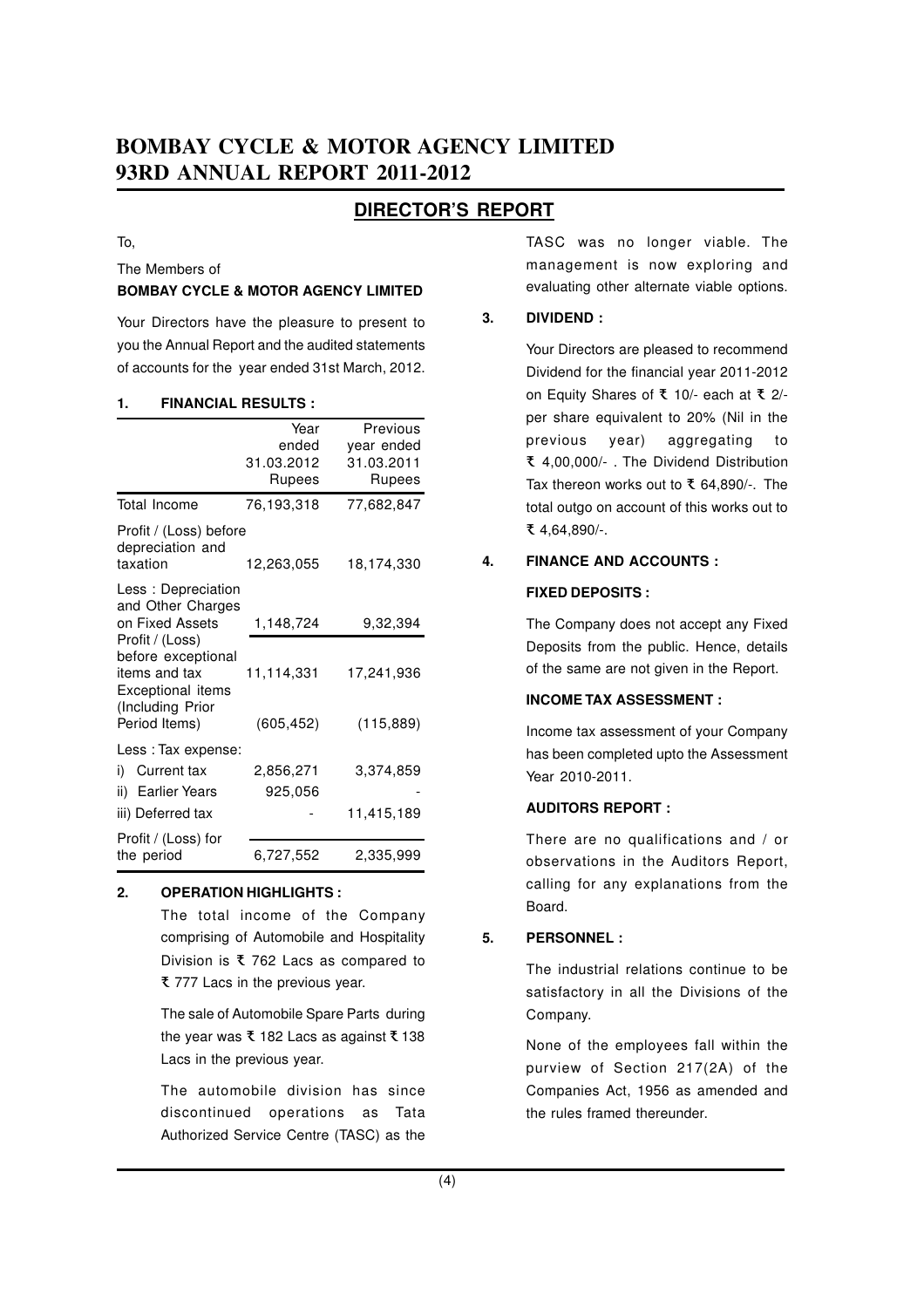#### **6. INSURANCE :**

The properties, stocks, stores, assets, etc. belonging to the Company continue to be adequately insured against fire, riot, civil commotion, etc.

#### **7. DEMATERIALIZATION OF SHARES :**

The Company's shares are listed on Bombay Stock Exchange Limited and the Company's Registrar and Share Transfer Agents have connectivity with National Securities Depository Ltd. & Central Depository Services (India) Ltd. The ISIN No. is INE691K01017. As on 31.03.2012, 159,302 equity shares representing 79.65% of the total shares have been dematerialized.

#### **8. COMPANY'S WEBSITE :**

The Company has its website, namely www.bcma.in. The website provides detailed information about the business activity, locations of its corporate office and service centre, etc. The Quarterly Results, Annual Reports and Shareholding patterns are updated on the website of the Company.

### **9. CORPORATE FILING AND DISSEMINATION SYSTEM (CFDS), viz. www.corpfiling.co.in :**

Pursuant to Clause 52 of the Listing Agreement, the quarterly, half yearly and annual results and shareholding pattern are filed on the Corporate Filing and Dissemination system (CORP filing) at www.corpfiling.co.in. The necessary reports are also be filed and posted on the website of the Company.

#### **10. MEANS OF COMMUNICATION :**

The Company has designated investors@bcma.in as an email id for the purpose of registering complaints by investors and displayed the same on the website of the Company.

#### **11. DIRECTORS' RESPONSIBILITY STATEMENT :**

Pursuant to the requirement under Section 217(2AA) of the Companies Act, 1956, the Directors' hereby confirm that:

- i) in the preparation of the annual accounts, the applicable accounting standards have been followed by your Company along with proper explanation relating to material departures, if any;
- ii) the Directors have selected such accounting policies and applied them consistently, and judgments and estimates made are reasonable and prudent so as to give a true and fair view of the state of affairs of the Company as at 31st March, 2012 and of its profit for the year ended on that date;
- iii) proper and sufficient care has been taken for the maintenance of adequate accounting records in accordance with provision of the Companies Act, 1956 for safeguarding the assets of the Company and for preventing and detecting fraud and other irregularities; and
- iv) the annual accounts have been prepared on a going concern basis.

### **12. CONSERVATION OF ENERGY, TECHNOLOGY ABSORPTION AND FOREIGN EXCHANGE EARNING AND OUTGO :**

As regards the additional information required by Section 217(1)(e) of the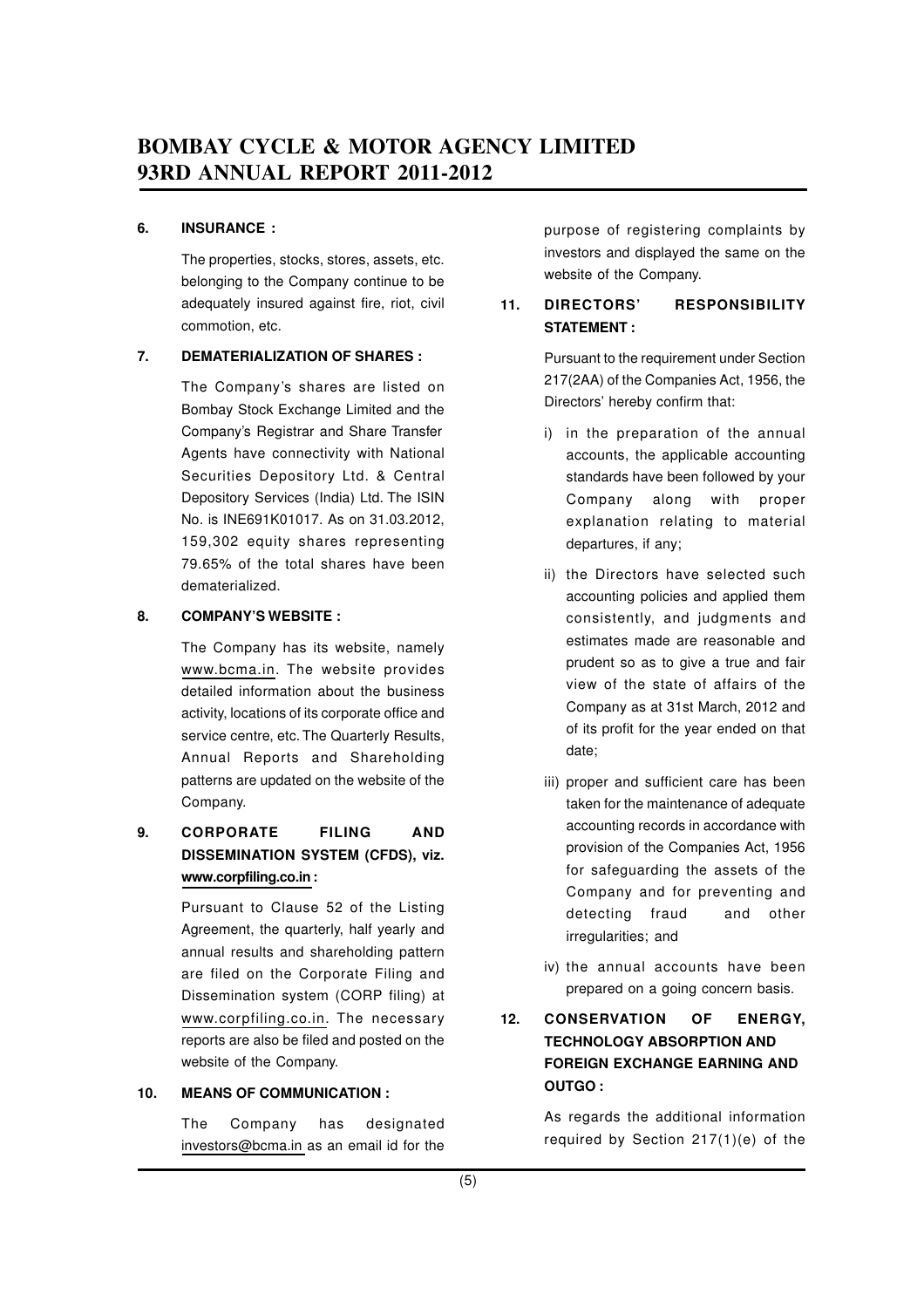Companies Act, 1956 read with the Companies [Amendment] Act, 1988 regarding Conservation of Energy, the same is not required to be given by the Company, as the Company is not listed in the Schedule to the Companies [Disclosure of particulars in the Report of Board of Directors] Rules, 1988.

There is no Research & Development activity, no import of technology or foreign exchange earnings or outgo; hence details of the same are not annexed to this report.

#### **13. SUBSIDIARY :**

The Company does not have any subsidiary.

#### **14. DIRECTORS :**

In accordance with the provision of the Companies Act, 1956 and Article 156 of the Articles of Association of the Company, Mrs. Kanika G. Sanger and Mr. T. D. Lal are due to retire by rotation at the 93rd Annual General Meeting and being eligible, offer themselves for reappointment.

#### **15. AUDITORS :**

M/s. A. B. Jog & Co., Chartered Accountants, Mumbai, the Statutory Auditors, of the Company will retire at the ensuing Annual General Meeting and they being eligible have offered themselves for reappointment. The Company has received the necessary certificate u/s. 224-1B from them about their eligibility for reappointment. The members are requested to appoint the Auditors and fix their remuneration.

#### **16. SECRETARIAL COMPLIANCE REPORT :**

As required under Section 383A(1) of the Companies Act, 1956, the Compliance Report issued by M/s. Ragini Chokshi & Associates, Practicing Company Secretary, Mumbai, is attached herewith and forms part of this report.

#### **17. ACKNOWLEDGEMENTS :**

Your Directors place on record their sincere appreciation of the assistance and co-operation that the Company has been receiving from its employees as also from the Banks.

Your Directors would also like to thank the customers, suppliers and shareholders for their continued support and co-operation.

For and on behalf of the Board of Directors

**Chirag C. Doshi** Chairman

#### **Registered Office :**

534, Sardar Vallabhbhai Patel Road, Opera House, Mumbai - 400 007.

Dated : 4th May, 2012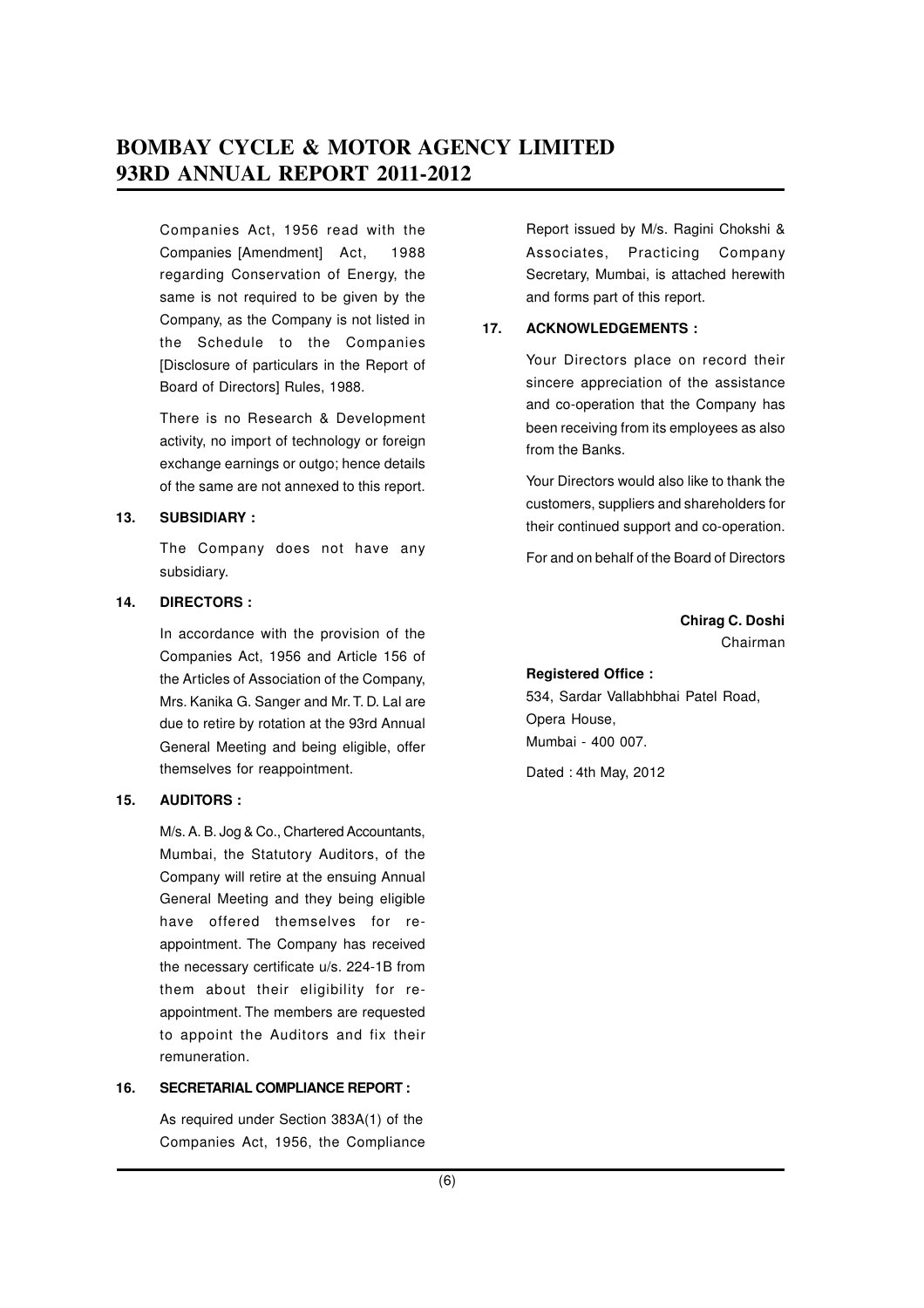### **COMPLIANCE CERTIFICATE**

Registration No. of the Company : L74999MH 1919PLC000557 Nominal Capital : Rs. 50,00,000/-

To,

The Members

M/S. Bombay Cycle & Motor Agency Limited.

We have examined the registers, records, books and papers of M/S. Bombay Cycle & Motor Agency Limited. (Regd. No. / CIN No. L74999MH1919PLC000557) as required to be maintained under the Companies Act, 1956, (The Act) and the rules made thereunder and also the provisions contained in the Memorandum and Articles of Association of the Company for the financial year ended on 31st March, 2012. In our opinion and to the best of our information and according to the examinations carried out by us and explanations furnished to us by the Company and its officers we certify that in respect of the aforesaid financial year :

- 1. The Company has kept and maintained all registers as stated in Annexure 'A' to this certificate, as per the provisions of the Act and the rules made thereunder and all entries therein have been duly recorded.
- 2. The Company has duly filed the forms and returns as stated in Annexure 'B' to this certificate, with the Registrar of Companies, Regional Director, Central Government, Company Law Board or other authorities within the time prescribed under the Act and the rules made thereunder.
- 3. The Company is a Public Limited Company and hence comments are not required.
- 4. The Board of directors duly met Six times respectively on 28th April, 2011, 3rd June, 2011, 11th August, 2011, 4th November,

2011, 19th December, 2011 and 3rd February, 2012 in respect of which meetings, proper notices were given and the proceedings were properly recorded, passed and signed in the Minutes Book maintained for the purpose.

- 5. The Company closed its Register of members from 28-07-2011 to 11-08-2011 and necessary compliance of Section 154 of the Act has been made.
- 6. The Annual General Meeting for the financial year ended on 31st March, 2011 was held on 11th August, 2011 after giving due notice to the members of the Company and the resolutions passed there at were duly recorded in Minutes Book maintained for the purpose.
- 7. No Extra-Ordinary General Meeting was held during the financial year.
- 8. The Company has not advanced any loans to its Directors and / or persons, firms or Companies referred in Section 295 of the Act.
- 9. The Company has not entered into any contracts falling within the purview of Section 297 of the Act, 1956.
- 10. The Company has made necessary entries in the Register maintained under Section 301 of the Act.
- 11. There were instances of Company falling within the purview of Section 314 of the Act, 1956, the Company has obtained approvals from the Board of Directors and Members.
- 12. The Company has not issued any duplicate share Certificate during the financial year under review.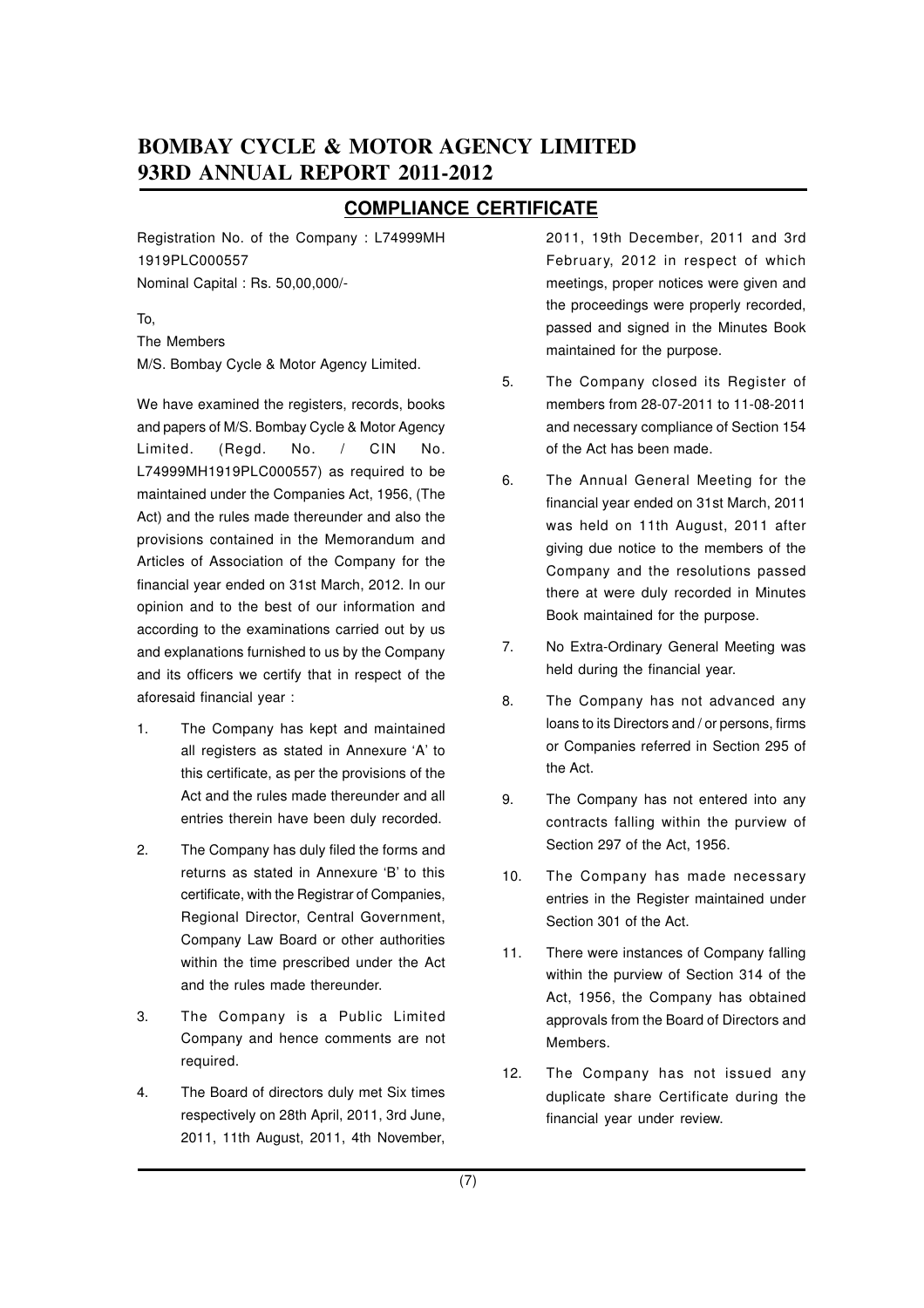#### 13. The Company has :

- i) Delivered all the Certificates on allotment of securities and on lodgement thereon for transfer / transmission or any other purpose in accordance with the provisions of the Act.
- ii) Not deposited any amount in a separate Bank Account as no dividend was declared during the financial year.
- iii) The Company was not required to post warrants to any member of the Company as no dividend was declared during the financial year.
- iv) There is no amount in unpaid dividend account, application money due for refund, matured deposits, matured debentures and the interest accrued thereon which has remained unpaid or unclaimed for a period of seven years and has to be transferred to Investor Education and Protection Fund.
- v) Duly complied with the requirements of Section 217 of the Act.
- 14. The Board of Directors of the Company is duly constituted.There was no appointment of additional directors, alternate directors and directors to fill casual vacancy during the financial year.
- 15. The Company has not appointed any Managing Director / Whole-time Director / Manager during the financial year.
- 16. The Company has not appointed any sole selling agents during the financial year.
- 17. The Company has obtained approval of the Central Government, u/s. 309 of the Companies Act, 1956 during the financial year ended 31st March, 2012 relating to

payment of remuneration by way of commission to Directors.

- 18. The Directors have disclosed their interest in other Firms / Companies to the Board of Directors pursuant to the provisions of the Act and the rules made thereunder.
- 19. The Company has not issued any shares, debentures or other securities during the financial year.
- 20. The Company has not bought back any shares during the financial year.
- 21. There was no redemption of preference shares or debentures, during the financial year.
- 22. There was no transaction necessitating to keep in abeyance rights to dividend / right shares and bonus shares pending registration of transfer of shares.
- 23. The Company has not invited or accepted any Deposits including any unsecured loans falling within the purview of Section 58A of the Act read with Companies (Acceptance of Deposit) Rules 1975, during the financial year under review from public.
- 24. The Company has not made any borrowings during the financial year ended 31st March, 2012.
- 25. The Company has made investments in other bodies corporate in compliance with the provisions of the Act and has made necessary entries in the register kept for the purpose. The Company has not made any loans or advances or given guarantees or provided securities to other bodies corporate and consequently no entries have been made in the register kept for the purpose.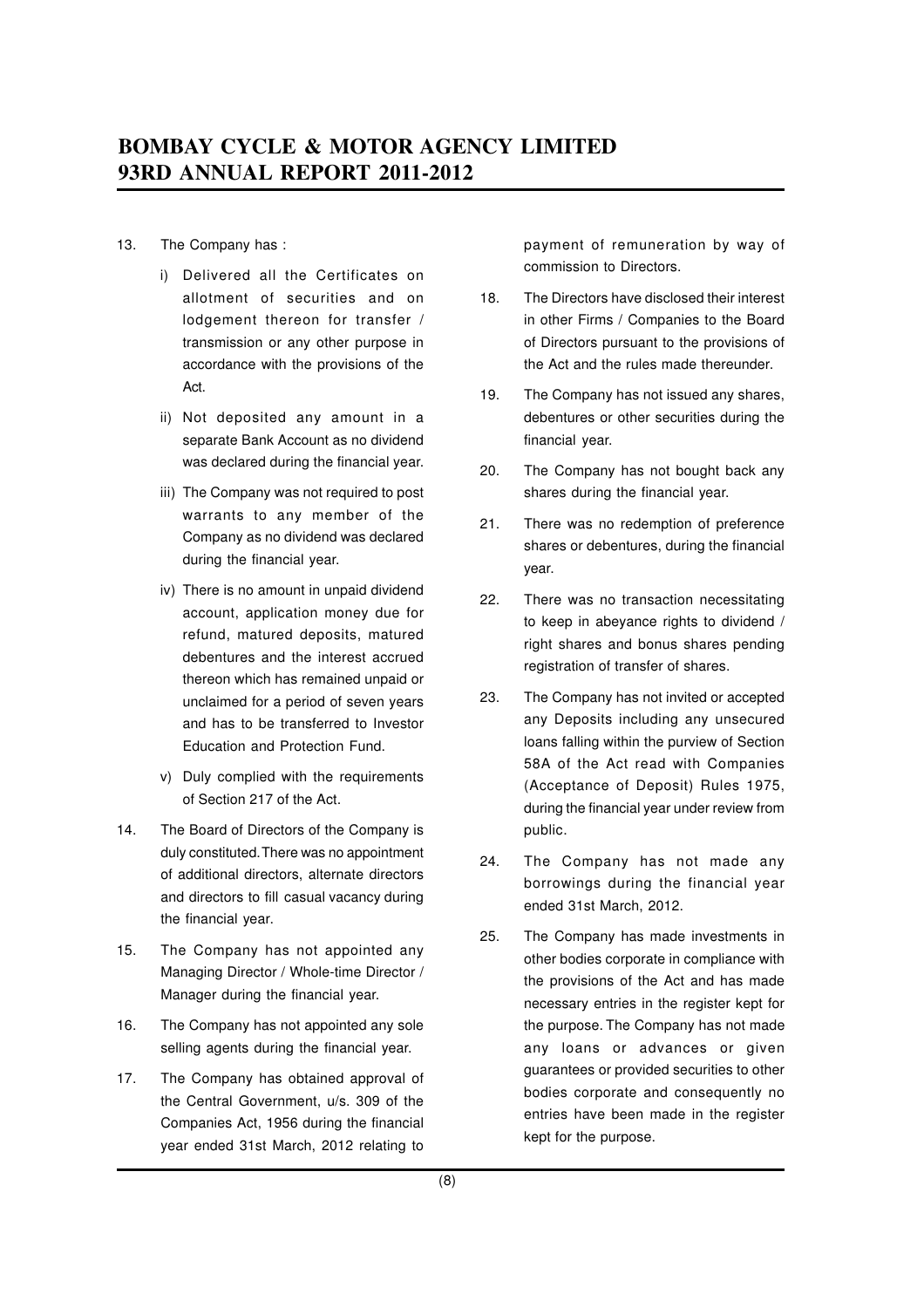- 26. The Company has not altered the provisions of the Memorandum with respect to situation of the Company's Registered Office from one State to another during the year under scrutiny.
- 27. The Company has not altered the provisions of the Memorandum with respect to the objects of the Company during the year under scrutiny.
- 28. The Company has not altered the provisions of the Memorandum with respect to name of the Company during the year under scrutiny.
- 29. The Company has not altered the provisions of the Memorandum with respect to Share Capital of the Company during the year under scrutiny.
- 30. The Company has not altered its Articles of Association during the year under scrutiny.
- 31. There was no prosecution initiated against or show cause notices received by the Company and no fines or penalties or any other punishment was imposed on Company during the financial year, for offences under the Act.
- 32. The Company has not received any money as security from its employees during the financial year under certification.
- 33. The Company has deposited both employees and employers contribution to Provident Fund with prescribed authorities pursuant to Section 418 of the Act.

FOR RAGINI CHOKSHI & ASSOCIATES Mrs. Ragini Chokshi (Proprietor) Company Secretary C. P. No. 1436

Place : Mumbai Date : 4th May, 2012.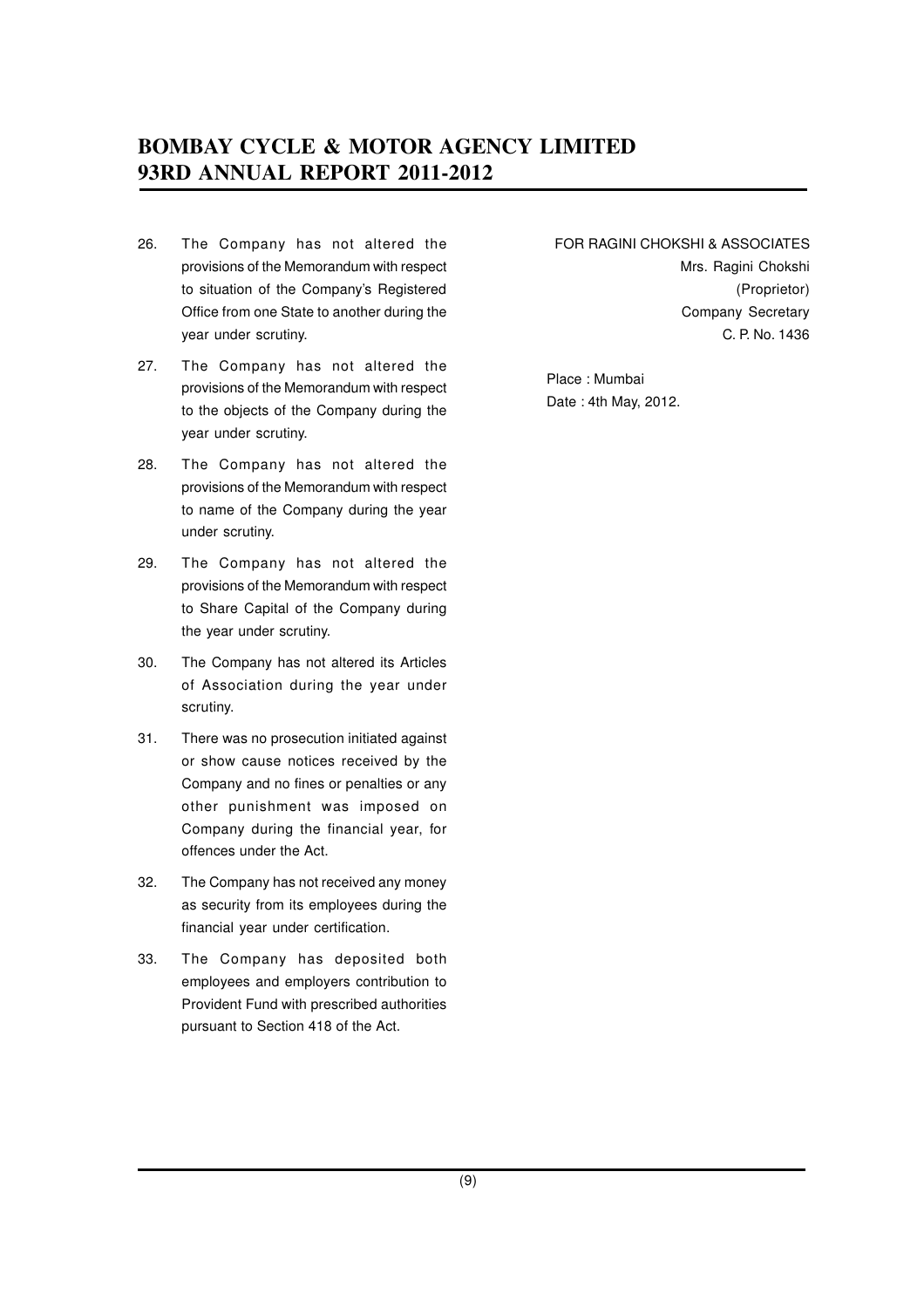### **Annexure 'A'**

#### **Registers as maintained by the Company:**

- 1. Register of Investments u/s. 49
- 2. Register of charges u/s. 143 / copies of instrument creating the charge u/s. 136.
- 3. Register of Members u/s. 150 and index of members u/s. 151.
- 4. Registers and Returns u/s. 163.
- 5. Minutes Book of Meeting.
- 6. Books of Accounts.
- 7. Register of Particulars of Contracts in which directors are interested u/s. 301.
- 8. Register of Directors, Managing Directors, Managers and Secretary u/s. 303.
- 9. Register of Directors shareholdings u/s. 307.
- 10. Foreign Register of Members u/s. 157.
- 11. Register of Deposits under Rule 7 of the Companies (Acceptance of Deposits) Rules, 1975.
- 12. Register of Inspection.

#### **Other Registers:**

- 1. Register of Director Attendance maintained.
- 2. Register of Transfer.
- 3. Register of Shareholders Attendance.
- 4. Register of Proxies.
- 5. Register of Fixed Assets.

#### **Annexure 'B'**

Forms and Returns as filed by the Company with Registrar of the Companies, Regional Director, Central Government or other authorities during the financial year ending on 31st March, 2012.

| Sr.<br>No. | Form No. / Return | <b>Filed</b><br>under<br>section | <b>For</b><br>Year | Date of<br>filing | <b>Whether filing</b><br>within<br><b>Prescribed</b><br>Time<br>Yes / No | If delay in filing,<br>whether<br>requisite<br>additional<br>fee paid<br>Yes / No |
|------------|-------------------|----------------------------------|--------------------|-------------------|--------------------------------------------------------------------------|-----------------------------------------------------------------------------------|
| 1.         | Form No. 66       | 383 A                            | 2010-2011          | 05.09.2011        | Yes                                                                      | N.A.                                                                              |
| 2.         | Form No. 23 AC    | 220                              | 2010-2011          | 30.11.2011        | Yes                                                                      | N.A.                                                                              |
| 3.         | Form No. 23 ACA   | 220                              | 2010-2011          | 30.11.2011        | Yes                                                                      | N.A.                                                                              |
| 4.         | Form No. 20 B     | 159                              | 2010-2011          | 08.10.2011        | Yes                                                                      | N.A.                                                                              |
| 5.         | Form No. 23 B     | 224(1A)                          | 2011-2012          | 05.09.2011        | Yes                                                                      | N.A.                                                                              |
| 6.         | Form No. 23       | 192                              | 2010-2011          | 20.08.2011        | Yes                                                                      | N.A.                                                                              |
| 7.         | Form No. 25 A     | 309(4)                           | 2011-2012          | 23.09.2011        | Yes                                                                      | N.A.                                                                              |

FOR RAGINI CHOKSHI & ASSOCIATES

Mrs. Ragini Chokshi (Proprietor) Company Secretary Place : Mumbai C. P. No. 1436

Date : 4th May, 2012.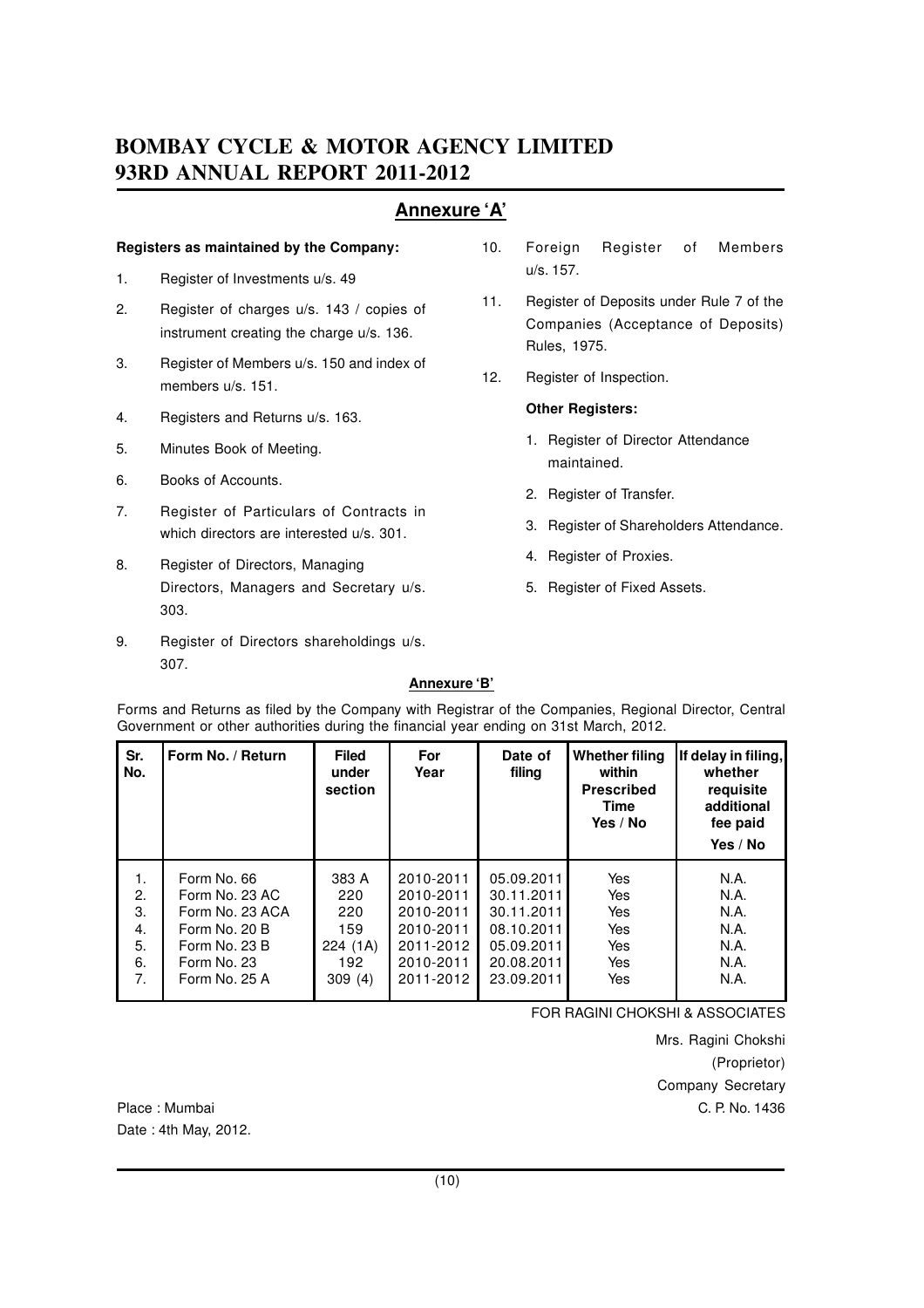### **REPORT OF THE AUDITORS TO THE MEMBERS OF BCMA**

We have audited the attached Balance Sheet of BOMBAY CYCLE & MOTOR AGENCY LIMITED, as at 31st March, 2012, the Profit & Loss Statement and also Cash Flow Statement for the year ended upon that date annexed thereto. These financial statements are the responsibility of the company's management. Our responsibility is to express an opinion on these financial statements based on our audit.

We conducted our audit in accordance with auditing standards generally accepted in India. Those standards require that we plan and perform the audit to obtain reasonable assurance about whether the financial statements are free of material misstatements. An audit includes examining, on a test basis, evidence supporting the amounts and disclosures in the financial statements. And the audit also includes assessing the accounting principles used and significant estimates made by management, as well as evaluating the overall financial statement presentation. We believe that our audit provides a reasonable basis for our opinion. With these remarks we now report as follows:

1. As required by the Companies (Auditor's Report) Order 2003 issued by the Central Government on 12th June 2003 and Companies (Auditor's Report) (Amendment) Order 2004 issued by the Central Government on 25th November 2004 both in terms of Section 227(4A) of the Companies Act, 1956, we enclose in the annexure a statement on the matter specified in the said order to the extent they are applicable to the Company and based on such checks applied by us as considered necessary and also based on information and explanations given by the Directors.

- 2. Further to our comments in the Annexure referred in paragraph 1 above :
	- (a) In our opinion, proper books of account as required by law have been kept by the Company so far as appears from our examination of those books;
	- (b) We have obtained all the information and explanations which to the best of our knowledge and belief were necessary for the purpose of our audit;
	- (c) The Balance Sheet and Profit & Loss Statement and Cash Flow Statement dealt with by the report are in agreement with the books of accounts;
	- (d) In our opinion, the annexed Balance Sheet and Profit & Loss Statement and Cash Flow Statement dealt with by the report comply with the requirements of the Accounting standards referred to in sub Section (3c) of Section 211 of the Companies Act, 1956 as amended;
	- (e) On the basis of written representation received from the directors as on 31st March, 2012 and taken on record by the board of directors, none of the Directors of the company are disqualified as on 31st March, 2012 from being appointed as director under clause (g) of sub-section (1) of Section 274 of The Companies' Act 1956;
	- (f) In our opinion and according to the best of our information and according to the explanation given to us, the said accounts read with the notes attached to and forming part of the same give the information required by the Companies Act, 1956 in the manner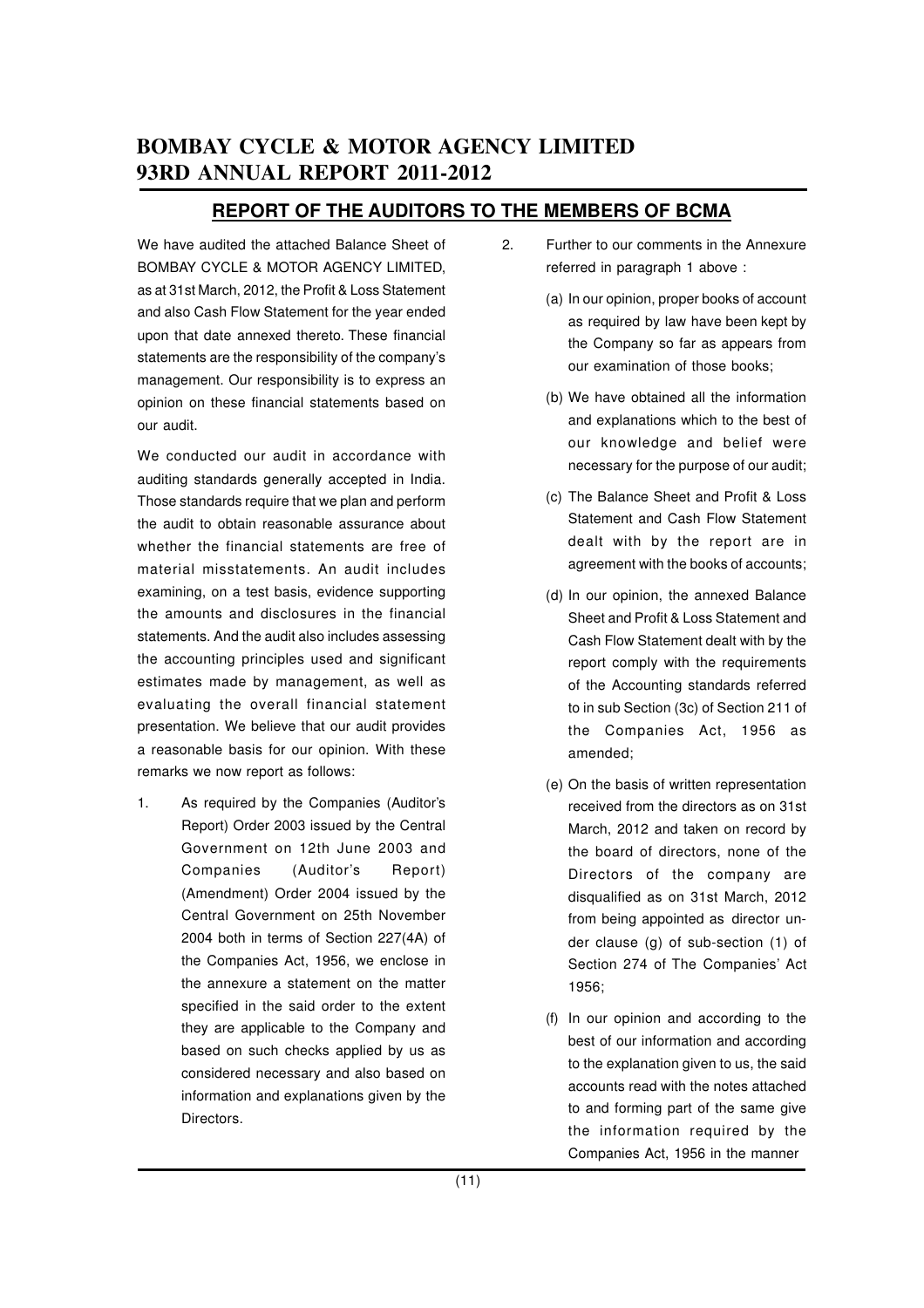so required and give a true and fair view in conformity with the accounting principles generally accepted in India:-

- 1) In the case of the Balance Sheet, of the State of affairs of the Company as at 31st March, 2012.
- 2) In the case of the Profit & Loss Statement of the Profit for the year ended on that date.

#### **AND**

3) In the case of the Cash Flow Statement of the Cash Flow for the year ended on that date.

### **For A. B. Jog & Company**

(I.C.A.I REGN. NO. 104321W) Chartered Accountants

**(A. B. Jog) Proprietor** Membership No. 010655

Place: Mumbai. Dated: 4th May, 2012.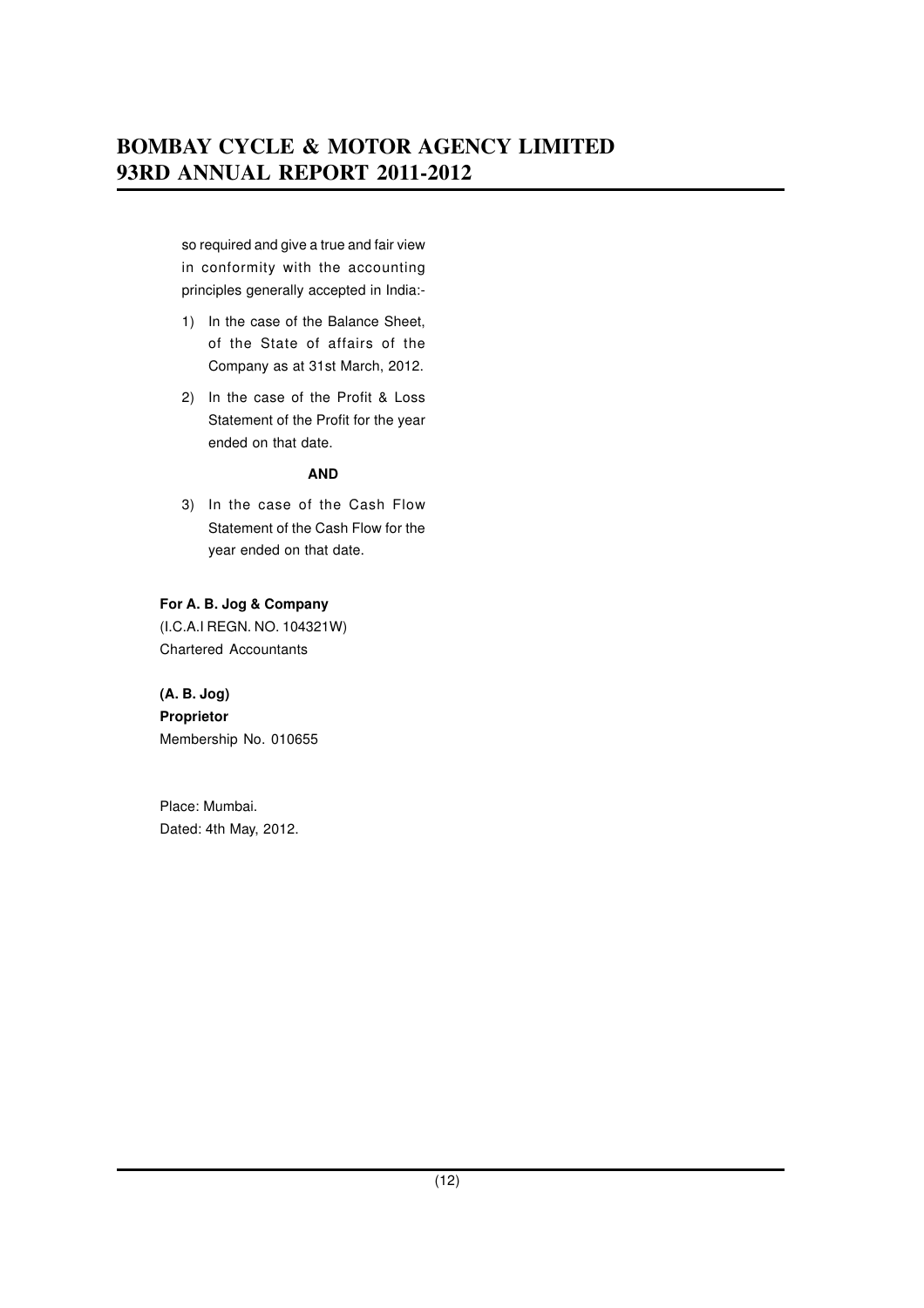## **ANNEXURE TO THE AUDITOR'S REPORT M/S. BOMBAY CYCLE & MOTOR AGENCY LIMITED**

(Referred to in Para 1 of the Report of even date)

- i) The company has maintained proper records to show full particulars including quantitative details and situation of the Fixed Assets and the same has been physically verified by the Management once in every half-year. In our opinion, the frequency of such verification is reasonable. No material discrepancies were reportedly noticed on such verification.
- ii) There were no sales / dispositions of the Fixed Assets during the year.
- iii) The physical verification of inventory of the Company at all its locations has been conducted by the Management during the year during the last week of each month which frequency in our opinion is reasonable.
- iv) In our opinion, the procedures of physical verification of inventories followed by the Management are reasonable and adequate in relation to the size of the Company and nature of its business.
- v) According to the inventory records produced to us for our verification, we are of the opinion that the Company is maintaining proper records of inventory and discrepancies noticed on physical verification of inventories, if any, referred to above, though not material have been properly dealt with in the books of account.
- vi) a) As per the information and explanation given to us and the records produced to us for verification, the Company has not granted any loans, secured or unsecured either to Companies, firms or other parties covered in the register required to be maintained under Section 301 or to any other third party and thus no further comments about loans granted are applicable.
	- b) As regards loans taken, the company has not taken any loans during the year nor were any old loans outstanding at the beginning of the year from anybody.
- vii) There are proper and adequate internal control systems commensurate with the size of the Company and the nature of its business with regard to and on the purchases of inventory, fixed assets and with regard to the sale of goods and services.
- viii) In our opinion and according to the information and explanation given to us, the particulars of contracts or arrangements referred to in Section 301 of the Act have been entered in the Register required to be maintained under that section. The transactions made in pursuance of such contracts or arrangements, in our opinion and according to the information and explanation given to us, have been made at prices available with Company for such transactions or price at which transaction for similar goods or services have been made with other parties at the relevant time.
- ix) According to the information and explanations given to us, the Company has during the year neither accepted nor solicited any deposits from the public within the meaning of Section 58A of the Companies Act 1956 and thus the question of compliance with the directives issued by the Reserve Bank of India and the provisions of Section 58A and 58AA or any other relevant provisions of the Companies Act 1956 and the rules framed there under does not arise. No order has been passed by the Company Law Board or National Company Law Tribunal or Reserve Bank of India or any Court or any other Tribunal in this regard.
- x) On the basis of the activity reports reviewed by us, the Company has an internal audit system commensurate with its present size and nature of business but the same needs to be strengthened and further improved.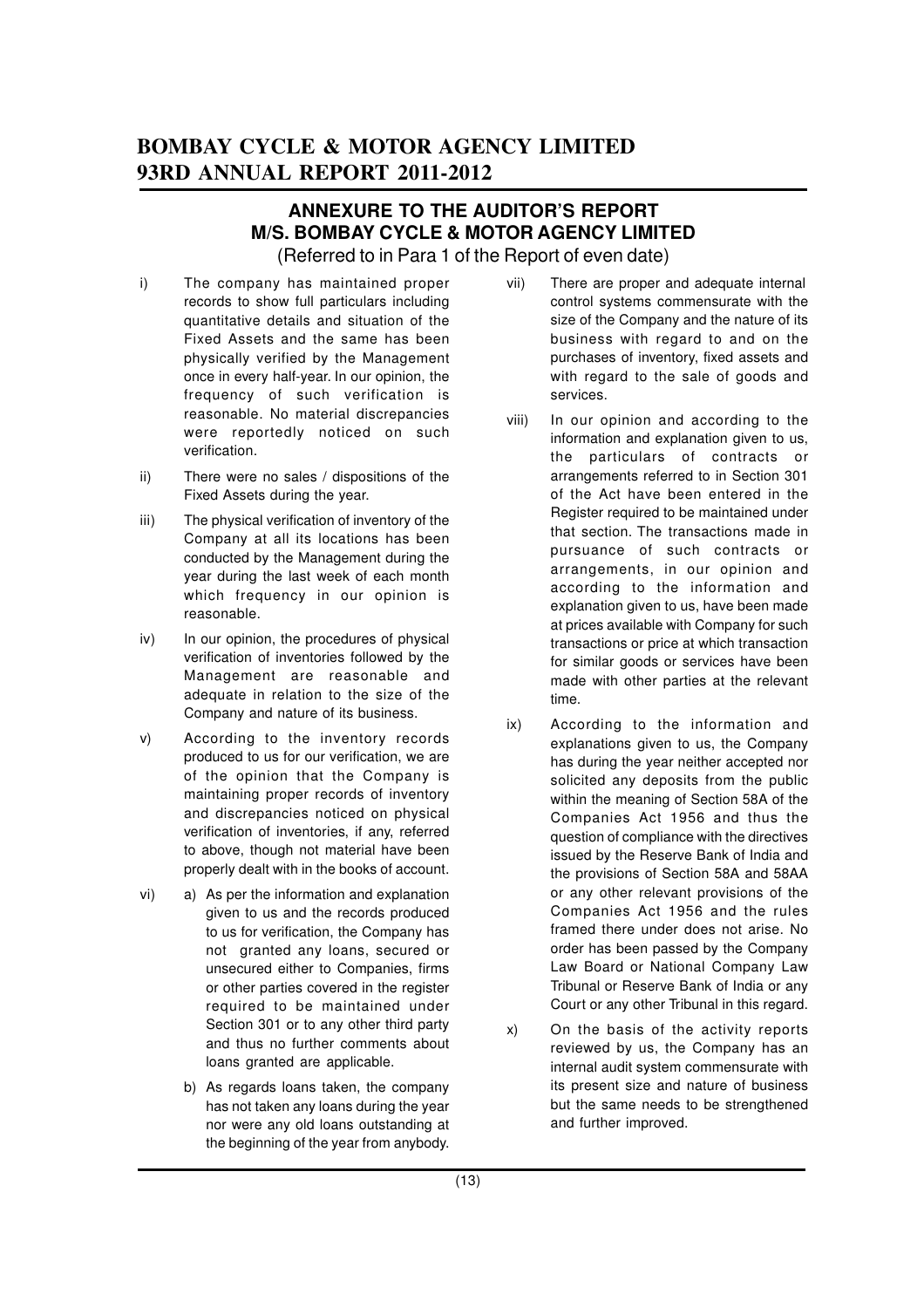- xi) Maintenance of cost records has not been prescribed by the Central Govt. under Sec. 209(i) (D) of the Companies Act, 1956 for the Company.
- xii) According to the record of the Company, the Company has been regular in depositing undisputed statutory dues including provident fund, employees state Insurance, Income tax, Sales tax (value added tax), Wealth tax, Service tax, Customs Duty, Excise Duty, Cess and other Statutory dues, applicable to it, with the appropriate authorities.
- xiii) During the course of our examination of the books of account carried out in accordance with the generally accepted auditing practices and as per the information and explanation given to us on our inquiries by the management, in this behalf, we have not come across for year under review any frauds by or against the Company nor have we been informed of such a case by the Management. As regards such cases in the past, the process of judicial hearings is in the advanced stage and the judgment is expected soon.
- xiv) According to the information and explanations given to us and the records examined by us, the Company has not defaulted in repayment to a financial institution or banks.
- xv) According to the information and explanations given to us the Company has not granted any loans on the basis of security by way of pledge of shares, debentures and other securities.
- xvi) In our opinion and according to the information and explanations given to us, the nature of the activities of the company does not attract any special statute applicable to chit fund and nidhi / mutual fund / societies and as such the prescribed comments are not furnished.
- xvii) There are no accumulated losses of the company as at current year end but had such losses at the end of proceeding previous year end but they were not more

than fifty percent of its net worth as on that date. The company had earned cash profits in such proceeding previous year.

- xviii) On the basis of information and explanations given to us and records examined by us, during the year the Company has not obtained any term loans. As such, the question of applying them for the purposes applied for does not arise.
- xix) In our opinion and according to the information and explanations given to us, during the year company has no dealing or trading in shares, securities and debentures. All the investments in shares, securities, debentures and other instruments are held by the company in its own name.
- xx) On the basis of information and explanations given to us and records examined by us, the company has not given any guarantee for loans taken by others from bank or financial institutions and as such further comments are not warranted.
- xxi) According to the information and explanations given to us, the company has not raised any money either by public issue or by private placement of shares or debentures during the financial year under consideration and as such the questions of price of issue, creation of security or charge or end use of monies raised do not arise.
- xxii) On the basis of overall examination of the Balance sheet and information and explanation given to us, we report that the company has not utilized any funds raised on short-term basis for long-term investments.

#### **For A. B. Jog & Company**

(I.C.A.I REGN. NO. 104321W) Chartered Accountants **(A. B. Jog) Proprietor** Membership No. 010655 Place: Mumbai. Dated: 4th May, 2012.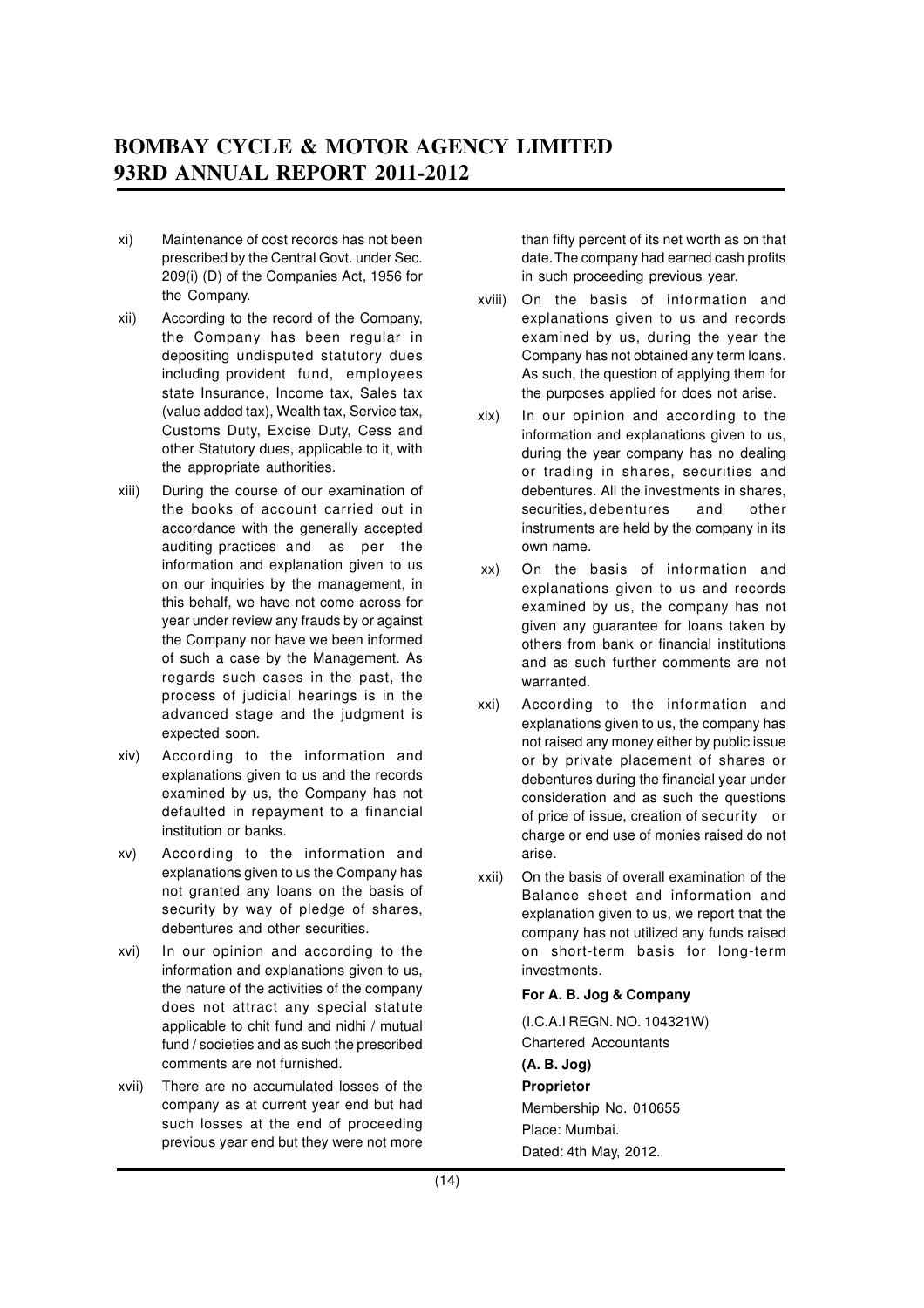### **BALANCE SHEET AS AT 31ST MARCH, 2012**

|                           |                                                | <b>Particulars</b>                                 | <b>Note</b>  | AS AT 31ST            |             | AS AT 31ST         |
|---------------------------|------------------------------------------------|----------------------------------------------------|--------------|-----------------------|-------------|--------------------|
|                           |                                                |                                                    | No.          | <b>MARCH, 2012</b>    |             | <b>MARCH, 2011</b> |
|                           |                                                | 1                                                  | $\mathbf{2}$ | 3                     | 4           | 5                  |
|                           |                                                |                                                    |              | ₹                     | ₹           | ₹                  |
| L.                        |                                                | <b>EQUITY AND LIABILITIES</b>                      |              |                       |             |                    |
|                           |                                                | 1. Shareholders' funds                             |              |                       |             |                    |
|                           | (a)                                            | Share Capital                                      | A            | 2,000,000             |             | 2,000,000          |
|                           | (b)                                            | Reserves and surplus                               | в            | 63,508,610            |             | 57,181,058         |
|                           |                                                |                                                    |              |                       | 65,508,610  | 59,181,058         |
|                           |                                                | 2. Current liabilities                             |              |                       |             |                    |
|                           | (a)                                            | Short-term borrowings                              | C            | 86,000                |             | 86,000             |
|                           | (b)                                            | Trade payables                                     |              | 18,390,960            |             | 16,466,217         |
|                           | (c)                                            | Other current liabilities                          | D            | 6,112,754             |             | 7,395,394          |
|                           | (d)                                            | Short-term provisions                              | Е            | 34,073,526            |             | 35,988,490         |
|                           |                                                |                                                    |              |                       | 58,663,240  | 59,936,101         |
|                           |                                                | <b>TOTAL</b>                                       |              |                       | 124,171,850 | 119,117,159        |
|                           |                                                |                                                    |              |                       |             |                    |
| Ш.                        | <b>ASSETS</b>                                  |                                                    |              |                       |             |                    |
| 1.                        |                                                | <b>Non Current Assets</b>                          |              |                       |             |                    |
|                           | (a)                                            | <b>Fixed Assets</b>                                |              |                       |             |                    |
|                           |                                                | (i) Tangible Assets                                | F            | 5,630,842             |             | 5,781,024          |
|                           | (b)                                            | Non-current investments                            | G            | 11,589,823            |             | 1,121,267          |
|                           | (c)                                            | Long-term loans and advances                       | н            | 1,676,923             |             | 1,624,771          |
|                           |                                                |                                                    |              |                       | 18,897,588  | 8,527,062          |
|                           |                                                | 2. Current assets                                  |              |                       |             |                    |
|                           | (a)                                            | <b>Current Investments</b>                         | L            | 11,672,197            |             | 34,192,017         |
|                           | (b)                                            | Inventories                                        | J            | 4,395,001             |             | 4,438,511          |
|                           | (c)                                            | Trade receivables                                  | K            | 2,976,615             |             | 4,515,488          |
|                           | (d)                                            | Cash and bank balances                             |              | 43,916,225            |             | 20,222,169         |
|                           | (e)                                            | Short-term loans and advances                      | М            | 41,560,757            |             | 45,922,675         |
|                           | (f)                                            | Other Current assets                               | N            | 753,467               |             | 1,299,237          |
|                           |                                                |                                                    |              |                       | 105,274,262 | 110,590,097        |
|                           |                                                | <b>TOTAL</b>                                       |              |                       | 124,171,850 | 119,117,159        |
|                           |                                                | See accompanying notes to the financial statements | X            |                       |             |                    |
|                           |                                                | As per our report of even date                     |              | CHIRAG C. DOSHI       |             | Chairman           |
|                           | For & on behalf of<br>A. B. JOG & CO.          |                                                    |              |                       |             |                    |
|                           | <b>Chartered Accountants</b>                   | (I.C.A.I. REGN. NO. 104321W)                       |              | SANJAY P. MUTHE       |             | <b>Directors</b>   |
|                           |                                                |                                                    |              | T.D.Lal               |             |                    |
| A. B. Jog<br>(Proprietor) |                                                |                                                    |              |                       |             |                    |
|                           | Membership No. 010655<br>Mumbai, 4th May, 2012 |                                                    |              | Mumbai, 4th May, 2012 |             |                    |
|                           |                                                |                                                    |              |                       |             |                    |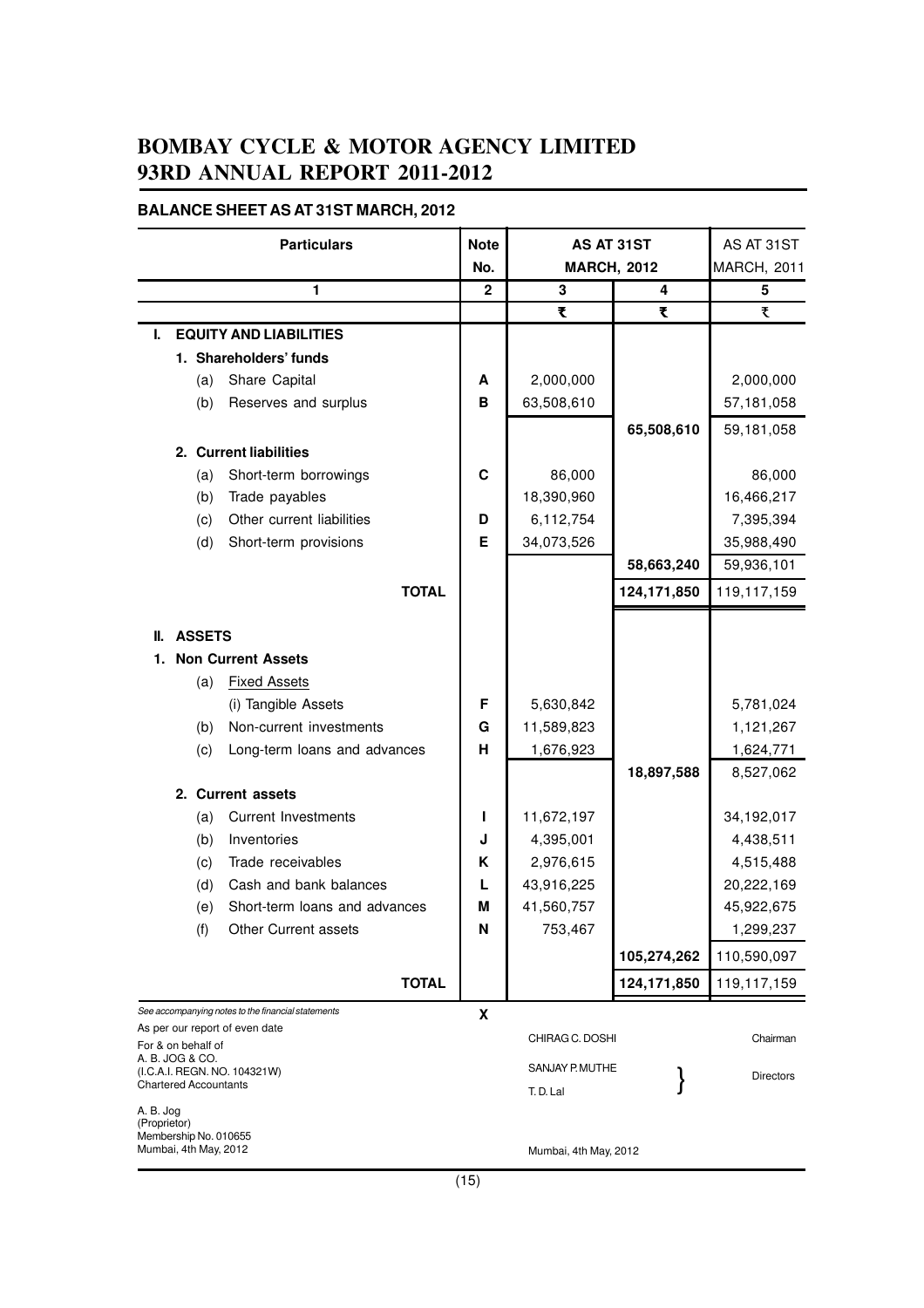|           | Particulars                                                                                                                                                                                   | Note No.                   | <b>Current Year ended</b><br>31st March, 2012                            | Previous Year ended<br>31st March, 2011                                   |
|-----------|-----------------------------------------------------------------------------------------------------------------------------------------------------------------------------------------------|----------------------------|--------------------------------------------------------------------------|---------------------------------------------------------------------------|
|           |                                                                                                                                                                                               |                            | ₹                                                                        | ₹                                                                         |
| п         | Revenue from operations                                                                                                                                                                       | O                          | 70,085,005                                                               | 73,976,446                                                                |
| Ш         | Other Income                                                                                                                                                                                  | P                          | 6,108,313                                                                | 3,706,401                                                                 |
| Ш         | Total Revenue (I + II)                                                                                                                                                                        |                            | 76,193,318                                                               | 77,682,847                                                                |
| IV        | Expenses :<br>Purchases of Stock-in Trade<br>Changes in inventory of Stock-in Trade<br>Employee benefits expense<br>Finance costs<br>Depreciation and amortization expenses<br>Other Expenses | Q<br>R<br>S<br>T<br>Ù<br>V | 22,518,541<br>41,561<br>19,997,225<br>269,257<br>1,148,724<br>21,103,679 | 20,170,940<br>1,318,074<br>16,610,760<br>198,363<br>932,394<br>21,210,380 |
|           | Total expenses (IV)                                                                                                                                                                           |                            | 65,078,987                                                               | 60,440,911                                                                |
| V         | Profit before exceptional items<br>and tax (III-IV)                                                                                                                                           |                            | 11,114,331                                                               | 17,241,936                                                                |
| VI        | Exceptional items<br>(Including Prior Period Items)                                                                                                                                           | W                          | (605, 452)                                                               | (115, 889)                                                                |
| VII       | Profit before tax (V - VI)                                                                                                                                                                    |                            | 10,508,879                                                               | 17,126,047                                                                |
| VIII      | Tax expense :<br>(1) Current tax<br>(2) Earlier Years<br>(3) Deferred tax                                                                                                                     |                            | 2,856,271<br>925,056                                                     | 3,374,859<br>11,415,189                                                   |
| IX        | Profit(Loss) for the period (VII - VIII)                                                                                                                                                      |                            | 6,727,552                                                                | 2,335,999                                                                 |
| X         | Earnings per equity share :<br>$(1)$ Basic<br>(2) Diluted                                                                                                                                     |                            | 33.64<br>33.64                                                           | 11.68<br>11.68                                                            |
|           | See accompanying notes to the financial statements                                                                                                                                            | $\overline{\mathbf{x}}$    |                                                                          |                                                                           |
|           | As per our report of even date<br>For & on behalf of                                                                                                                                          |                            | CHIRAG C. DOSHI                                                          | Chairman                                                                  |
|           | A. B. JOG & CO.<br>(I.C.A.I. REGN. NO. 104321W)<br><b>Chartered Accountants</b>                                                                                                               |                            | SANJAY P. MUTHE<br>T.D.Lal                                               | <b>Directors</b>                                                          |
| A. B. Jog |                                                                                                                                                                                               |                            |                                                                          |                                                                           |

### **PROFIT AND LOSS STATEMENT FOR THE YEAR ENDED ON 31.03.2012.**

(Proprietor) Membership No. 010655 Mumbai, 4th May, 2012

Mumbai, 4th May, 2012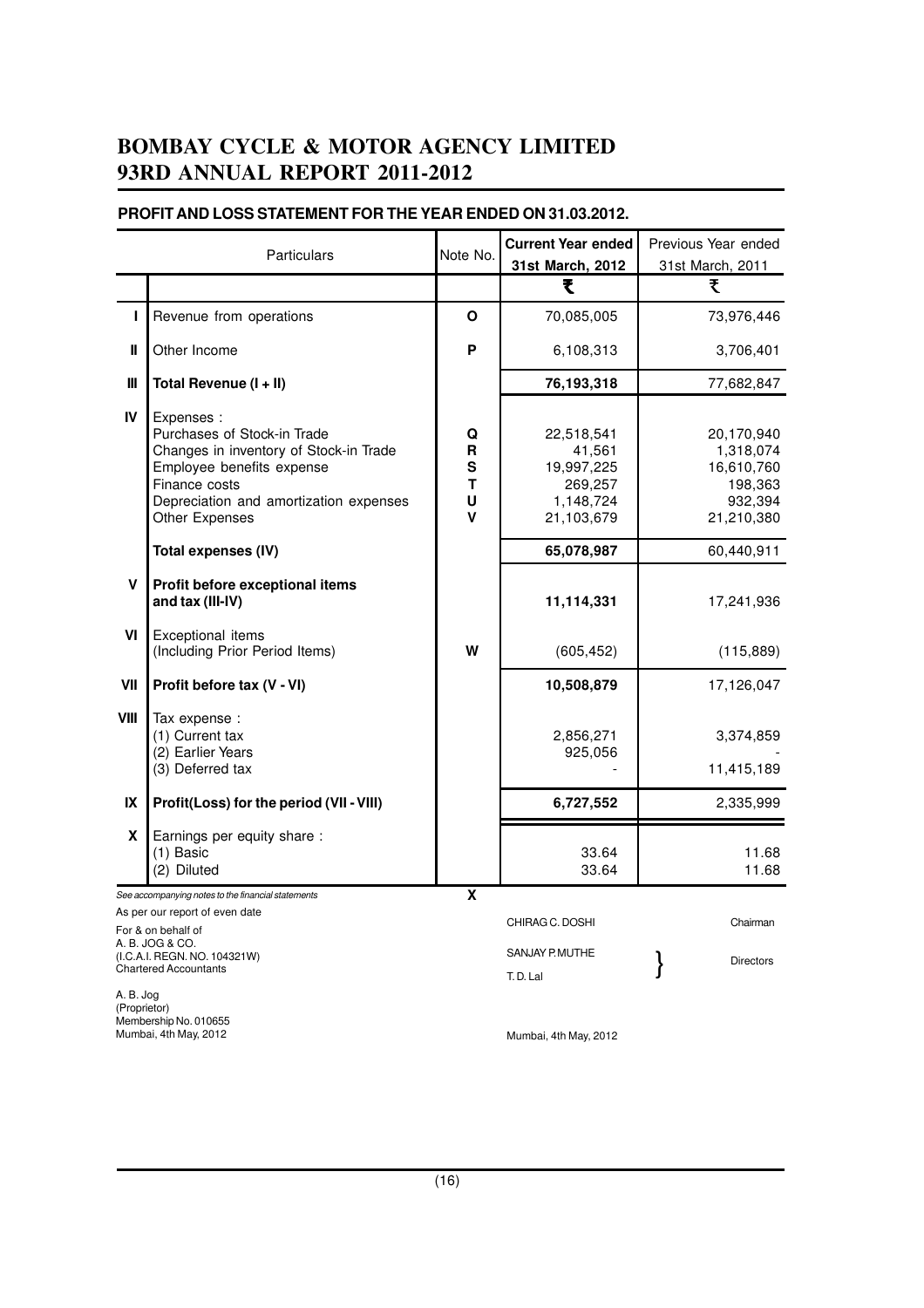### **NOTE : A - SHARE CAPITAL.**

1)

| <b>Particulars</b>                                                            | As at 31st March, 2012 |           | As at 31st March, 2011 |           |
|-------------------------------------------------------------------------------|------------------------|-----------|------------------------|-----------|
|                                                                               | Nos.                   | ₹         | Nos.                   | ₹         |
| Authorised:                                                                   |                        |           |                        |           |
| Equity Shares of $Z10/-$ each                                                 | 500,000                | 5,000,000 | 500,000                | 5,000,000 |
|                                                                               | 500,000                | 5,000,000 | 500,000                | 5,000,000 |
| <b>Issued:</b>                                                                |                        |           |                        |           |
| Equity Shares of $Z10/-$ each                                                 | 200,000                | 2,000,000 | 200,000                | 2,000,000 |
|                                                                               | 200,000                | 2,000,000 | 200,000                | 2,000,000 |
| <b>Subscribed and Paid-up:</b><br>Equity Shares of $Z10/-$ each fully paid-up | 200,000                | 2,000,000 | 200,000                | 2,000,000 |
| <b>TOTAL</b>                                                                  | 200,000                | 2,000,000 | 200,000                | 2,000,000 |

2) Shares outstanding at the beginning of the year & at the end of the year: 2,00,000 Equity Shares (P. Y. 2,00,000 Equity Shares)

3) Details of shareholders holding more than 5% shares.

|                                            | As at 31st March, 2012          |                          | As at 31st March, 2011          |                 |
|--------------------------------------------|---------------------------------|--------------------------|---------------------------------|-----------------|
| <b>Particulars</b>                         | No. of<br><b>Shares</b><br>held | $%$ of<br><b>Holding</b> | No. of<br><b>Shares</b><br>held | % of<br>Holding |
| WALCHAND KAMDHENU COMMERCIALS<br>PVT. LTD. | 47,522                          | 23.76                    | 47,522                          | 23.76           |
| WALCHAND GREAT ACHIEVERS PVT. LTD.         | 44,491                          | 22.25                    | 44,491                          | 22.25           |
| WALCHAND CHIRANIKA TRADING PVT. LTD.       | 31,628                          | 15.81                    | 31,628                          | 15.81           |
| CHAMPA C. DOSHI                            | 14,444                          | 7.22                     | 15,068                          | 7.53            |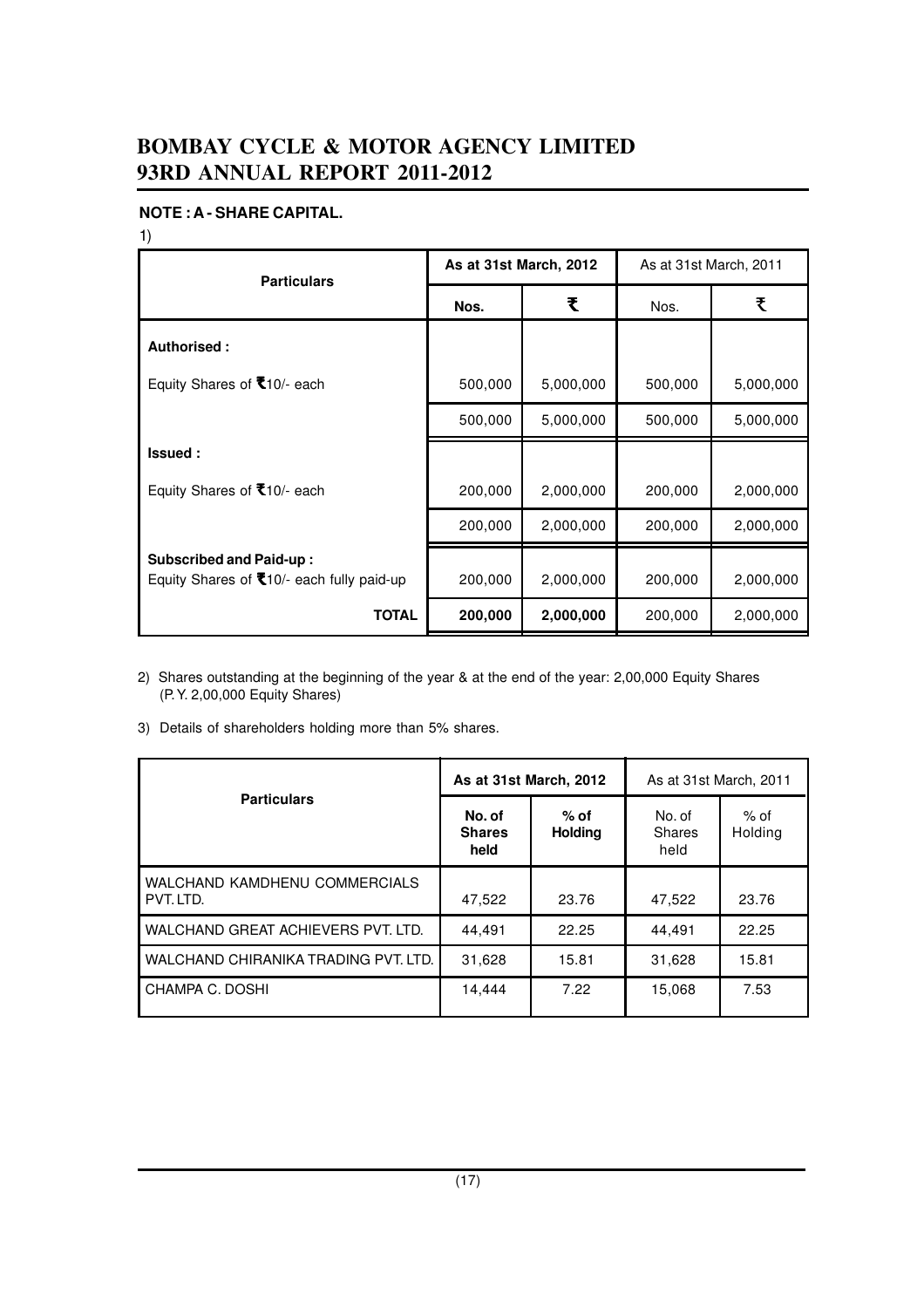### **NOTE : B - RESERVES AND SURPLUS**

| <b>Particulars</b>                                                                                                                                                                                 | As at 31st<br><b>March, 2012</b>              | As at 31st<br>March, 2011  |
|----------------------------------------------------------------------------------------------------------------------------------------------------------------------------------------------------|-----------------------------------------------|----------------------------|
|                                                                                                                                                                                                    | ₹                                             | ₹                          |
| a) Capital Reserve :<br>As per Last Balance Sheet                                                                                                                                                  | 62,048,000                                    | 62,048,000                 |
| b) General Reserve :<br>Transferred during the year                                                                                                                                                | 504,566                                       |                            |
| c) Other Reserves :<br><b>Premium on Re-Issue of Forfeited Shares</b><br>As per last Balance Sheet                                                                                                 | 192                                           | 192                        |
| d) Surplus i.e. Balance in Statement of Profit and Loss - As per last<br><b>Balance Sheet</b><br>Add: Profit/(Loss) for the period<br>Less: Proposed Dividend<br>Less: Transfer to General Reserve | (4867,134)<br>6,727,552<br>400,000<br>504,566 | (7, 203, 133)<br>2,335,999 |
| <b>Balance Surplus</b>                                                                                                                                                                             | 955,852                                       | (4,867,134)                |
| TOTAL                                                                                                                                                                                              | 63,508,610                                    | 57,181,058                 |

### **Details of Proposed Dividend**

| <b>Particulars</b>                                         | <b>Amount</b> | Rupees per<br>Share |
|------------------------------------------------------------|---------------|---------------------|
|                                                            |               |                     |
| Dividend proposed to be distributed to equity shareholders | 400,000       | $2/-$               |

### **NOTE : C - SHORT TERM BORROWINGS**

| <b>Particulars</b>                                                                                                                     | As at 31st<br><b>March, 2012</b> | As at 31st<br>March, 2011 |
|----------------------------------------------------------------------------------------------------------------------------------------|----------------------------------|---------------------------|
|                                                                                                                                        |                                  |                           |
| Unsecured:<br>Deposits :<br>a)<br>i) Deposits and Advances from Customers & Contractors<br>ii) Deposits from Sub dealers and Stockists | 38,000<br>48,000                 | 38,000<br>48,000          |
| <b>TOTAL</b>                                                                                                                           | 86,000                           | 86,000                    |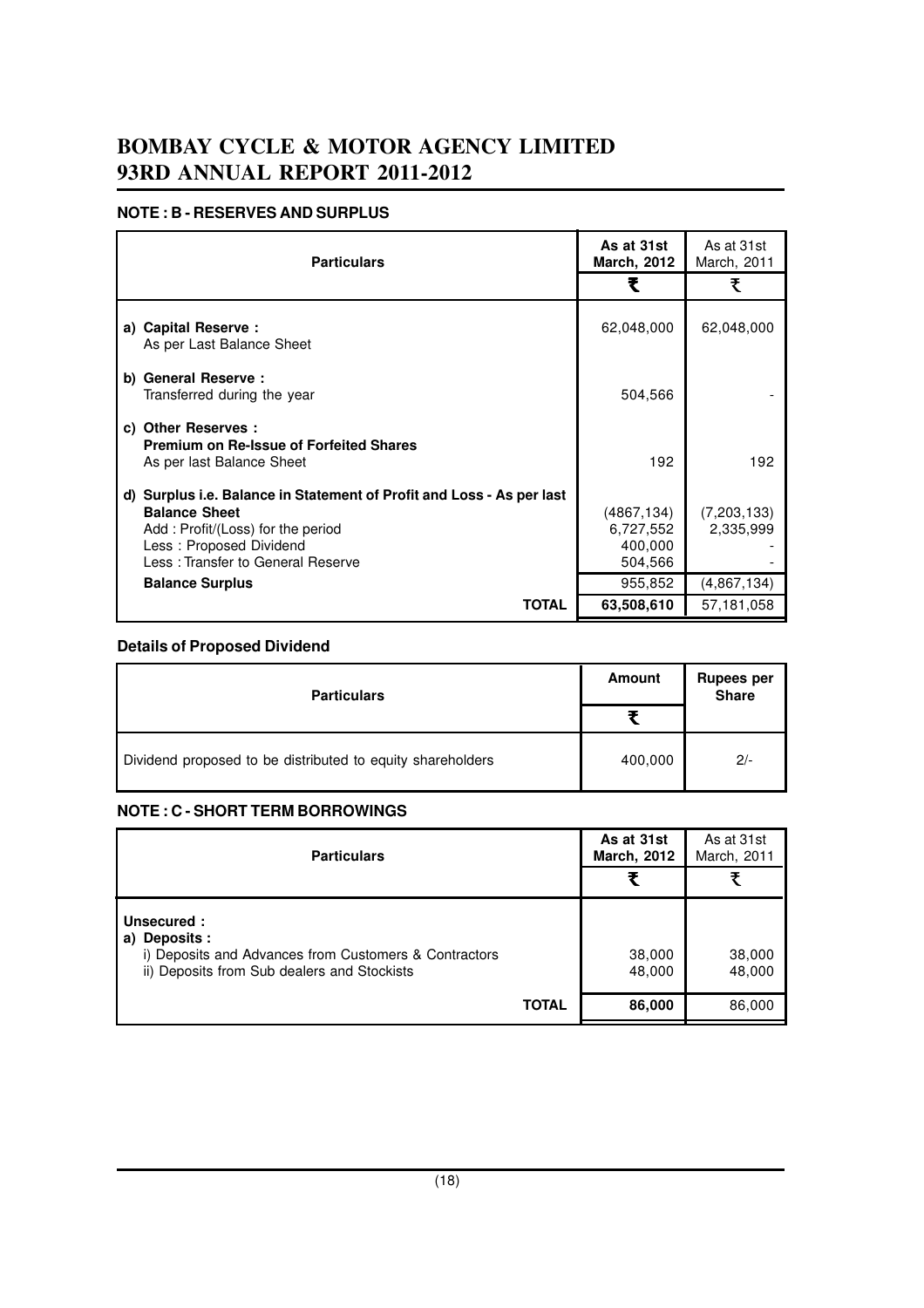## **BOMBAY CYCLE & MOTOR AGENCY LIMITED 93RD ANNUAL REPORT 2011-2012 93RD REPORT**

### **NOTE : D - OTHER CURRENT LIABILITIES**

| <b>Particulars</b>                                                                                                                   | As at 31st<br><b>March, 2012</b>             | As at 31st<br>March, 2011                    |
|--------------------------------------------------------------------------------------------------------------------------------------|----------------------------------------------|----------------------------------------------|
|                                                                                                                                      | ₹                                            |                                              |
| a) Current Accounts of Customers                                                                                                     | 1,047,150                                    | 1,364,917                                    |
| b) Other Payables :<br><b>Employees Benefits</b><br>Liabilties for Expenses<br>ii)<br>iii) Taxes remittable<br>iv) Other Liabilities | 1,327,380<br>2,926,769<br>158,498<br>652,957 | 1,188,453<br>3,470,733<br>521,053<br>850,238 |
| <b>TOTAL</b>                                                                                                                         | 6,112,754                                    | 7,395,394                                    |

### **NOTE : E - SHORT - TERM PROVISIONS**

| <b>Particulars</b>                                                                                                                             | As at 31st<br><b>March, 2012</b> | As at 31st<br>March, 2011 |
|------------------------------------------------------------------------------------------------------------------------------------------------|----------------------------------|---------------------------|
|                                                                                                                                                |                                  |                           |
| a) Provision for employee benefits :<br>Provision for P. L. Encashment<br><b>BCMA Staff Gratuity Fund Trust</b><br>ii)                         | 104,065<br>131,424               | 64,757<br>127,558         |
| Others:<br>b)<br>i)<br>Income Tax<br>ii)<br>Fringe Benefit Tax<br>iii) Proposed Dividend<br>iv) Dividend Distribution Tax on Proposed Dividend | 33,373,147<br>400,000<br>64,890  | 35,602,588<br>193,587     |
| <b>TOTAL</b>                                                                                                                                   | 34,073,526                       | 35,988,490                |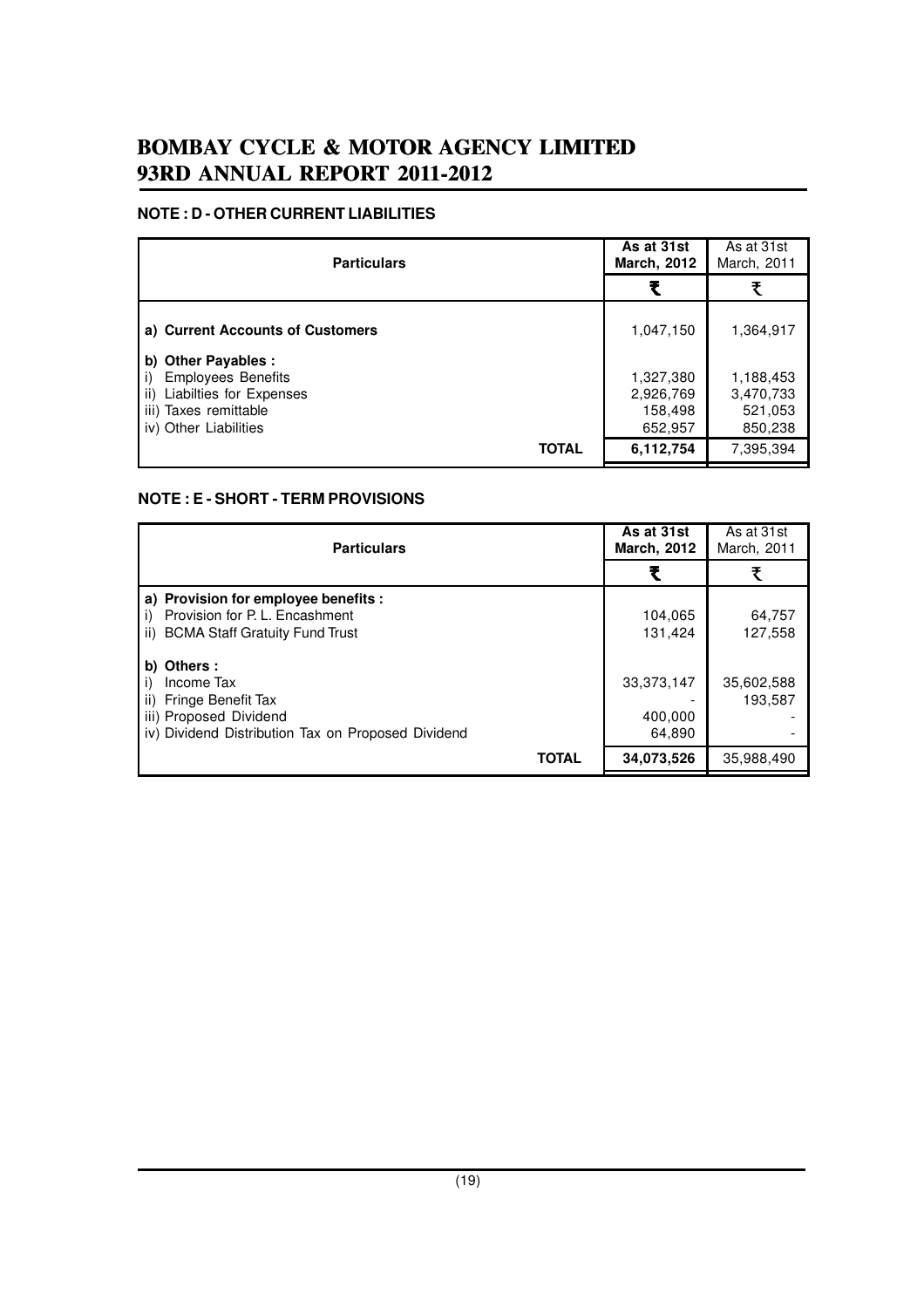### **NOTE : F - TANGIBLE ASSETS**

|              |                                                                                                |                                       |                              | <b>GROSS BLOCK</b>                                |                              |                                       |                                       |                                | <b>ACCUMULATED DEPRECIATION</b>       |                |                                        |                                              | <b>NET BLOCK</b>                      |
|--------------|------------------------------------------------------------------------------------------------|---------------------------------------|------------------------------|---------------------------------------------------|------------------------------|---------------------------------------|---------------------------------------|--------------------------------|---------------------------------------|----------------|----------------------------------------|----------------------------------------------|---------------------------------------|
| ISr.<br>INo. | <b>Particulars</b>                                                                             | <b>Balance</b><br>as on<br>01.04.2011 | Addition<br>deletion         | Acquired<br>through<br>business<br>combinations I | Revaluation/<br>(Impairment) | <b>Balance</b><br>as on<br>31.03.2012 | <b>Balance</b><br>as on<br>01.04.2011 | Provided<br>during<br>the year | Adjust-<br>ment due to<br>revaluation | On<br>disposal | <b>Balance</b><br>as on<br>31.03.2012  | <b>Balance</b><br>as on<br>31.03.2012        | <b>Balance</b><br>as on<br>31.03.2011 |
|              |                                                                                                |                                       |                              |                                                   |                              |                                       |                                       |                                |                                       | ₹              |                                        |                                              |                                       |
|              | Building<br>Leasehold land                                                                     | 421,022<br>24,109                     |                              |                                                   | (473)                        | 421,022<br>23,636                     | 401.024                               |                                |                                       |                | 401,024                                | 19,998<br>23,636                             | 19,998<br>24,109                      |
| 3)           | Machinery                                                                                      | 5,919,041                             | 157.344                      |                                                   |                              | 6,076,385                             | 5,048,095                             | 173.723                        |                                       |                | 5,221,818                              | 854,567                                      | 870,946                               |
|              | Special service tools & Equipments<br>Furniture and Office Equipments                          | 223,810<br>9,661,035                  | 25,750<br>4,569              |                                                   | (28, 771)                    | 220,789<br>9,665,604                  | 74,267<br>6,844,193                   | 17.744<br>311,855              |                                       | 559            | 91.452                                 | 129,337<br>7,156,048   2,509,556   2,816,842 | 149,543                               |
| 8)           | Electric installations & Equipments<br>Office cars and Autocycles<br><b>Factory Equipments</b> | 6,900,040<br>847,931                  | 70,287<br>368,451<br>139,827 |                                                   | (334, 284)                   | 6,970,327<br>882,098<br>139,827       | 5,034,253<br>814,132                  | 330,194<br>5,213<br>15,199     |                                       | 300,487        | 5,364,447<br>518,858<br>15.199         | 605,880. ا<br>363,240<br>124,628             | 1,865,787<br>33,799                   |
|              | <b>TOTAL</b>                                                                                   | 23,996,988                            | 766,228                      |                                                   | (363, 528)                   | 24,399,688 18,215,964                 |                                       | 853,928                        |                                       |                | 301,046 18,768,846 5,630,842 5,781,024 |                                              |                                       |
|              | <b>Previous Year</b>                                                                           | 23,062,570 934,891                    |                              |                                                   | (473)                        | 23,996,988 17,324,240 891,724         |                                       |                                |                                       |                | 18,215,964 5,781,024 5,738,330         |                                              |                                       |

(20)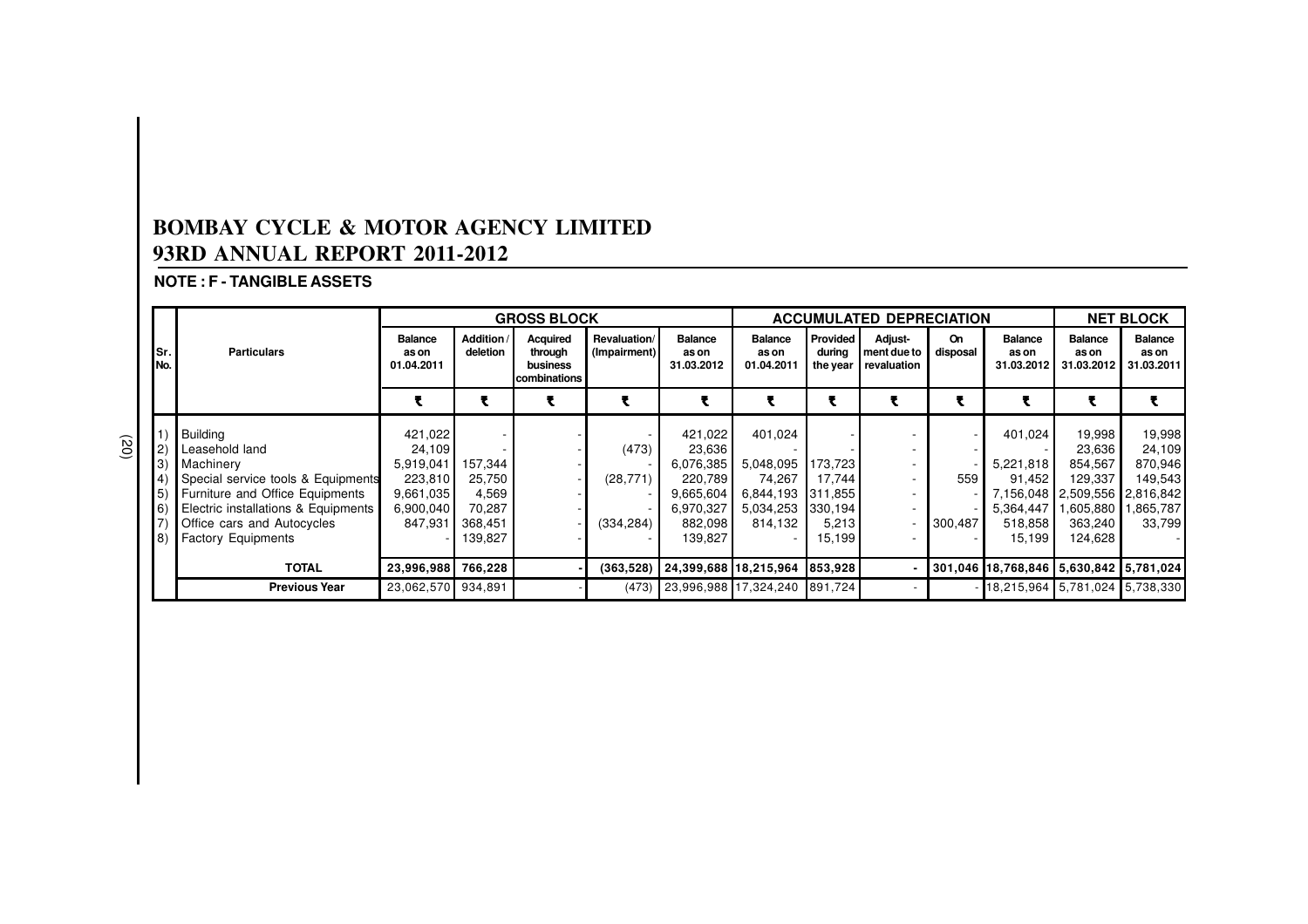#### **NOTE : G - NON-CURRENT INVESTMENTS**

| <b>Particulars</b>                                         | As at 31st<br><b>March, 2012</b> | As at 31st<br>March, 2011 |           |
|------------------------------------------------------------|----------------------------------|---------------------------|-----------|
|                                                            |                                  | ₹                         |           |
| A) Trade Investments                                       |                                  |                           |           |
| Investment in equity instruments                           |                                  | 1,832,803                 | 1,832,803 |
| Total (A)                                                  |                                  | 1,832,803                 | 1,832,803 |
| <b>B) Other Investments</b>                                |                                  |                           |           |
| Investments in Mutual Fund                                 |                                  | 10,568,448                |           |
| Total (B)                                                  |                                  | 10,568,448                |           |
| Grand Total $(A + B)$                                      |                                  | 12,401,251                | 1,832,803 |
| Less: Provision for diminution in the value of Investments |                                  | 811,428                   | 711,536   |
|                                                            | <b>TOTAL</b>                     | 11,589,823                | 1,121,267 |

| <b>Particulars</b>                                   | As at 31st<br><b>March, 2012</b> | As at 31st<br>March, 2011 |
|------------------------------------------------------|----------------------------------|---------------------------|
|                                                      |                                  |                           |
| Aggregate amount of quoted investments:<br>At Cost   | 1,832,803                        | 1,832,803                 |
| Market Value                                         | 3,069,123                        | 4,020,786                 |
| Aggregate amount of unquoted investments:<br>At Cost | 10,568,448                       |                           |

| Sr.<br>No. | Name of the Body<br>Corporate                                                                                                                               | Subsidi-<br>ary/Ass-<br>ociate/JV<br>/Others | No. of Shares /<br><b>Units</b> |                         |                            |                                                             |                               |                                               | Quoted/<br>Unquo-<br>ted | Partly<br>Paid /<br><b>Fully</b><br>paid |  | Amount<br>(3) |  |
|------------|-------------------------------------------------------------------------------------------------------------------------------------------------------------|----------------------------------------------|---------------------------------|-------------------------|----------------------------|-------------------------------------------------------------|-------------------------------|-----------------------------------------------|--------------------------|------------------------------------------|--|---------------|--|
|            |                                                                                                                                                             |                                              | 2012                            | 2011                    |                            |                                                             | 2012                          | 2011                                          |                          |                                          |  |               |  |
| (A)<br>(B) | <b>Investment in Equity</b><br><b>Instruments</b><br>(i) Premier Ltd.<br>(ii) PAL Credit & Capital Ltd.<br>(iii) D B Corp. Ltd.<br><b>Other Investments</b> | Other<br>Other<br>Other                      | 42,666<br>88,400<br>579         | 42,666<br>88.400<br>579 | Quoted<br>Quoted<br>Quoted | <b>Fully Paid</b><br><b>Fully Paid</b><br><b>Fully Paid</b> | 781,055<br>929,000<br>122.748 | 781,055<br>929,000 At cost<br>122.748 At cost | At cost                  |                                          |  |               |  |
|            | Urban Infrastructure<br>Opportunities Fund                                                                                                                  | Other                                        | 108                             |                         | Unguoted                   | <b>Fully Paid</b>                                           | 10,568,448                    |                                               | At cost I                |                                          |  |               |  |
|            | Total                                                                                                                                                       |                                              |                                 |                         |                            |                                                             | 12,401,251                    | 1,832,803                                     |                          |                                          |  |               |  |

### **NOTE : H - LONG TERM LOANS AND ADVANCES**

| <b>Particulars</b>                                                                      | As at 31st<br><b>March, 2012</b> | As at 31st<br>March, 2011 |
|-----------------------------------------------------------------------------------------|----------------------------------|---------------------------|
|                                                                                         |                                  |                           |
| Other Loan and advances: (unsecured, considered good)<br>a)<br><b>Security Deposits</b> | 1,676,923                        | 1,624,771                 |
| <b>TOTAL</b>                                                                            | 1,676,923                        | 1,624,771                 |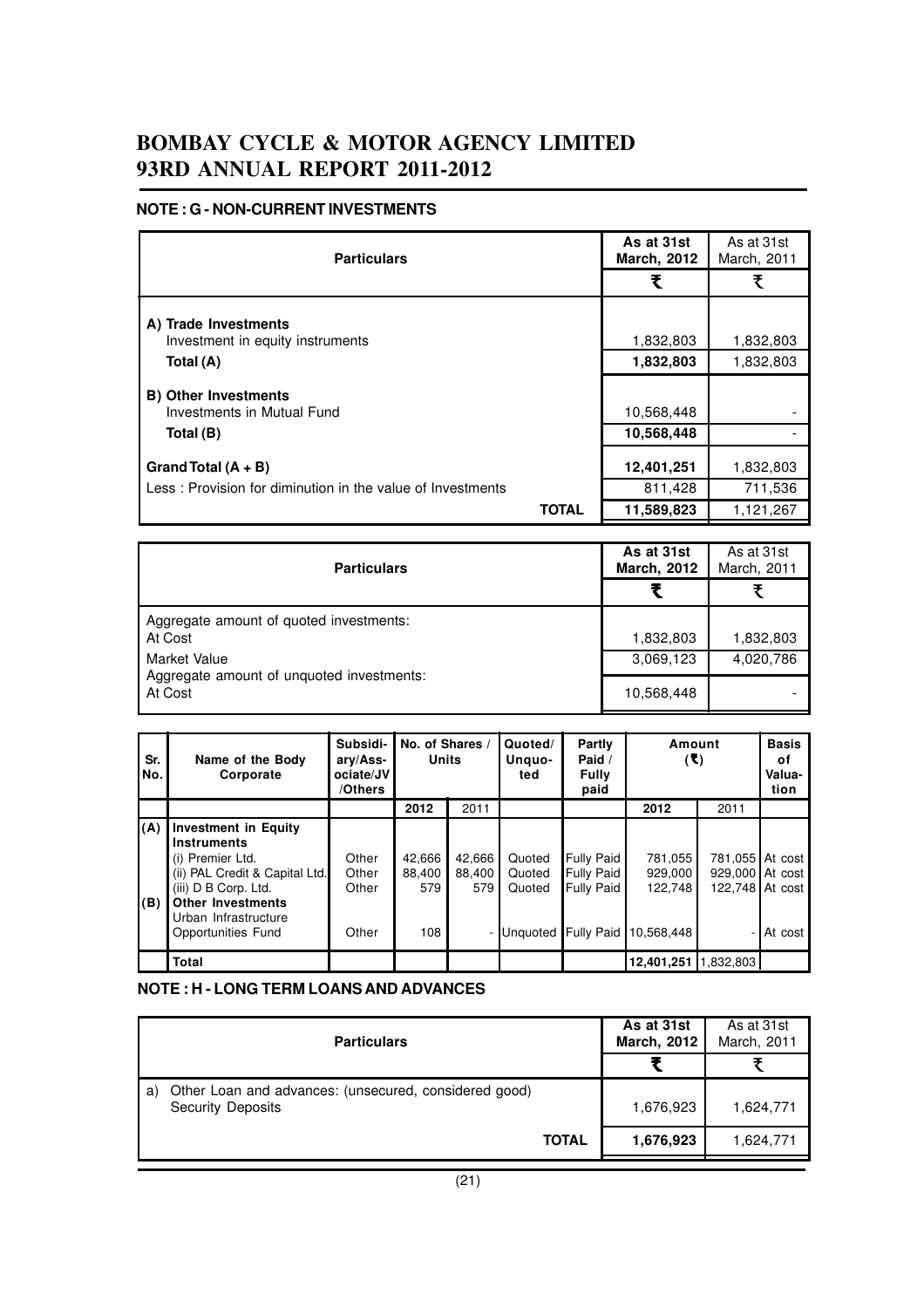### **NOTE : I - CURRENT INVESTMENTS**

| <b>Particulars</b>                           | As at 31st<br><b>March, 2012</b> | As at 31st<br>March, 2011 |
|----------------------------------------------|----------------------------------|---------------------------|
|                                              |                                  |                           |
| Investments in Mutual Funds (Unquoted)<br>a) | 11,672,197                       | 34,192,017                |
| <b>TOTAL</b>                                 | 11,672,197                       | 34,192,017                |

| Sr.<br>No.            | Name of the Body<br>Corporate                                               | Subsidi-<br>ary/Ass-<br>ociate/JV<br>/Others | No. of Units<br>Partly<br>Paid /<br><b>Fully</b><br>paid |      |                              | Amount<br>₹ | <b>Basis</b><br>of<br>Valua-<br>tion |     |
|-----------------------|-----------------------------------------------------------------------------|----------------------------------------------|----------------------------------------------------------|------|------------------------------|-------------|--------------------------------------|-----|
|                       |                                                                             |                                              | 2012                                                     | 2011 |                              | 2012        | 2011                                 |     |
| (1)                   | (2)                                                                         | (3)                                          | (4)                                                      | (5)  | (6)                          | (7)         | (8)                                  | (9) |
| i)<br>$\mathsf{ii}$ ) | <b>ICICI Prudential MIP-</b><br>Dividend Monthly<br><b>ICICI Prudential</b> | Other                                        |                                                          |      | 352,455 1,206,605 Fully Paid |             | 4,032,918 13,781,013 At cost         |     |
| iii)                  | Blended Plan A-Growth<br><b>HDFC High Interest</b>                          | Other                                        |                                                          |      | 122,058 Fully Paid           |             | 1,656,297 At cost                    |     |
| iv)                   | Fund<br><b>HDFC Cash</b>                                                    | Other                                        | 310,114                                                  |      | 290,327 Fully Paid           | 3,279,953   | 3,070,660 At cost                    |     |
| V)                    | Management Fund<br>Reliance Fixed                                           | Other                                        | 434,564                                                  |      | 407,121 Fully Paid           | 4,359,326   | 4,084,034 At cost                    |     |
| vi)                   | Horizon Fund<br>Reliance Monthly                                            | Other                                        |                                                          |      | 800,000 Fully Paid           |             | 8,000,000 At cost                    |     |
|                       | Interval Fund                                                               | Other                                        |                                                          |      | 359,731 Fully Paid           |             | 3,600,013 At cost                    |     |
|                       | <b>TOTAL</b>                                                                |                                              |                                                          |      |                              | 11,672,197  | 34,192,017                           |     |

### **NOTE : J - INVENTORIES**

| <b>Particulars</b>                                                                                     | As at 31st<br><b>March, 2012</b> | As at 31st<br>March, 2011 |
|--------------------------------------------------------------------------------------------------------|----------------------------------|---------------------------|
|                                                                                                        |                                  |                           |
| a) Stock - in - trade :<br>(At lower of Cost & realisable value)<br>(Valued & Certified by a Director) | 3,756,154                        | 3,797,715                 |
| b) Loose Tools (at unamortised value)                                                                  | 638,847                          | 640,796                   |
| <b>TOTAL</b>                                                                                           | 4,395,001                        | 4,438,511                 |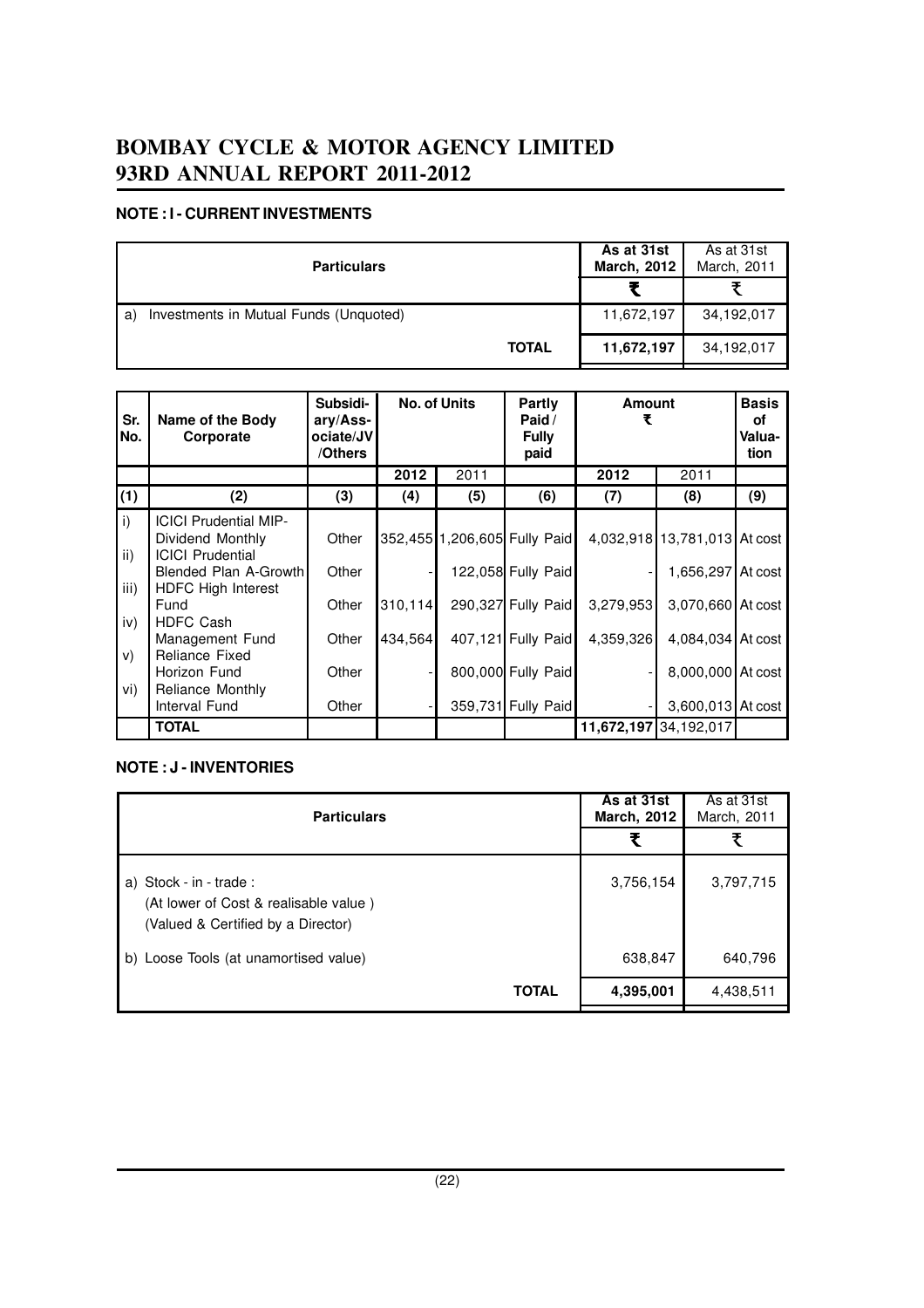### **NOTE : K - TRADE RECEIVABLES**

| <b>Particulars</b>                                                                      | As at 31st<br><b>March, 2012</b> | As at 31st<br>March, 2011 |
|-----------------------------------------------------------------------------------------|----------------------------------|---------------------------|
|                                                                                         | ₹                                |                           |
| Outstanding for a period less than six months from the date<br>they are due for payment |                                  |                           |
| Unsecured, considered good                                                              | 770,736                          | 3,041,519                 |
|                                                                                         | 770,736                          | 3,041,519                 |
| Outstanding for a period exceeding six months from the<br>date they are due for payment |                                  |                           |
| Unsecured, considered good                                                              | 2,205,879                        | 1,473,969                 |
|                                                                                         | 2,205,879                        | 1,473,969                 |
| <b>TOTAL</b>                                                                            | 2,976,615                        | 4,515,488                 |

### **NOTE : L - CASH & BANK BALANCES**

| <b>Particulars</b>                            |            | As at 31st March, 2012 | As at 31st March, 2011 |            |  |
|-----------------------------------------------|------------|------------------------|------------------------|------------|--|
|                                               | ₹          | ₹                      | ₹                      | ₹          |  |
| A) Cash & Cash Equivalents                    |            |                        |                        |            |  |
| In Current Accounts                           | 3,076,911  |                        | 7,586,942              |            |  |
| Cheques on hand<br>ii)                        | 400,598    |                        | 41,019                 |            |  |
| iii) Cash on hand                             | 313,184    | 3,790,693              | 336,778                | 7,964,739  |  |
|                                               |            |                        |                        |            |  |
| <b>B) Other Bank Balances</b>                 |            |                        |                        |            |  |
| In term deposits held as margin against<br>i) |            |                        |                        |            |  |
| guarantees issued                             | 190,307    |                        | 190,307                |            |  |
| ii) Interest accrued thereon                  | 60,537     |                        | 48,243                 |            |  |
| iii) Term deposits with more than 12 months   |            |                        |                        |            |  |
| maturity                                      | 29,002,002 |                        | 3,002,000              |            |  |
| iv) Interest accrued thereon                  | 1,866,024  |                        | 298,810                |            |  |
| v) Term deposits (maturity between 3 & 12     |            |                        |                        |            |  |
| months)                                       | 8,558,363  |                        | 8,695,601              |            |  |
| vi) Interest accrued thereon                  | 448,299    | 40,125,532             | 22,469                 | 12,257,430 |  |
| <b>TOTAL</b>                                  |            | 43,916,225             |                        | 20,222,169 |  |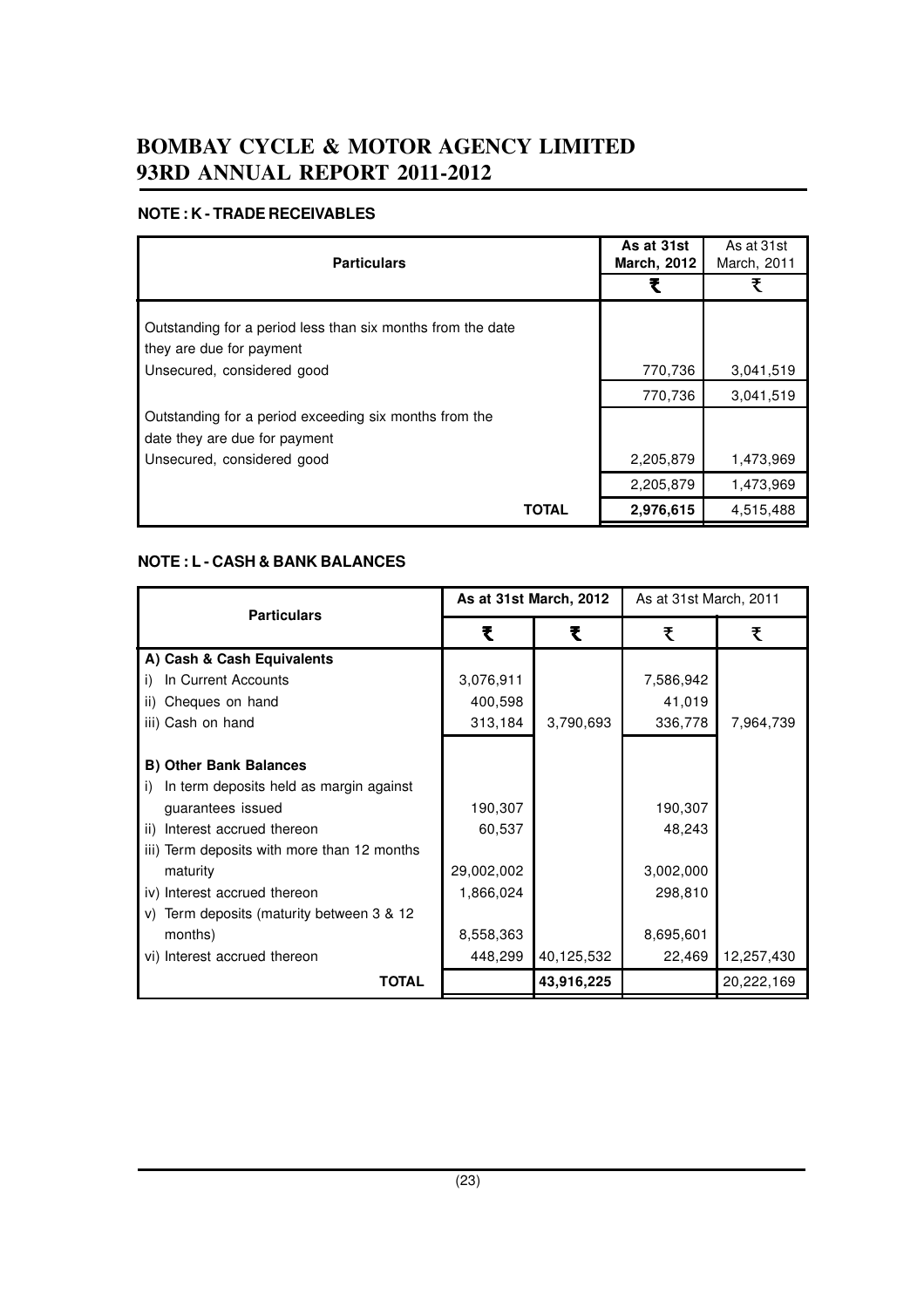### **NOTE : M - SHORT TERM LOANS AND ADVANCES**

| <b>Particulars</b>                       | As at 31st March, 2012 |            | As at 31st March, 2011 |            |  |
|------------------------------------------|------------------------|------------|------------------------|------------|--|
|                                          | ₹                      | ₹          | ₹                      | ₹          |  |
| a) Unsecured, considered good :          |                        |            |                        |            |  |
| Advance to Staff                         | 245,735                |            | 83,500                 |            |  |
| ii) Advance to Suppliers and Expenses    | 377,158                |            | 72,316                 |            |  |
| iii) Pre-paid Expenses                   | 315,474                |            | 290,203                |            |  |
| iv) Advance Payment of Income Tax        | 31,473,330             |            | 35,215,304             |            |  |
| (Including TDS)                          |                        |            |                        |            |  |
| v) MAT Credit Entitlements               | 9,149,060              |            | 10,261,352             |            |  |
| (u/s 115JB of Income Tax Act, 1961)      |                        | 41,560,757 |                        | 45,922,675 |  |
| b) Unsecured, Considered doubtful:       |                        |            |                        |            |  |
| <b>Other Receivable</b>                  | 747,295                |            | 747,295                |            |  |
| Less: Provision for doubtful recoverable | 747,295                |            | 747,295                |            |  |
|                                          |                        |            |                        |            |  |
| <b>TOTAL</b>                             |                        | 41,560,757 |                        | 45,922,675 |  |

### **NOTE : N - OTHER CURRENT ASSETS**

| <b>Particulars</b>                  | As at 31st<br><b>March, 2012</b> | As at 31st<br>March, 2011 |
|-------------------------------------|----------------------------------|---------------------------|
|                                     |                                  |                           |
| <b>MVAT Refundable</b>              | 314,128                          | 314,616                   |
| Service Tax set off<br>ii)          | 2,889                            | 541,329                   |
| iii) Demo Car Value not Written off |                                  |                           |
| iv) Commission Receivable           | 10,846                           | 10,846                    |
| v) Rent Receivable                  | 342,543                          | 289,875                   |
| vi) Interest Receivable             | 73,060                           | 72,348                    |
| vii) Other Receivable               | 10,000                           | 70,222                    |
| TOTAL                               | 753,467                          | 1,299,237                 |

### **NOTE : O - REVENUE FROM OPERATIONS**

| <b>Particulars</b>                  | <b>FOR THE YEAR</b><br><b>ENDED ON</b><br>31.03.2012 | FOR THE YEAR<br>ENDED ON<br>31.03.2011 |
|-------------------------------------|------------------------------------------------------|----------------------------------------|
|                                     |                                                      | ₹                                      |
| Sale of products                    | 52,825,480                                           | 48,440,379                             |
| Sale of services                    |                                                      |                                        |
| Automobile service station<br>i)    | 17,853,824                                           | 14,505,445                             |
| ii)<br><b>Hospitality Division</b>  | 3,370,732                                            | 13,245,485                             |
| Other operating revenues            | 3,163,492                                            | 3,777,059                              |
| Less:                               |                                                      |                                        |
| Taxes Collected on Sales & Services | 7,128,523                                            | 5,991,922                              |
| <b>TOTAL</b>                        | 70,085,005                                           | 73,976,446                             |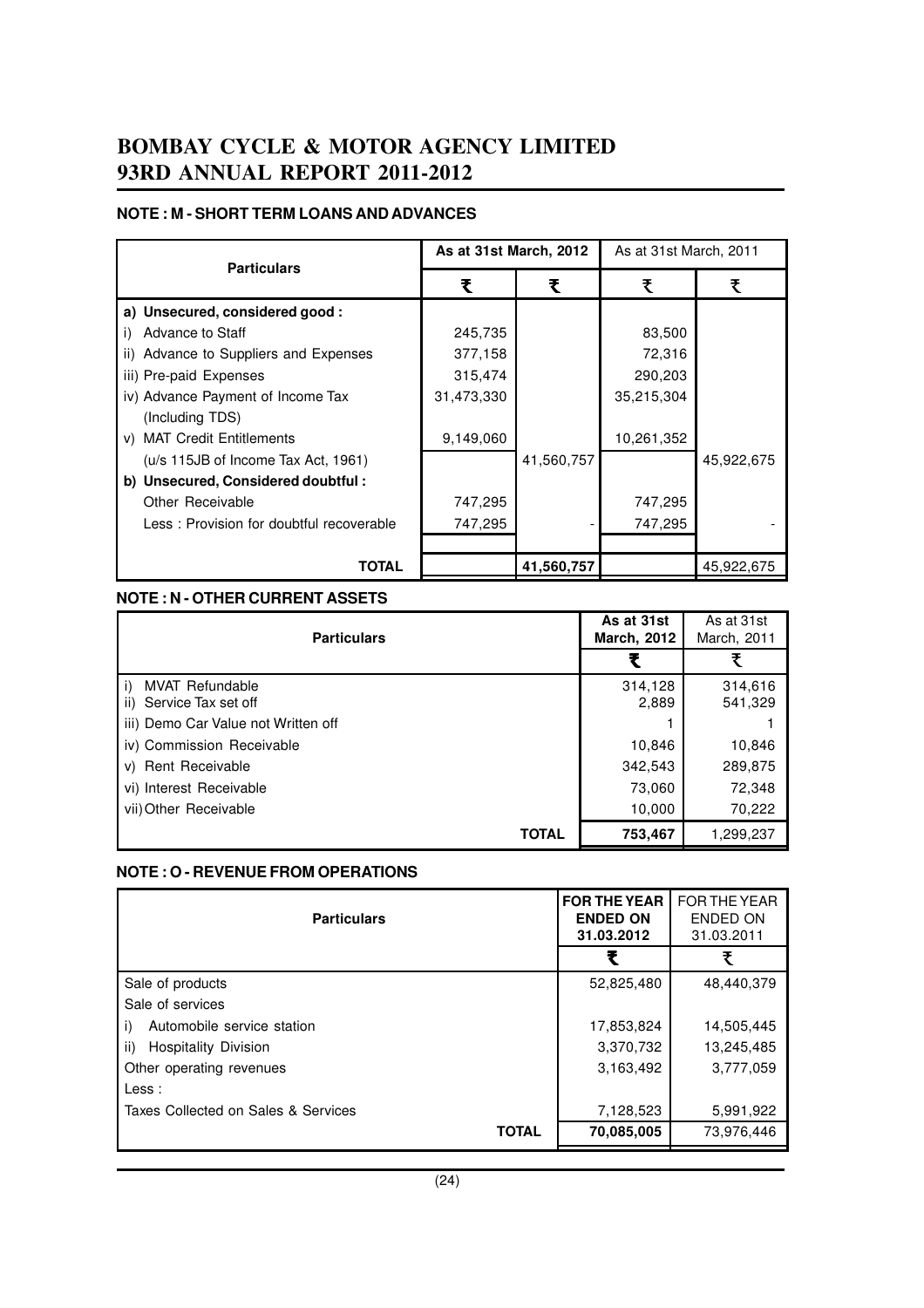### **NOTE : P - OTHER INCOME**

| <b>Particulars</b>                         | <b>FOR THE YEAR</b><br><b>ENDED ON</b><br>31.03.2012 | <b>FOR THE YEAR</b><br><b>ENDED ON</b><br>31.03.2011 |
|--------------------------------------------|------------------------------------------------------|------------------------------------------------------|
|                                            | ₹                                                    | ₹                                                    |
| Interest Income                            | 2,758,810                                            | 976,039                                              |
| Dividend Income                            | 1,585,836                                            | 978,580                                              |
| Net gain on sale/redemption of investments | 837,932                                              | 152,438                                              |
| Miscellaneous Receipts                     | 245,199                                              | 255,332                                              |
| Incentives, Commission & Discounts         | 7,965                                                | 60,215                                               |
| <b>Scrap Sales</b>                         | 180,401                                              | 185,504                                              |
| Rent                                       | 328,668                                              | 328,668                                              |
| Settlements & Closures                     | 119,949                                              | 769.625                                              |
| Surplus on Sales of Tangible Assets        | 43,553                                               |                                                      |
| <b>TOTAL</b>                               | 6,108,313                                            | 3,706,401                                            |

### **NOTE : Q - PURCHASE OF STOCK-IN-TRADE**

| <b>Particulars</b>                    | <b>FOR THE YEAR</b><br><b>ENDED ON</b><br>31.03.2012 | <b>FOR THE YEAR</b><br>ENDED ON<br>31.03.2011 |
|---------------------------------------|------------------------------------------------------|-----------------------------------------------|
|                                       |                                                      |                                               |
| Purchases during the year:            |                                                      |                                               |
| Auto Spare parts and other materials  | 14,713,355                                           | 12,525,469                                    |
| Foods, Provisions & Beverages<br>(ii) | 7,805,186                                            | 7,645,471                                     |
| <b>TOTAL</b>                          | 22,518,541                                           | 20,170,940                                    |

### **NOTE : R - CHANGES IN INVENTORY OF STOCK-IN-TRADE**

| <b>Particulars</b>     |                             | <b>FOR THE YEAR</b><br><b>ENDED ON</b><br>31.03.2012 | <b>FOR THE YEAR</b><br><b>ENDED ON</b><br>31.03.2011 |
|------------------------|-----------------------------|------------------------------------------------------|------------------------------------------------------|
|                        |                             | ₹                                                    | ₹                                                    |
| Opening Stock-in-Trade |                             | 3,797,715                                            | 5,115,789                                            |
|                        | <b>Sub-Total</b>            | 3,797,715                                            | 5,115,789                                            |
| Closing Stock-in-Trade |                             | 3,756,154                                            | 3,797,715                                            |
|                        | <b>Sub-Total</b>            | 3,756,154                                            | 3,797,715                                            |
|                        | Increase / (Decrease) (Net) | 41,561                                               | 1,318,074                                            |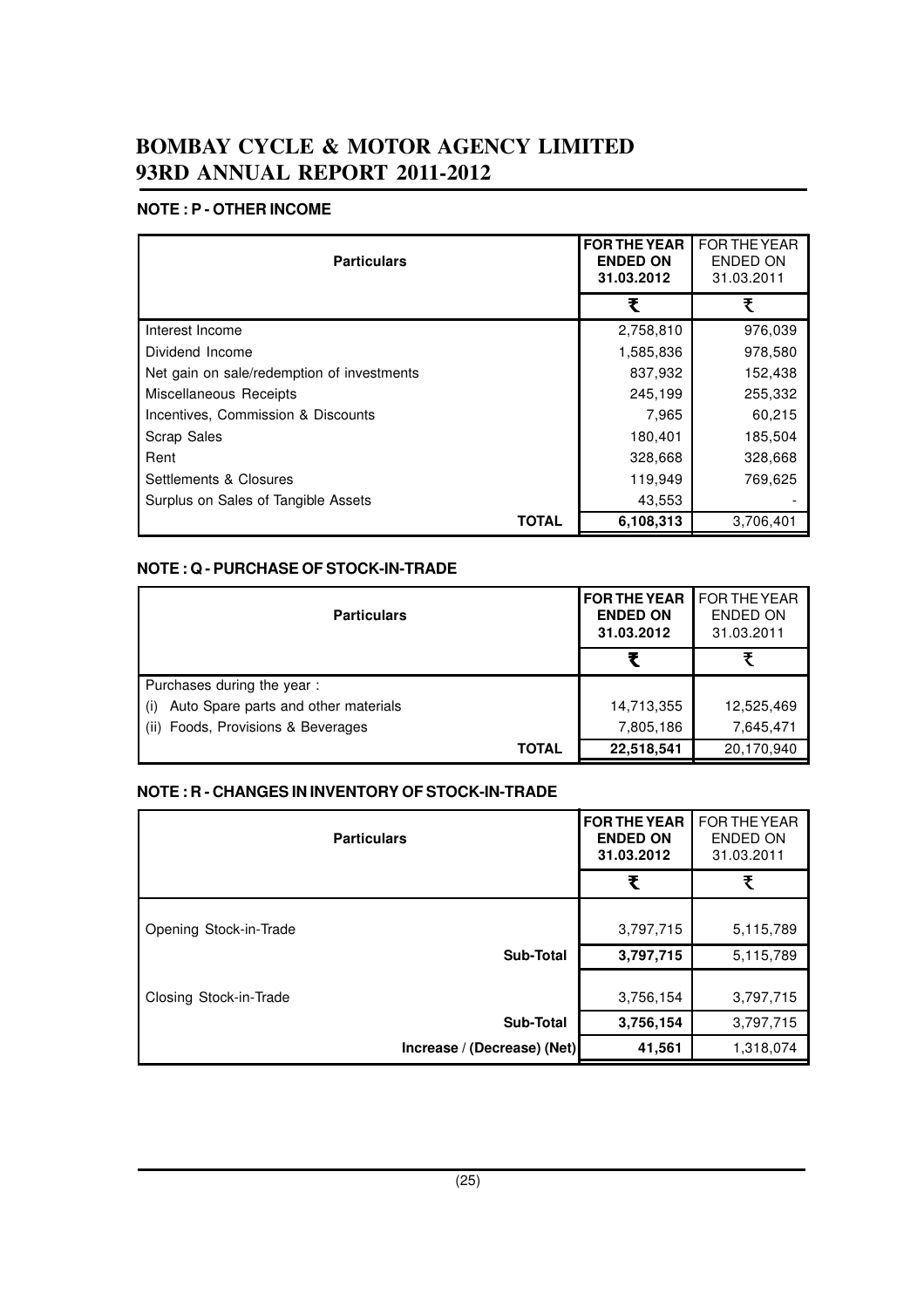### **NOTE : S - EMPLOYEE BENEFITS EXPENSE**

| <b>Particulars</b>                                      | <b>FOR THE YEAR</b><br><b>ENDED ON</b><br>31.03.2012 | <b>FOR THE YEAR</b><br>ENDED ON<br>31.03.2011 |
|---------------------------------------------------------|------------------------------------------------------|-----------------------------------------------|
|                                                         | ₹                                                    | ₹                                             |
| Salaries and incentives                                 | 17.947.219                                           | 14,576,473                                    |
| Contributions to :-<br>(ii)                             |                                                      |                                               |
| Provident and Other funds                               | 1,061,429                                            | 947,398                                       |
| Gratuity fund contribution                              | 4,498                                                | 3,865                                         |
| (iii) Administrative charges on Provident & Other Funds | 58,205                                               | 52.352                                        |
| (iv) Staff welfare expenses                             | 925,874                                              | 1,030,672                                     |
| <b>TOTAL</b>                                            | 19,997,225                                           | 16,610,760                                    |

### **NOTE : T - FINANCE COST**

| <b>Particulars</b>                               |              | <b>FOR THE YEAR</b><br><b>ENDED ON</b><br>31.03.2012 | <b>FOR THE YEAR</b><br>ENDED ON<br>31.03.2011 |
|--------------------------------------------------|--------------|------------------------------------------------------|-----------------------------------------------|
|                                                  |              |                                                      |                                               |
| Discounting Charges on Sale through Credit Cards |              | 269,257                                              | 198,363                                       |
|                                                  | <b>TOTAL</b> | 269,257                                              | 198,363                                       |

### **NOTE : U - DEPRECIATION AND AMORTISATION EXPENSES**

| <b>Particulars</b>                                            | <b>FOR THE YEAR</b><br><b>ENDED ON</b><br>31.03.2012 | <b>FOR THE YEAR</b><br>ENDED ON<br>31.03.2011 |
|---------------------------------------------------------------|------------------------------------------------------|-----------------------------------------------|
|                                                               |                                                      |                                               |
| <b>DEPRECIATION &amp; OTHER CHARGES FOR TANGIBLE ASSETS :</b> |                                                      |                                               |
| Depreciation on Fixed Assets                                  | 853,928                                              | 891,724                                       |
| Amortisation of Loose Tools                                   | 294,323                                              | 40,197                                        |
| Amortisation of Land Lease Premium                            | 473                                                  | 473                                           |
| <b>TOTAL</b>                                                  | 1,148,724                                            | 932.394                                       |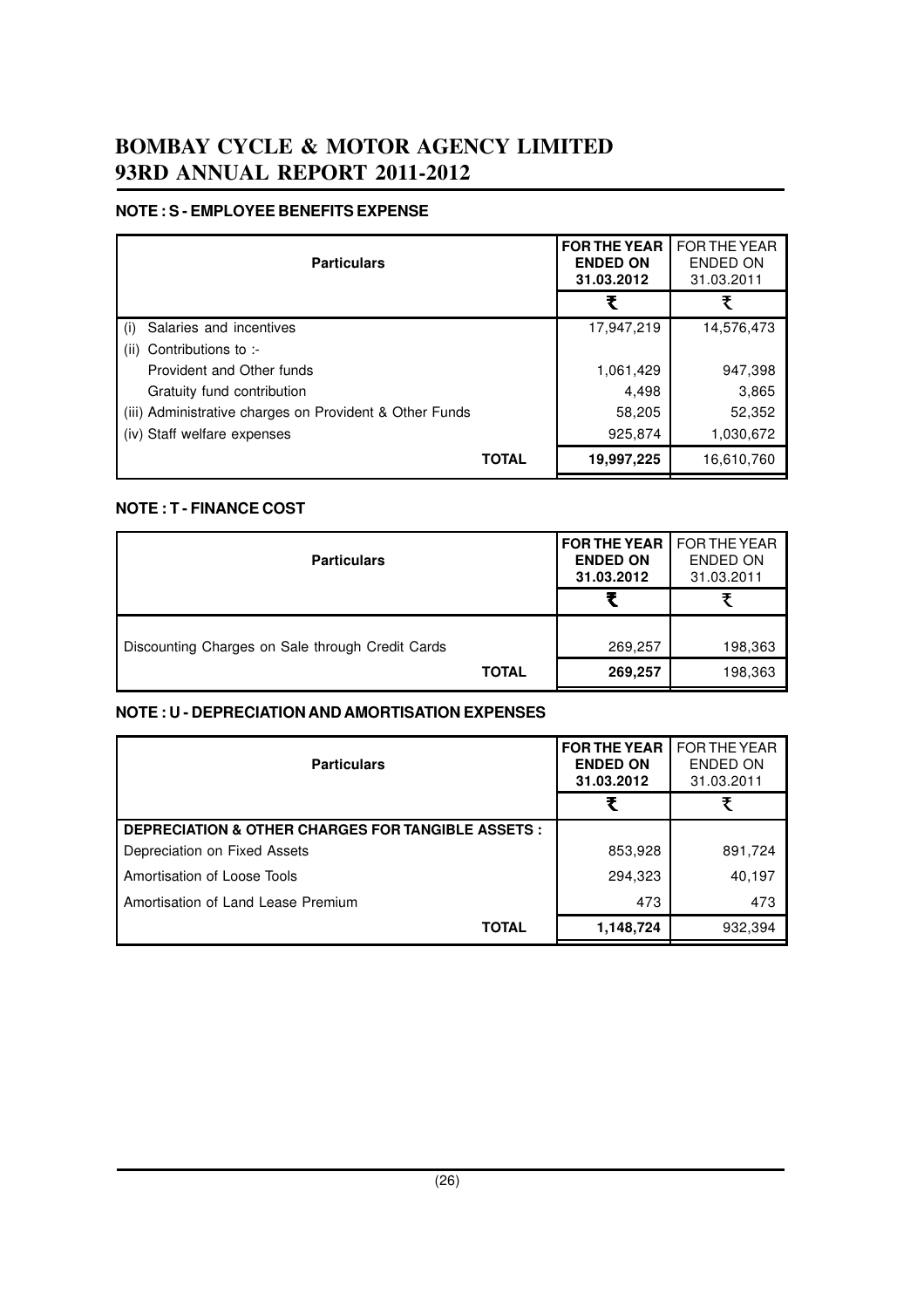### **NOTE : V - OTHER EXPENSES**

| <b>Particulars</b>                           | <b>FOR THE YEAR</b><br><b>ENDED ON</b><br>31.03.2012 | FOR THE YEAR<br><b>ENDED ON</b><br>31.03.2011 |
|----------------------------------------------|------------------------------------------------------|-----------------------------------------------|
|                                              | ₹                                                    | ₹                                             |
| Royalty Paid                                 | 149,341                                              | 142,856                                       |
| Printing and Stationery                      | 347,714                                              | 255,867                                       |
| Advertising and Publicity                    | 131,145                                              | 139,276                                       |
| <b>Legal and Professional Fees:</b>          |                                                      |                                               |
| Director<br>a.                               | 2,338,882                                            | 1,780,940                                     |
| Others<br>b.                                 | 700,084                                              | 1,353,969                                     |
| <b>Directors Fees</b>                        | 43,000                                               | 17,000                                        |
| Directors Travelling                         | 13,771                                               | 4,532                                         |
| Directors Entertainment Expenses             |                                                      | 478                                           |
| Directors Remuneration                       | 560,620                                              | 900,312                                       |
| Power and fuel                               | 4,890,937                                            | 5,386,508                                     |
| Rent                                         | 917,508                                              | 986,323                                       |
| <b>Repairs:</b>                              |                                                      |                                               |
| <b>Buildings</b><br>а.                       | 14,000                                               |                                               |
| Machinery<br>b.                              | 94,892                                               | 97,737                                        |
| Others<br>C.                                 | 1,160,284                                            | 1,775,853                                     |
| Insurance                                    | 102,624                                              | 198,562                                       |
| Rates and taxes (Other than taxes on income) | 1,377,709                                            | 882,208                                       |
| Servicing and Labour Charges                 | 3,812,672                                            | 3,309,987                                     |
| <b>Equipment Hire Charges</b>                | 886,948                                              | 622,980                                       |
| <b>Payment to Auditors:</b>                  |                                                      |                                               |
| As Auditors<br>a.                            | 125,000                                              | 100,000                                       |
| b. As Tax Auditors                           | 25,000                                               | 20,000                                        |
| For other services :<br>C.                   |                                                      |                                               |
| i) For Certification                         | 67,000                                               | 68,000                                        |
| ii) Service Tax                              |                                                      | 1,236                                         |
| Other Expenses                               | 3,344,548                                            | 3,165,756                                     |
| <b>TOTAL</b>                                 | 21,103,679                                           | 21,210,380                                    |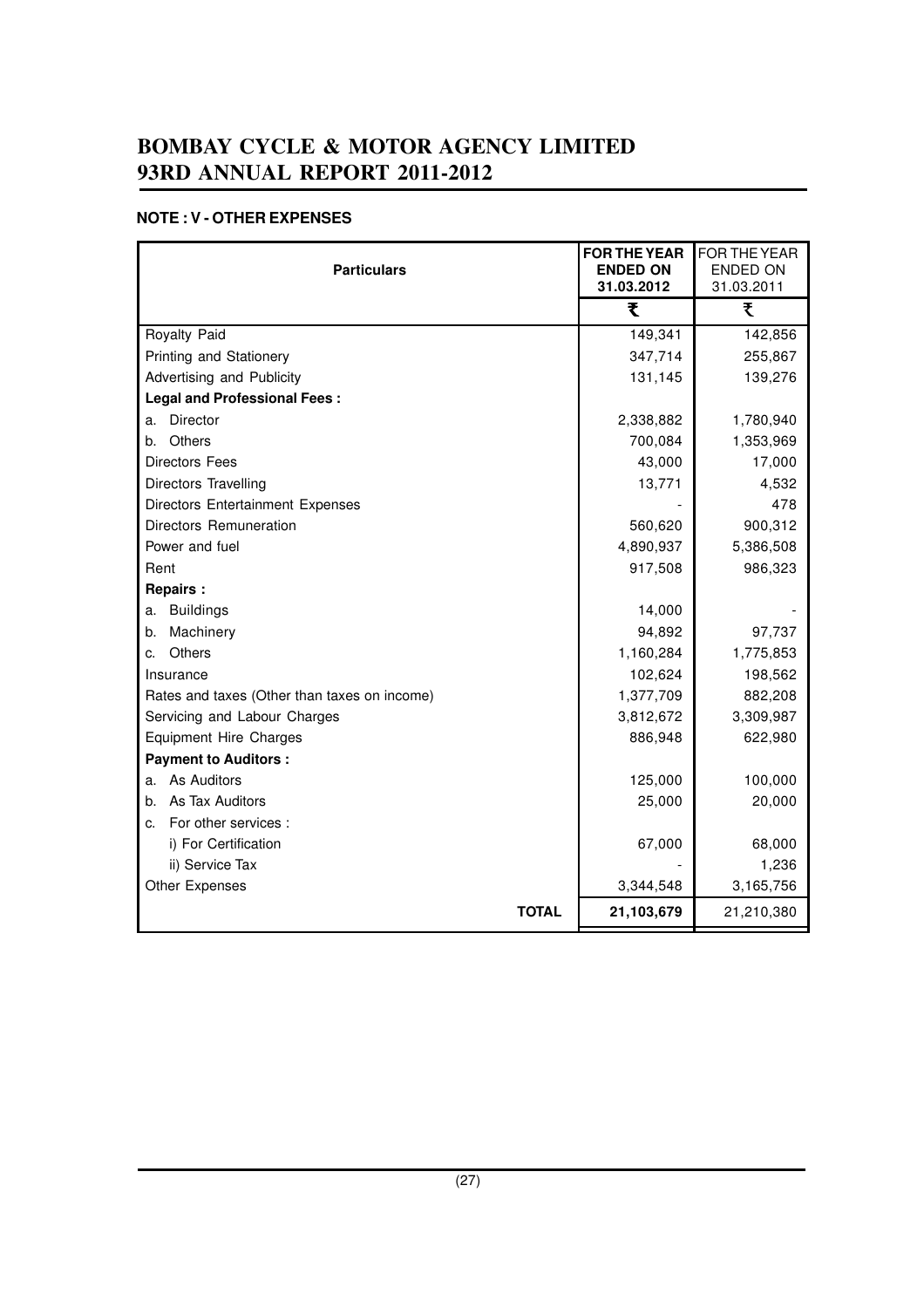### **NOTE : W - EXCEPTIONAL ITEMS**

| <b>Particulars</b>                                           | <b>FOR THE YEAR</b><br><b>ENDED ON</b><br>31.03.2012 | <b>FOR THE YEAR</b><br><b>ENDED ON</b><br>31.03.2011 |
|--------------------------------------------------------------|------------------------------------------------------|------------------------------------------------------|
|                                                              | ₹                                                    | ₹                                                    |
| <b>INCOME EFFECTS:</b>                                       |                                                      |                                                      |
| <b>Prior Period Items</b><br>a)                              | 64,116                                               | 55,080                                               |
| Provision for Expenses W/back<br>b)                          | 174,207                                              | 216,252                                              |
| Provision for Diminution in value of investment W/back<br>C) |                                                      | 37,128                                               |
|                                                              |                                                      |                                                      |
| <b>TOTAL</b> - Income Effects                                | 238,323                                              | 308,460                                              |
| <b>EXPENSE EFFECTS:</b>                                      |                                                      |                                                      |
| <b>Prior Period Items</b><br>a)                              | 743,883                                              | 424,349                                              |
| Provisions for Diminution in value of investment<br>b)       | 99,892                                               |                                                      |
|                                                              |                                                      |                                                      |
| <b>TOTAL</b> - Expense Effects                               | 843,775                                              | 424,349                                              |
| <b>NET</b>                                                   | (605, 452)                                           | (115, 889)                                           |

### **NOTE : X - OTHER ACCOMPANYING NOTES TO THE FINANCIAL STATEMENTS**

### **1) Details of CONTINGENT LIABILITIES - to the extent not provided for :-**

| <b>Particulars</b>                                                                                                                                                                                         |       | $(\xi$ in Lacs) |
|------------------------------------------------------------------------------------------------------------------------------------------------------------------------------------------------------------|-------|-----------------|
| (a) Income Tax assessments are completed up to A.Y.<br>2010-2011. No demands are raised in view of past<br>unabsorbed losses. The final liability in respect of<br>unassessed years remains indeterminate. |       |                 |
| (b) Assessments under MVAT Act up to Financial Year<br>ended 31.03.2007 have been closed and no dues are<br>unpaid to that date. For subsequent years, the final liability<br>remains indeterminate.       |       |                 |
| Claims not acknowledged as Debts. In the opinion of<br>(C)<br>management, Company has fair chance of claims not<br>succeeding and legal proceedings are going on.                                          | 1,222 | 1,222           |
| Penalty under Central Excise laws against which<br>(d)<br>appeal by the company is pending.                                                                                                                | 6     | 6               |
| Counter guarantees to bank against guarantees<br>(e)<br>issued on company's behalf secured by pledge of deposits<br>of ₹1,69,120/- (Previous year ₹1,63,938/-).                                            |       |                 |
| (f)<br>Additional/Continuing suit claims by certain creditors,<br>disputed by company, amount not ascertainable, the matters<br>being subjudice.                                                           |       |                 |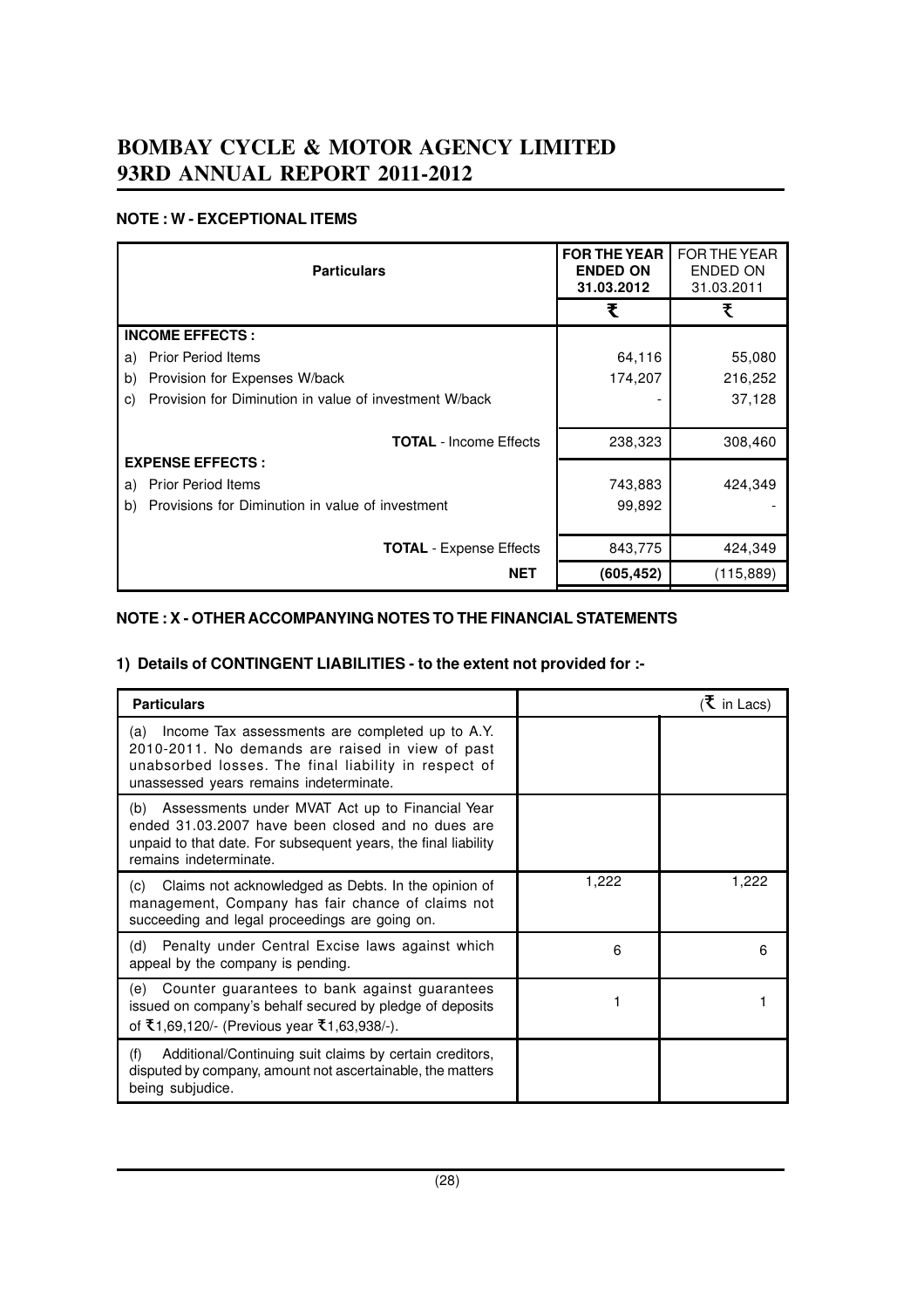- 2) Significant Accounting Policies are as under :
	- a) Fixed Assets are carried at cost of acquisition/installation. They are shown net of accumulated depreciation/amortization.

### b) **DEPRECIATION AND AMORTISATION :**

**Depreciation :** Depreciation on all assets is provided uniformly under written down value method as per the rates and in the manner specified in Schedule XIV of the Companies Act, 1956, except in case of following assets where due to nature of business and type of assets suffering extra wear and tear, the rates used as also in earlier years are :

Hospitality Division :

| Kitchen Equipments :       | 33.33%    |
|----------------------------|-----------|
| Furniture & Fixture :      | 33.33%    |
| Electrical Installations : | $20.00\%$ |

### **Amortisation :**

- i) Leasehold land is amortised over the period of lease.
- ii) 1/3rd portion of balance amount in loose tools account at the end of the year is written off.
- c) **Investments :** All Non-Current Investments are stated at cost of acquisition. Diminution of temporary nature in value of such long-term investments is not provided for except where determined to be of permanent nature. The provision for diminution is reviewed at every year end in relation to market value and suitable write backs / write offs are accounted. Current investments are stated at lower of cost and fair value.
- d) Maharashtra Value Added Tax and Central Sales Tax are accounted on the basis of liability as per periodical returns filed with concerned tax authorities. Liability or refund on assessment/ Vat audit report, if any, is accounted as and when the asessments/Vat audit are completed. The final liability in respect of unassessed years/unaudited years under MVAT Act remains indeterminate.
- e) Income and Expenditure are accounted on accrual, as they are earned or incurred, except in case of those involving significant uncertainties where the same is accounted on crystallization.
- f) Inventories of Stock-in-trade are valued as under :
	- i) Auto spare parts at lower of cost or realisable value. (Cost in relation to spare parts of Auto Division business includes purchase price net of rebates and incentives from suppliers, octroi and freight).
	- ii) Food & Beverages, in case of Hospitality Division at cost or net realisable value whichever is lower. Cost is determined on the basis of Weighted Average Method.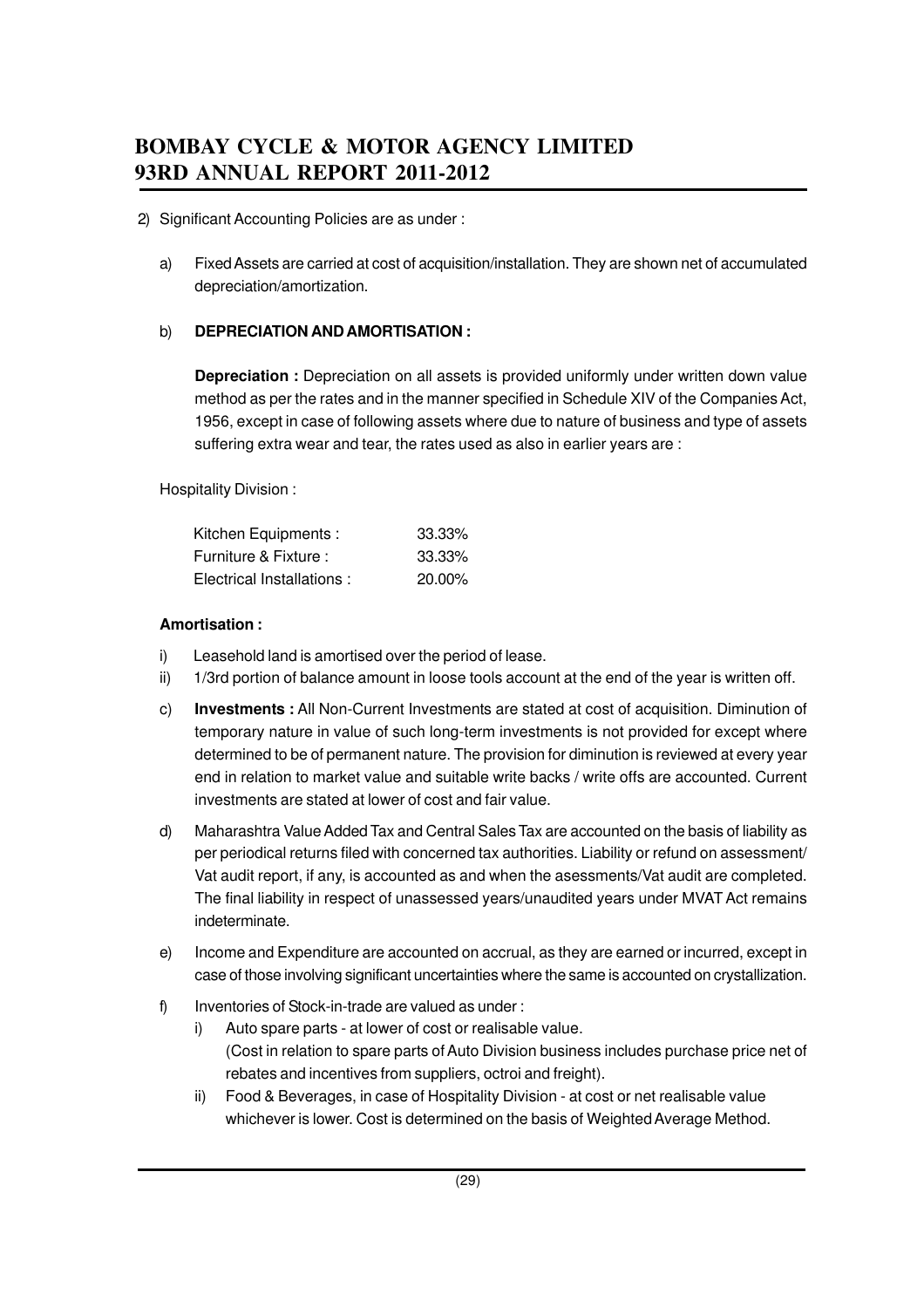### **g) Retirement Benefits :**

**Employee's Provident Fund and Pension Scheme :** Monthly contributions are remitted to Central Provident Fund Commissioner who maintains the accounts and pays the dues on retirement.

**Gratuity :** The Liability has been funded separately by formation of Gratuity Fund and taking out Group Gratuity Scheme Policy from Life Insurance Corporation of India. The annual premium under the same is accounted as contribution to Gratuity Fund. At the time of actual payment of Gratuity, any shortfall on account of premature retirement is accounted as expenditure of that year.

**Leave Encashment :** The Company provides for estimated leave encashment liability each year on the basis of accumulated leave due to employees at the year end, valued at salaries excluding allowances of the last month of Accounting Year.

- 3) In the opinion of the Board, all assets other than fixed assets and non-current investments have realizable value in the ordinary course of business which is not different from the amount at which it is stated.
- 4) Cash flow statement as required by Accounting Standard 3 (AS-3) and listing agreement with The Bombay Stock Exchange is as per **'Annexure -1'.**
- 5) Pending reconciliation of accounts of certain parties and in absence of confirmation of the parties, amount of balances in the accounts of Sundry Creditors, Sundry Debtors, Loans and Advances and deposits (received as well as paid) shown in the attached Balance Sheet are as per books of accounts. Necessary adjustment entries, if any, will be passed and recorded in the books of account after receipt of confirmation and reconciliation of such balances.
- 6) Disclosure requirements as per Accounting Standard 18 (AS-18) 'Related Party Disclosure' issued by the Institue of Chartered Accountants of India are as follows.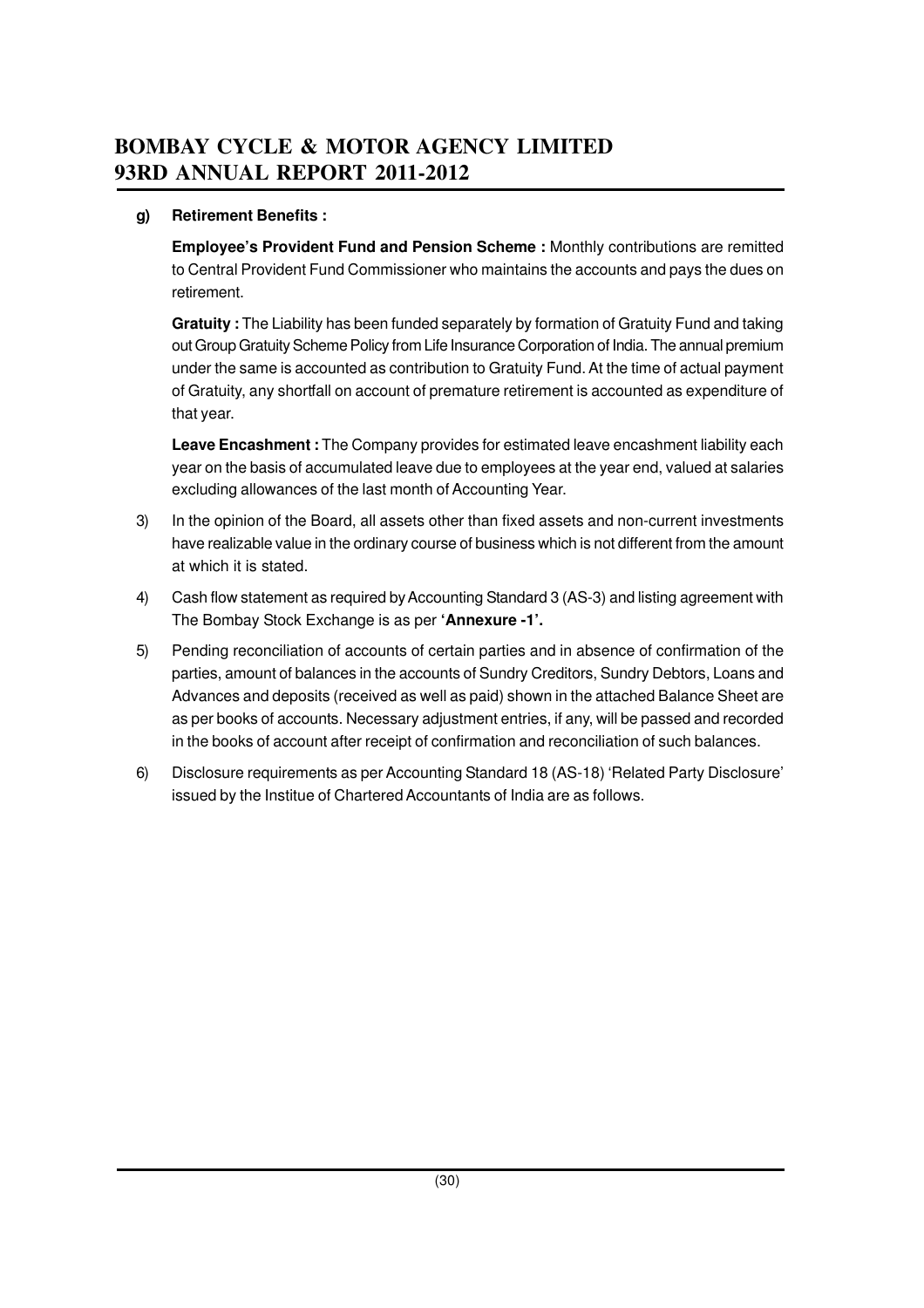### **LIST OF RELATED PARTIES**

|                                                 | <b>Name of the Company</b>                                                                                                                             | <b>Nature of Relationship</b>                                                                                                    |
|-------------------------------------------------|--------------------------------------------------------------------------------------------------------------------------------------------------------|----------------------------------------------------------------------------------------------------------------------------------|
| Mr. Chakor L. Doshi<br><b>Chairman Emeritus</b> | Walchand Great Achievers Pvt. Ltd.<br>Walchand Kamdhenu Commercials Pvt. Ltd.<br>Walchand Chiranika Trading Pvt. Ltd.<br>Walchand Botanicals Pvt. Ltd. | Director / Member with controlling<br>interest, alongwith family members.<br>Spouse Mrs. Champa C. Doshi,<br>is also a Director. |
|                                                 | Walchandnagar Industries Ltd.                                                                                                                          | Director                                                                                                                         |
| Mr. Chirag C. Doshi<br>Chairman                 | Walchand Chiranika Trading Pvt. Ltd.                                                                                                                   | Director with controlling interest,<br>alongwith family members.                                                                 |
|                                                 | Walchand Kamdhenu Commercials Pvt. Ltd.                                                                                                                | Director                                                                                                                         |
|                                                 | Walchand Great Achievers Pyt. Ltd.                                                                                                                     | Director                                                                                                                         |
|                                                 | Walchandnagar Industries Ltd.                                                                                                                          | Managing Director                                                                                                                |
| Director                                        | Mrs. Kanika G. Sanger Walchand Chiranika Trading Pvt. Ltd.                                                                                             | Director with controlling interest,<br>alongwith family members,                                                                 |
|                                                 | Walchand Kamdhenu Commercials Pvt. Ltd.<br>Walchand Great Achievers Pvt. Ltd.                                                                          | Director<br>Director                                                                                                             |

### **TRANSACTIONS IN THE NATURE OF EXPENDITURE**

| <b>PARTICULARS</b>                        | <b>OPENING</b><br><b>BALANCE</b> | <b>TRANSAC-</b><br><b>TIONS</b><br><b>DURING</b><br><b>THE YEAR</b> | <b>AMOUNT</b><br><b>PAID</b><br><b>DURING</b><br><b>THE YEAR</b> | <b>CLOSING</b><br><b>BALANCE</b> |
|-------------------------------------------|----------------------------------|---------------------------------------------------------------------|------------------------------------------------------------------|----------------------------------|
| <b>Walchand Great Achievers Pyt. Ltd.</b> |                                  |                                                                     |                                                                  |                                  |
| <b>Royalty Charges</b>                    |                                  | 83,533                                                              | 83,533                                                           |                                  |
|                                           | $(\cdot)$                        | (92, 947)                                                           | (92, 947)                                                        | $(\cdot)$                        |
| Walchand Kamdhenu Commercials Pvt. Ltd.   |                                  |                                                                     |                                                                  |                                  |
| <b>Royalty Charges</b>                    |                                  | 65,808                                                              | 65,808                                                           |                                  |
|                                           | $(\cdot)$                        | (49,909)                                                            | (49,909)                                                         | $(\cdot)$                        |
| Reimbursement of Licence Fees             |                                  | 29,158                                                              | 29,158                                                           |                                  |
|                                           | $(\cdot)$                        | (16, 202)                                                           | (16, 202)                                                        | $(-)$                            |
| <b>Directors Mentioned above</b>          |                                  |                                                                     |                                                                  |                                  |
| <b>Sitting Fees</b>                       |                                  | 24,500                                                              | 24,500                                                           |                                  |
|                                           | $(\cdot)$                        | (7,000)                                                             | (7,000)                                                          | $(-)$                            |
| Commission                                | 842,656                          | 526,560                                                             | 842,656                                                          | 526,560                          |
|                                           | (1,093,235)                      | (842, 656)                                                          | (1,093,235)                                                      | (842, 656)                       |
|                                           |                                  |                                                                     |                                                                  |                                  |
| <b>Professional Fees</b>                  | 138,978                          | 2,195,000                                                           | 2,133,978                                                        | 200,000                          |
|                                           | (140,000)                        | (1,780,940)                                                         | (1,781,962)                                                      | (138, 978)                       |
| <b>Entertainment Expenses</b>             |                                  |                                                                     |                                                                  |                                  |
|                                           | $(\cdot)$                        | (478)                                                               | (478)                                                            | $(\cdot)$                        |
| <b>Travelling Expenses</b>                |                                  | 13,771                                                              | 13,771                                                           |                                  |
|                                           | $(\cdot)$                        | (4, 532)                                                            | (4,532)                                                          | $(\text{-})$                     |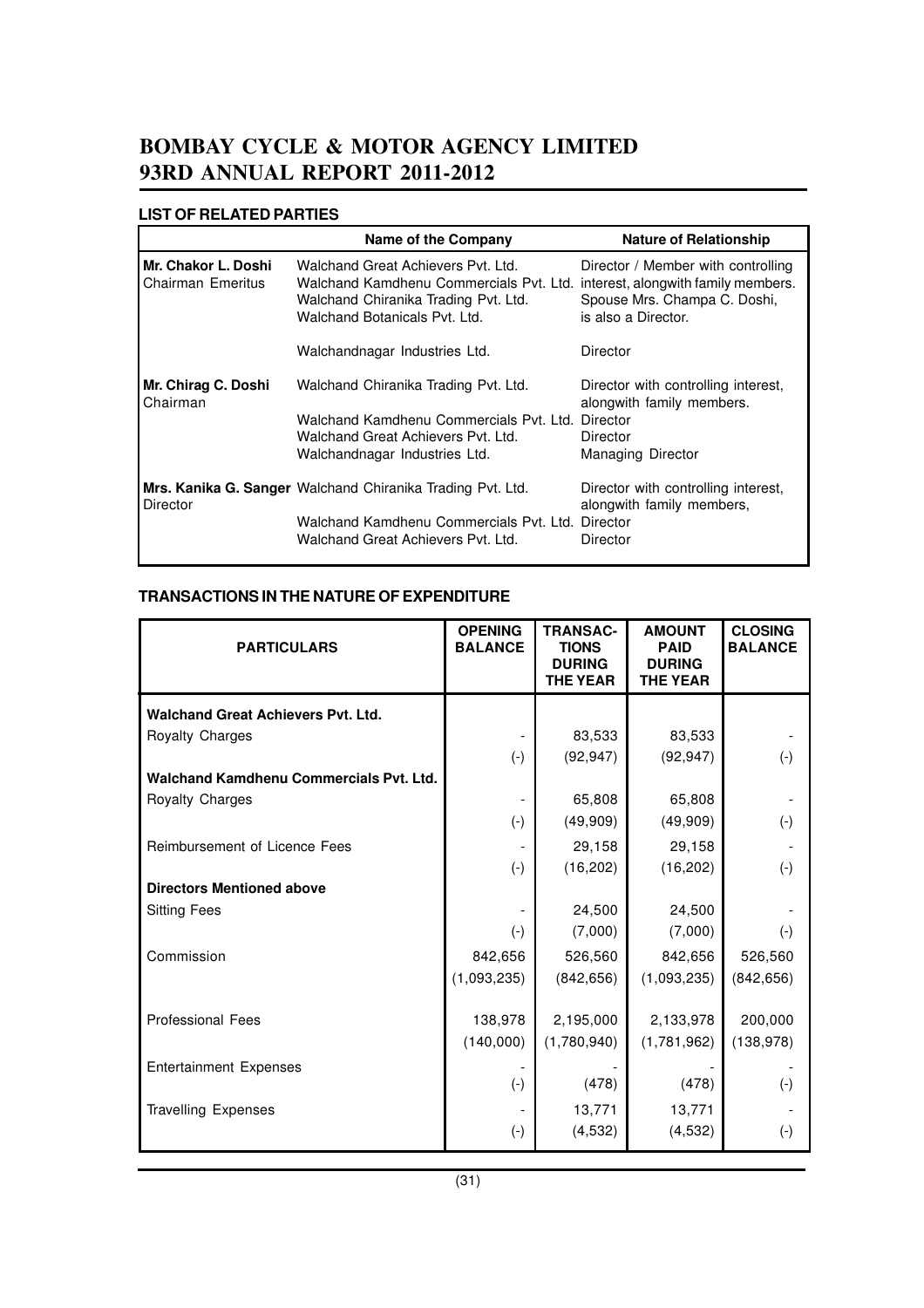### **TRANSACTIONS IN THE NATURE OF INCOME**

| <b>PARTICULARS</b>                     | <b>OPENING</b><br><b>BALANCE</b> | <b>TRANSAC-</b><br><b>TIONS</b><br><b>DURING</b><br><b>THE YEAR</b> | <b>AMOUNT</b><br>RECD.<br><b>DURING</b><br><b>THE YEAR</b> | <b>CLOSING</b><br><b>BALANCE</b> |
|----------------------------------------|----------------------------------|---------------------------------------------------------------------|------------------------------------------------------------|----------------------------------|
| Walchandnagar Industries Limited       |                                  |                                                                     |                                                            |                                  |
| Sales, Servicing of Cars & Parts Sales | (9,985)<br>(16,456)              | 93,508<br>(117, 307)                                                | 83,523<br>(110, 836)                                       | (9,985)                          |
| Food & Beverages                       | 99,205<br>(101,626)              | 1,591,064<br>(1, 236, 663)                                          | 1,538,457<br>(1,239,084)                                   | 151,812<br>(99,205)              |
| Liasoning Services                     | 350,000                          | 6,000,000<br>(4,200,000)                                            | 6,350,000<br>(3,850,000)                                   | (350,000)                        |

### 7) The Earning per share according to the Accounting Standard 20 (AS-20) on the subject issued by The Institute of Chartered Accountants of India is as under :

|                                                                                                              |            | As at 31.3.2012 As at 31.3.2011 |
|--------------------------------------------------------------------------------------------------------------|------------|---------------------------------|
| Shares outstanding during the year (Nos.)                                                                    | 2,00,000   | 2,00,000                        |
| Net Profit / (Loss) attributable to shareholders before<br>Exceptional items $(\xi)$                         | 11,114,331 | 17,241,936                      |
| Net Profit / (Loss) attributable to shareholders after<br>Exceptional items but before Tax Expenses $(\xi)$  | 10,508,879 | 17,126,047                      |
| Net Profit / (Loss) attributable to shareholders after Tax Expenses ( $\mathcal{F}$ )                        | 6,727,552  | 2,335,999                       |
| Earning Per Share before Extraordinary items - Basic & Diluted $(\xi)$                                       | 55.57      | 86.21                           |
| Earning Per Share after Exceptional items but before Tax,<br>Expenses & Write Offs - Basic & Diluted $(\xi)$ | 52.54      | 85.63                           |
| Earning Per Share after Tax Expenses - Basic & Diluted ( $\bar{\mathbf{t}}$ )                                | 33.64      | 11.68                           |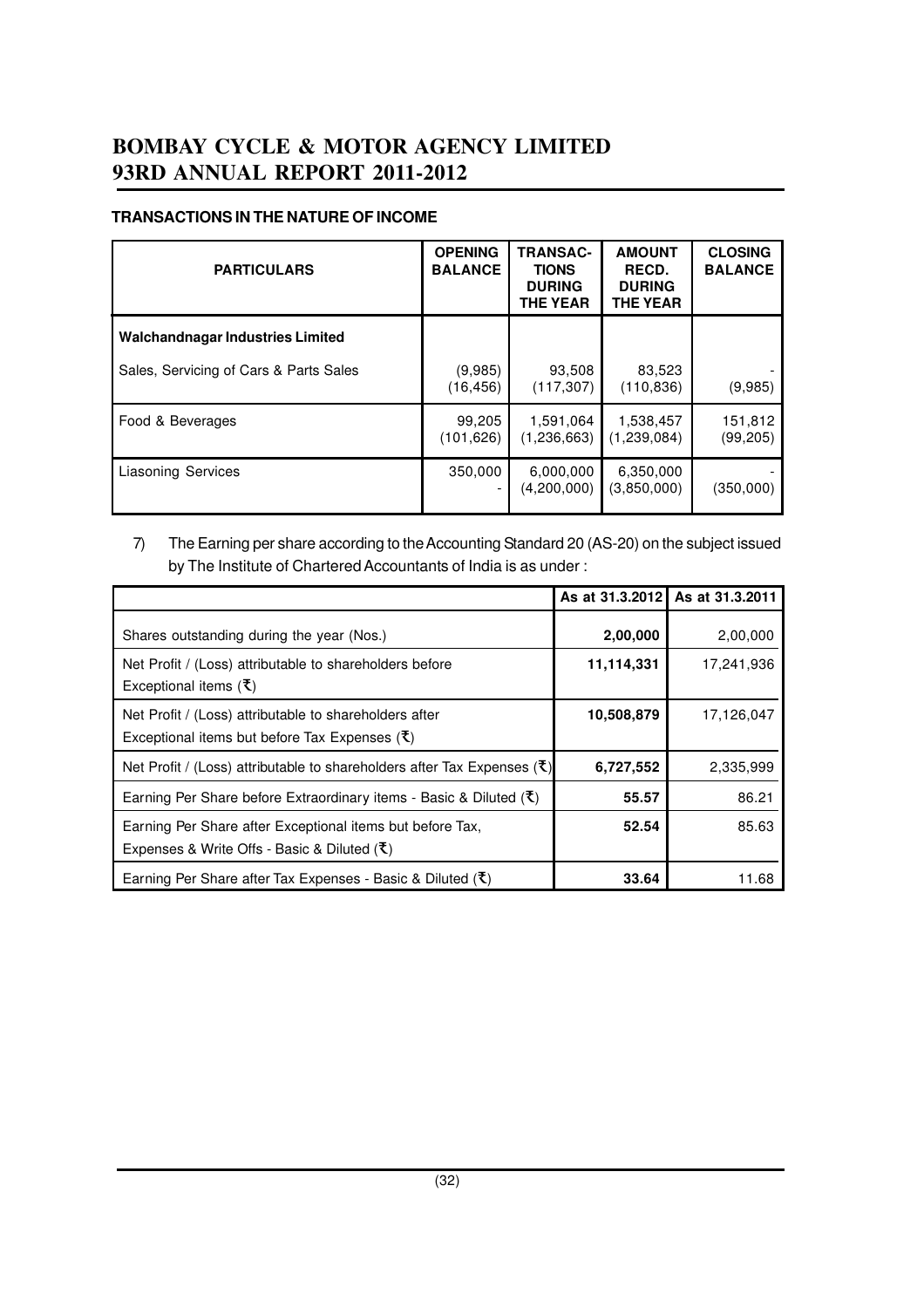8) Segment wise disclosure information as per Accounting Standard 17 (AS-17) on 'Segment Reporting' issued by The Institute of Chartered Accountants of India is as below :

#### **SEGMENT REPORTING**

(F in Lacs)

| <b>Particulars</b>                          | Auto<br><b>Division</b> |                 | <b>Hospitality</b><br><b>Division</b> |             | <b>TOTAL</b> |                 |
|---------------------------------------------|-------------------------|-----------------|---------------------------------------|-------------|--------------|-----------------|
|                                             |                         | 2011-12 2010-11 | $2011 - 12$                           | $2010 - 11$ |              | 2011-12 2010-11 |
| Segment Revenue Net Sales / Income          |                         |                 |                                       |             |              |                 |
| from operations                             | 344                     | 279             | 357                                   | 461         | 701          | 740             |
| Less: Inter Segment Revenue                 |                         |                 |                                       |             |              |                 |
| Net Sales/Income from Operations            | 344                     | 279             | 357                                   | 461         | 701          | 740             |
| Segmentwise Results (Profit)(+) / (Loss)(-) | 9                       | (22)            | 105                                   | 196         | 114          | 174             |
| Less: Interest                              | $\overline{2}$          |                 | 1                                     | 1           | 3            | $\mathcal{P}$   |
| Other unallocated Expenditure net of        |                         |                 |                                       |             |              |                 |
| unallocable Income                          | 5                       | $\overline{2}$  | 1                                     | (1)         | 6            | 1               |
| Total Profit / (Loss) before tax            | $\overline{2}$          | (25)            | 103                                   | 196         | 105          | 171             |
|                                             |                         |                 |                                       |             |              |                 |
| <b>OTHER INFORMATION</b>                    |                         |                 |                                       |             |              |                 |
| <b>Segment Assets</b>                       | 427                     | 434             | 815                                   | 758         | 1,242        | 1,191           |
| Un-allocable Common Assets                  |                         |                 |                                       |             |              |                 |
| <b>Total Assets</b>                         |                         |                 |                                       |             | 1,242        | 1,191           |
| Segment Liabilities                         | 439                     | 447             | 144                                   | 152         | 583          | 599             |
| Un-allocable Common Liabilities             |                         |                 |                                       |             |              |                 |
| <b>Total Liabilities</b>                    |                         |                 |                                       |             | 583          | 599             |
| Capital Expenditure during the year         | 4                       | 4               | 4                                     | 5           | 8            | 9               |
|                                             |                         |                 |                                       |             |              |                 |
| Depreciation                                | 6                       | 6               | 3                                     | 3           | 9            | 9               |
| Non Cash expenditure other than             |                         |                 |                                       |             |              |                 |
| Depreciation                                |                         |                 |                                       |             |              |                 |

### **OTHER DISCLOSURES :**

1. Segments have been identified in line with the Accounting Standard AS-17.

2. Company has disclosed Business Segment as the primary segment .

3. Composition of Business Segment

| Name of segment             | Comprises of                       |
|-----------------------------|------------------------------------|
| Auto Division               | Sale of Spares & Servicing of cars |
| <b>Hospitality Division</b> | Sale of Food & Beverages           |

4. The Segment Revenue, Results, Assets and liabilities include the respective amounts ldentifiable and amounts allocated on reasonable basis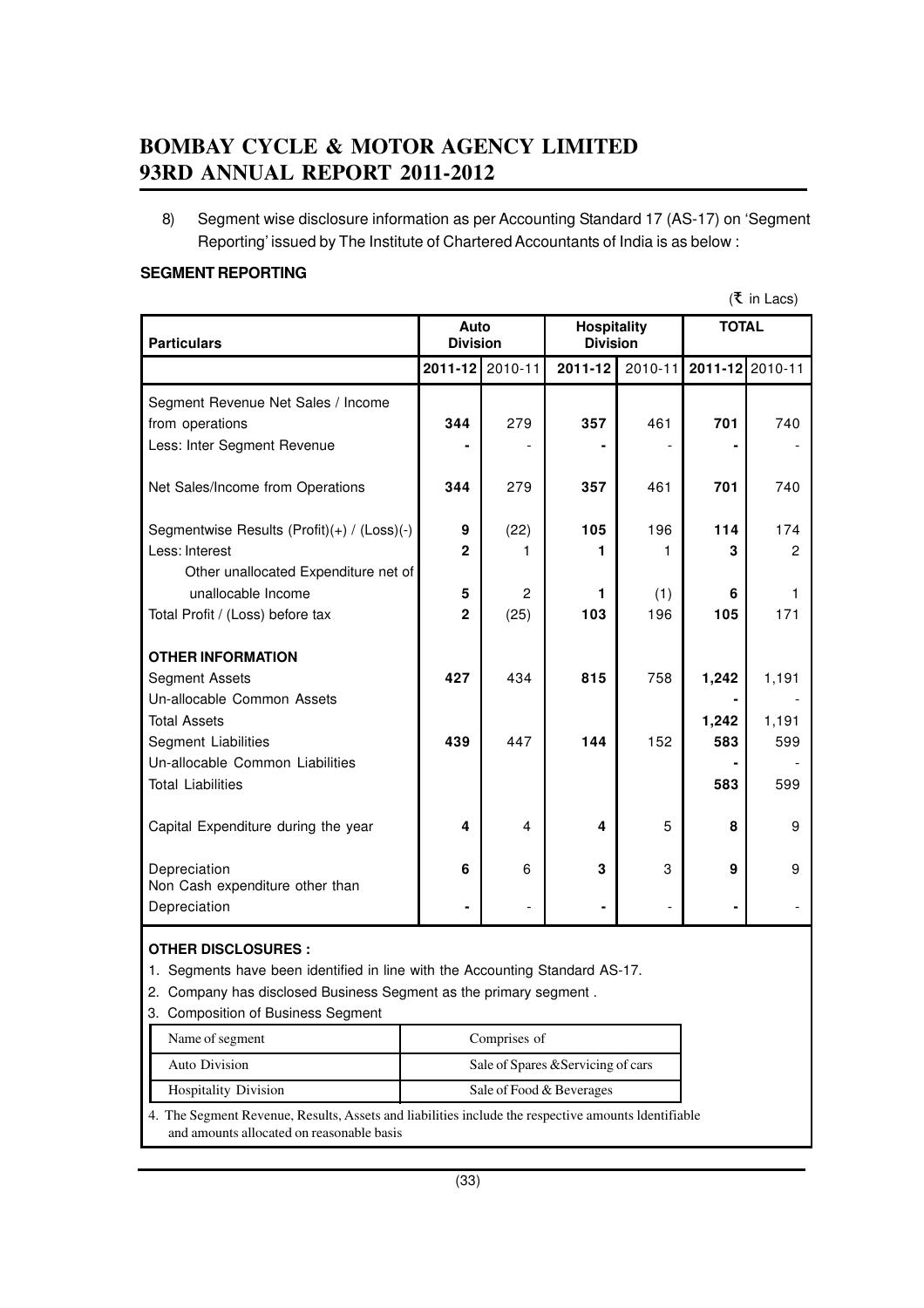- 9) Previous year's figures have been regrouped / restated / rearranged wherever necessary to make them comparable with current year's figures under revised Schedule VI.
- 10) Other applicable prescribed items that are NIL are not included in the attached accounts and above notes.
- 11) The disclosures required under Accounting Standard 15 (AS-15) 'Employee Benefits' notified in the Companies (Accounting Standards) Rules 2006, are given below :

### **Defined Contribution Plan**

Contributions to Defined Contribution Plan recognized and charged off for the year are as under :

|                                           | Current Year (そ) | Previous Year (そ) |
|-------------------------------------------|------------------|-------------------|
| Employer's Contribution to Provident Fund | 215.729          | 185,915           |
| Employer's Contribution to Pension Scheme | 413.739          | 377.053           |

### **Defined Benefit Plan :**

- a) Gratuity : The Liability has been funded separately by formation of Gratuity Fund and taking out Group Gratuity Scheme Policy from Life Insurance Corporation of India. The annual premium under the same is accounted as contribution to Gratuity Fund. At the time of actual payment of Gratuity, any shortfall on account of premature retirement is accounted as expenditure of that year.
- b) Leave Encashment : The Company provides for estimated leave encashment liability each year on the basis of accumulated leave due to employees at the year end, valued at salaries excluding allowances of the last month of Accounting Year.

### **Reconciliation of Defined Benefit obligation and fair value of plan assets is as under :**

|                                                                                                                                                                                                                                                                                      |                             | Current Year (そ)                                   |                             | Previous Year (₹)                                     |
|--------------------------------------------------------------------------------------------------------------------------------------------------------------------------------------------------------------------------------------------------------------------------------------|-----------------------------|----------------------------------------------------|-----------------------------|-------------------------------------------------------|
|                                                                                                                                                                                                                                                                                      | Gratuity<br>Funded          | Leave<br>Encashment<br>Unfunded                    | Gratuity<br>Funded          | Leave<br>Encashment<br>Unfunded                       |
| Reconciliation of opening and closing<br>a<br>balances of Defined Benefit obligation:<br>Defined Benefit obligation at beginning<br>of the year<br><b>Current Service Cost</b><br>Actuarial (gain) / loss / W/Back<br><b>Benefits Paid</b><br>Defined Benefit obligation at year end | 127,558<br>3,866<br>131,424 | 64,757<br>104,065<br>(58, 441)<br>6,316<br>104,065 | 123,693<br>3,865<br>127,558 | 194,425<br>56,379<br>(1, 72, 598)<br>13,449<br>64,757 |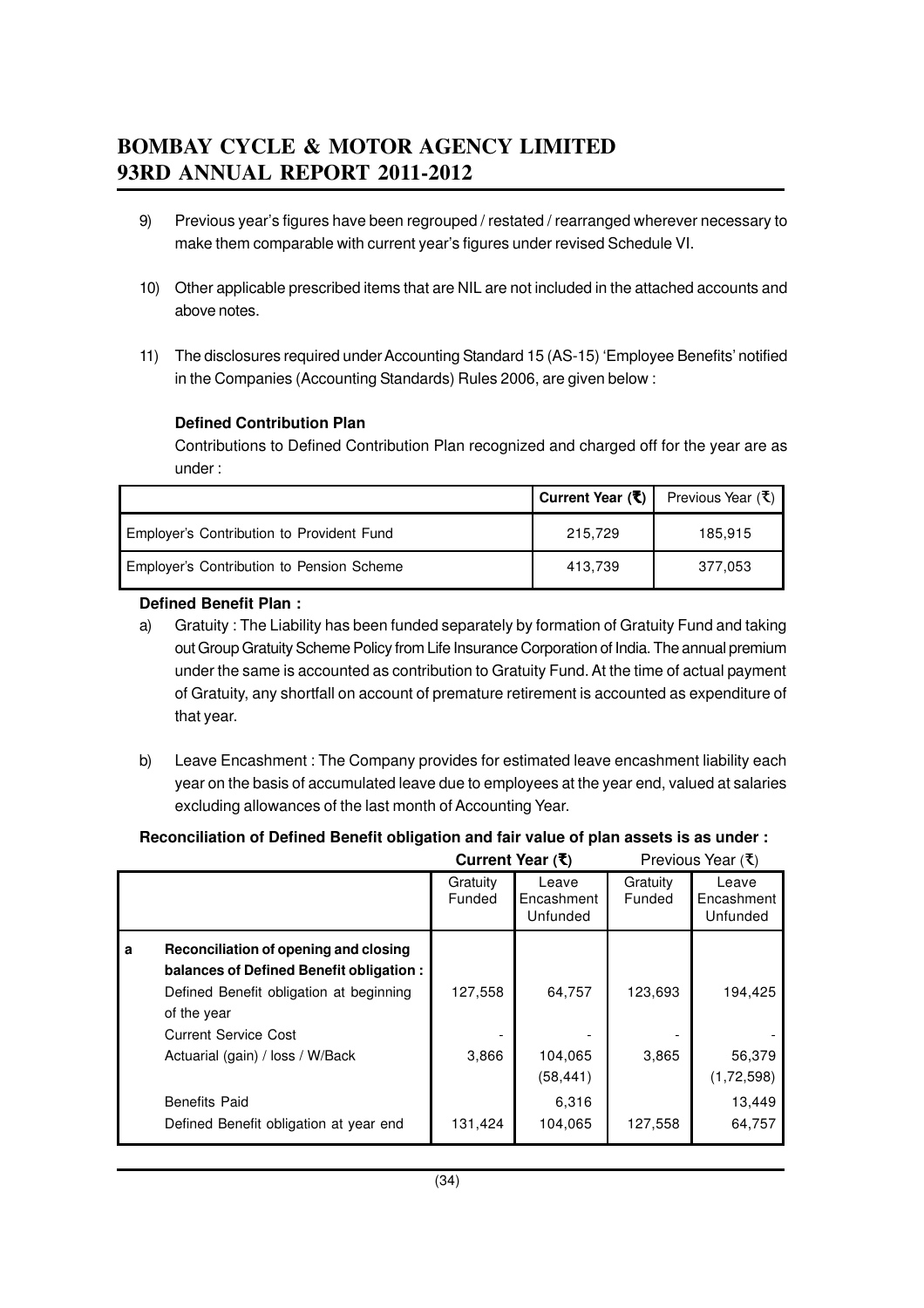| b | Reconciliation of opening and closing   |          |         |         |        |
|---|-----------------------------------------|----------|---------|---------|--------|
|   | balances of fair value of plan assets : |          |         |         |        |
|   | Fair value of plan assets at beginning  | 146,434  |         | 135,587 |        |
|   | of the year                             |          |         |         |        |
|   | Expected return on plan assets          | 13,179   |         | 10,847  |        |
|   | Actuarial gain/(loss)                   |          |         |         |        |
|   | Employer contribution                   |          |         |         |        |
|   | Benefits paid                           |          |         |         |        |
|   | Fair value of plan assets at year end   | 159,613  |         | 146,434 |        |
|   | Actual return on plan assets            |          |         |         |        |
| C | Reconciliation of fair value of assets  |          |         |         |        |
|   | and obligations:                        |          |         |         |        |
|   | Fair value of plan assets as at         | 1,59,613 |         | 146,434 |        |
|   | 31st March, 2012                        |          |         |         |        |
|   | Present value of obligation as at       | 131,424  | 104,065 | 127,558 | 64,757 |
|   | 31st March, 2012                        |          |         |         |        |
|   | Amount recognized in Balance Sheet      | 131,424  | 104,065 | 127,558 | 64,757 |
| d | Expenses recognized during the year     | 3,866    | 63,969  | 3,865   | 67,224 |
|   | (Under the head 'Employee Benefits      |          |         |         |        |
|   | Expense')                               |          |         |         |        |
|   |                                         |          |         |         |        |

| е. | <b>Investment Details</b>                          | % Invested            |
|----|----------------------------------------------------|-----------------------|
|    |                                                    | As at 31st March 2012 |
|    | L.I.C. Group Gratuity (Cash Accumulation) Policy   | 100                   |
|    |                                                    | (100)                 |
| f. | <b>Actuarial assumptions</b>                       |                       |
|    | Mortality Table (L.I.C.)                           | 1994-96               |
|    |                                                    | (Ultimate)            |
|    | Discount rate (per annum)                          | 8.0%                  |
|    | Expected rate of return on plan assets (per annum) | $9.0\%$               |
|    | Rate of escalation in salary (per annum)           | 4.0%                  |

The estimates of rate of escalation in salary is considered in actuarial valuation, taking into account inflation, seniority, promotion and other relevant factors including supply and demand in the employment market. The above information is certified by the actuary.

Signature to Notes 'A' to 'X' For & on behalf of A. B. JOG & CO. (I.C.A.I. REGN. NO. 104321W) Chartered Accountants A. B. Jog (Proprietor) Membership No. 010655 Mumbai, 4th May, 2012 CHIRAG C. DOSHI Chairman SANJAY P. MUTHE Directors T. D. Lal Mumbai, 4th May, 2012 }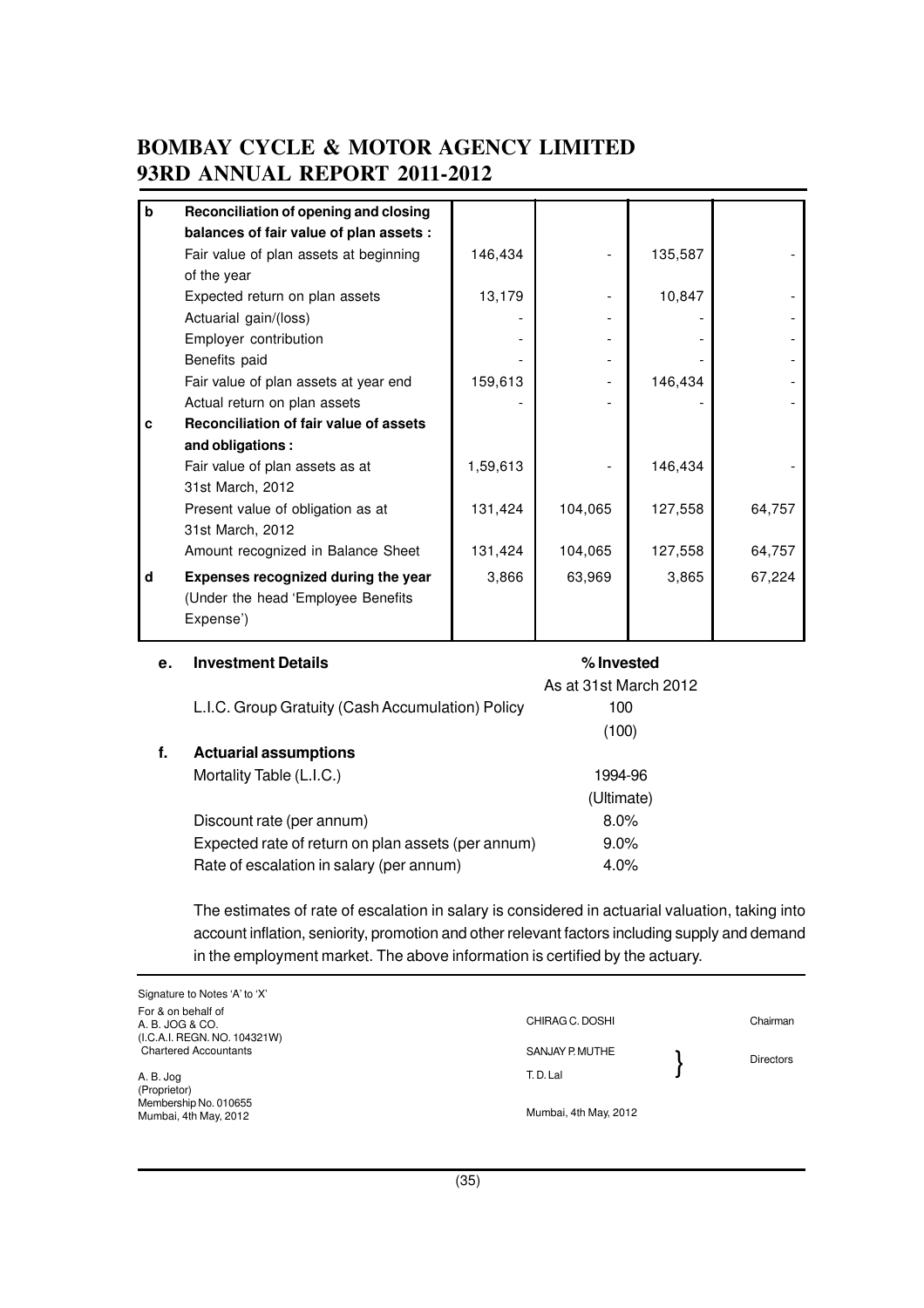### **Annexure-1 to Other Accompanying Notes to the Financial Statements CASH FLOW STATEMENT FOR THE YEAR ENDED 31ST MARCH, 2012**

|    | <b>Particulars</b>                                                                                                                                                                                                                                                                                                                                                                                                                                                                                                                                                                                                                                                                                                                                            |                                                                                                                                                    | <b>Current Yr.</b>                                                         | Previous Yr.                                                                                                                                                                                                        |
|----|---------------------------------------------------------------------------------------------------------------------------------------------------------------------------------------------------------------------------------------------------------------------------------------------------------------------------------------------------------------------------------------------------------------------------------------------------------------------------------------------------------------------------------------------------------------------------------------------------------------------------------------------------------------------------------------------------------------------------------------------------------------|----------------------------------------------------------------------------------------------------------------------------------------------------|----------------------------------------------------------------------------|---------------------------------------------------------------------------------------------------------------------------------------------------------------------------------------------------------------------|
|    |                                                                                                                                                                                                                                                                                                                                                                                                                                                                                                                                                                                                                                                                                                                                                               | <b>Rupees</b>                                                                                                                                      | <b>Rupees</b>                                                              | Rupees                                                                                                                                                                                                              |
| A) | <b>CASH FLOW FROM OPERATING ACTIVITIES</b><br>a) Profit / (Loss) After taxation & Adjustments/W/backs<br>Add / (Less) : Adjustments for Non cash Items &                                                                                                                                                                                                                                                                                                                                                                                                                                                                                                                                                                                                      |                                                                                                                                                    | 6,727,552                                                                  | 2,335,999                                                                                                                                                                                                           |
|    | <b>Items Presented Separately</b><br>i) Depreciation & Other charges for Fixed Assets<br>ii) Provision for diminution in the value of investments<br>iii) Deferred Tax Asset Written off<br>iv) Provision for Taxation                                                                                                                                                                                                                                                                                                                                                                                                                                                                                                                                        | 1,148,724<br>99,892<br>3,781,327                                                                                                                   |                                                                            | 932,394<br>(37, 128)<br>11,415,189<br>3,374,859                                                                                                                                                                     |
|    | v) Interest Income<br>vi) Settlements & Closures<br>vii) Amounts written off / written back (Net)<br>viii)Net gain on sale / redemption of investments<br>ix) Surplus on Sales of Tangible Assets                                                                                                                                                                                                                                                                                                                                                                                                                                                                                                                                                             | (2,758,810)<br>(119, 949)<br>(837, 932)<br>(43, 553)                                                                                               |                                                                            | (976, 039)<br>(769, 625)<br>1,689<br>(152, 438)                                                                                                                                                                     |
|    | x) Dividends                                                                                                                                                                                                                                                                                                                                                                                                                                                                                                                                                                                                                                                                                                                                                  | (1,585,836)                                                                                                                                        | (316, 137)                                                                 | (978, 580)<br>12,810,321                                                                                                                                                                                            |
| B) | OPERATING PROFIT BEFORE WORKING CAPITAL CHANGES<br>Adjustments:<br>i) (Increase) / Decrease in Loose Tools<br>ii) (Increase) / Decrease in Inventories<br>iii) (Inc.) / Decrease in Long-term loans and advances<br>iv) (Inc.) / Decrease in Short-term loans and advances<br>v) (Increase) / Decrease in Trade Receivables<br>vi) (Increase) / Decrease in Other Bank balance<br>vii)(Increase) / Decrease in Other current assets<br>viii) Increase / (Decrease) in Trade Payable<br>ix) Increase / (Decrease) in Other current liabilities<br>x) Increase / (Decrease) in Short-term provisions<br><b>CASH PROFITS</b><br>b) Interest received on Business Deposits<br><b>CASH GENERATED FROM OPERATIONS</b><br><b>CASH FLOW FROM INVESTING ACTIVITIES</b> | (292, 375)<br>41,562<br>(52, 152)<br>4,361,918<br>1,538,875<br>(27, 868, 101)<br>545,769<br>1,924,742<br>(1, 282, 638)<br>(5,976,344)<br>2,758,810 | 6,411,415<br>(27, 058, 744)<br>(20, 647, 329)<br>2,758,810<br>(17,888,519) | 15,146,320<br>(648, 555)<br>1,318,074<br>73,222<br>(3,053,498)<br>(1,683,027)<br>(1,287,198)<br>3,894,359<br>(5, 141, 762)<br>752,191<br>(125, 802)<br>(5,901,996)<br>9,244,324<br>976,039<br>976,039<br>10,220,363 |
| C) | i) Purchase of Investment<br>ii) Purchase of Fixed Assets<br>iii) Sale Proceeds from Fixed Assets<br>iv) Sale Proceeds from Investments<br>v) Dividends<br><b>NET CASH FROM / (USED IN) INVESTING ACTIVITIES</b><br><b>CASH FLOW FROM FINANCING ACTIVITIES</b><br><b>NET CASH FROM / (USED IN) FINANCING ACTIVITIES</b>                                                                                                                                                                                                                                                                                                                                                                                                                                       | (11, 904, 939)<br>(766, 228)<br>105,562<br>24,694,242<br>1,585,836                                                                                 | 13,714,473                                                                 | (23,035,160)<br>(934, 891)<br>14,455,016<br>978,580<br>(8,536,455)                                                                                                                                                  |
|    | NET CHANGE IN CASH & CASH EQUIVALENTS $(A + B + C)$                                                                                                                                                                                                                                                                                                                                                                                                                                                                                                                                                                                                                                                                                                           |                                                                                                                                                    | (4, 174, 046)                                                              | 1,683,908                                                                                                                                                                                                           |
|    | Cash and Cash equivalent - Opening Balance<br>Cash and Cash equivalent - Closing Balance                                                                                                                                                                                                                                                                                                                                                                                                                                                                                                                                                                                                                                                                      |                                                                                                                                                    | 7,964,739<br>3,790,693                                                     | 6,280,831<br>7,964,739                                                                                                                                                                                              |
|    | <b>NET INCREASE / (DECREASE)</b>                                                                                                                                                                                                                                                                                                                                                                                                                                                                                                                                                                                                                                                                                                                              |                                                                                                                                                    | (4,174,046)                                                                | 1,683,908                                                                                                                                                                                                           |
|    | As per our report of even date                                                                                                                                                                                                                                                                                                                                                                                                                                                                                                                                                                                                                                                                                                                                | CHIRAG C. DOSHI                                                                                                                                    |                                                                            | Chairman                                                                                                                                                                                                            |
|    | For & on behalf of<br>A. B. JOG & CO.<br>(I.C.A.I. REGN. NO. 104321W)<br><b>Chartered Accountants</b><br>A. B. Jog (Proprietor), Membership No. 010655                                                                                                                                                                                                                                                                                                                                                                                                                                                                                                                                                                                                        | SANJAY P. MUTHE<br>T.D.Lal                                                                                                                         |                                                                            | Directors                                                                                                                                                                                                           |
|    | Mumbai, 4th May, 2012                                                                                                                                                                                                                                                                                                                                                                                                                                                                                                                                                                                                                                                                                                                                         | Mumbai, 4th May, 2012                                                                                                                              |                                                                            |                                                                                                                                                                                                                     |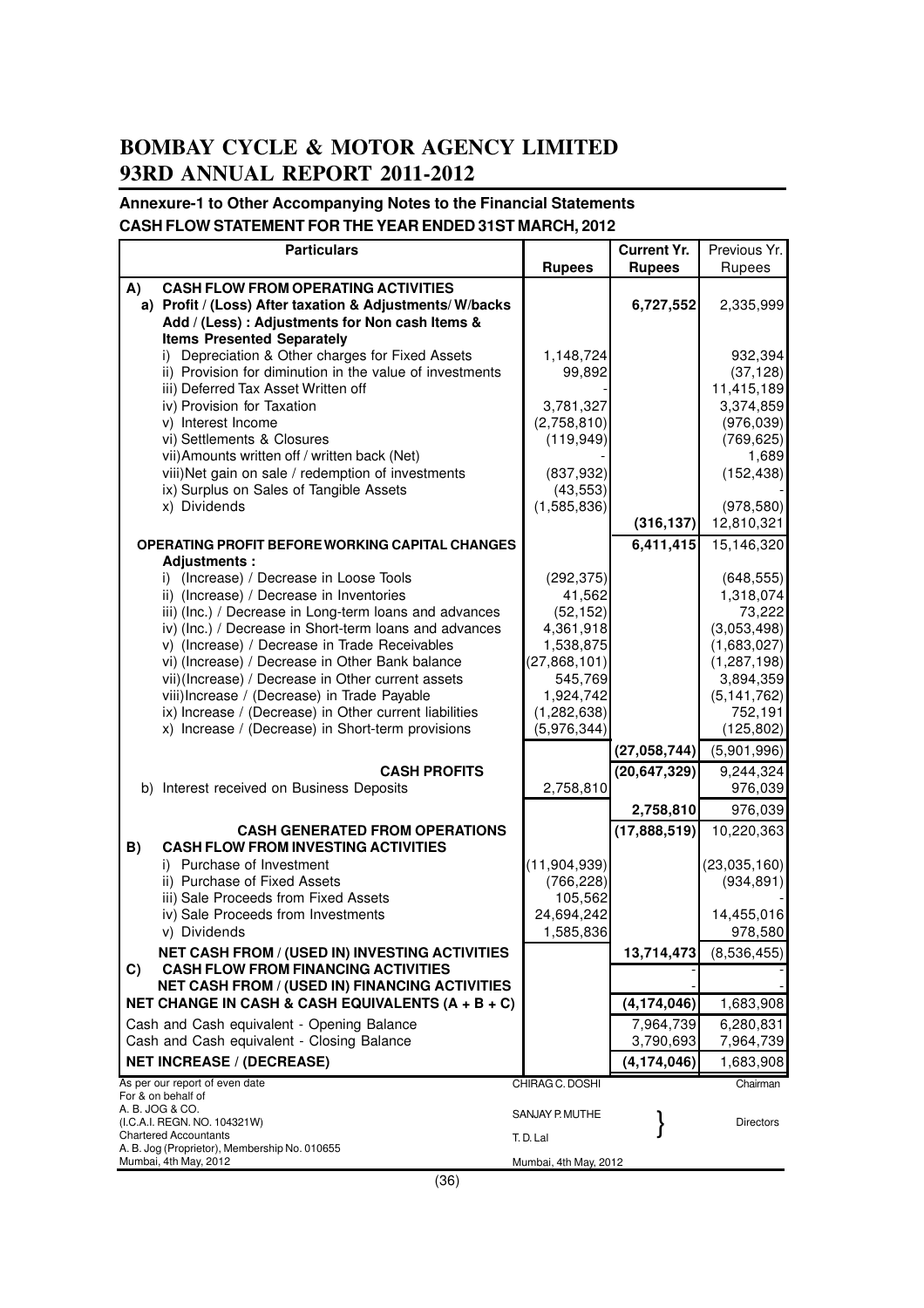## **Paid-up Reserve & Turnover Sales EPS Profit / (Loss) Dividend on Year Capital Surplus & Services Rupees Before Tax Equity Shares** Rupees | Rupees | Rupees | Rupees | Rupees 1996-1997 2,000,000 2,291,483 901,548,807 (11.18) (2,235,117) 500,000 (25%) 1997-1998 2,000,000 192 824,803,646 (94.26) (18,853,910) Nil 1998-1999 2,000,000 192 564,678,627 (72.11) (20,030,917) Nil 1999-2000 2,000,000 192 338,073,583 (36.50) (7,299,737) Nil 2000-2001 2,000,000 192 136,233,409 (68.78) (13,756,424) Nil 2001-2002 2,000,000 192 381,217,339 (159.60) (31,920,845) Nil 2002-2003 2,000,000 192 335,930,091 (195.35) (39,071,002) Nil 2003-2004 2,000,000 192 213,751,591 (10.13) (2,025,788) Nil 2004-2005 2,000,000 192 175,742,519 37.74 7,547,226 Nil 2005-2006 2,000,000 62,048,192 155,733,528 101.24 20,247,205 Nil 2006-2007 2,000,000 62,048,192 117,899,058 47.74 17,582,714 2007-2008 2,000,000 62,048,192 139,566,762 86.09 23,453,387 Nil 2008-2009 2,000,000 40,677,629 115,730,731 71.69 22,234,660 Nil 2009-2010 2,000,000 54,845,059 83,625,341 70.84 21,416,470 Nil

### **STATISTICS RE : CAPITAL - TURNOVER AND EPS ETC.**

2010-2011 2,000,000 57,181,058 73,976,446 11.68 17,126,047 Nil

2011-2012 2,000,000 63,508,610 70,085,005 33.64 10,508,879 400,000

20%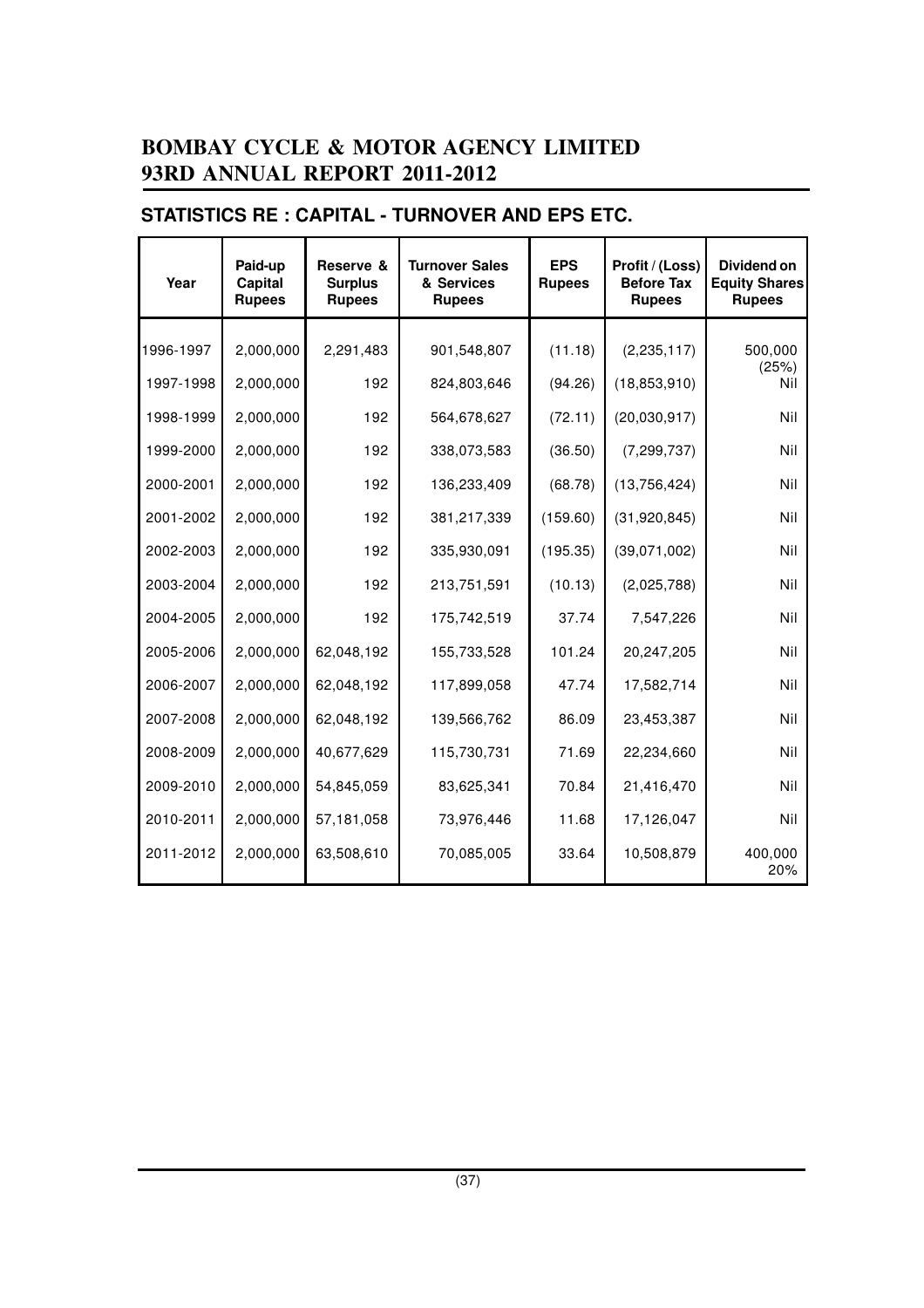### **BOMBAY CYCLE & MOTOR AGENCY LIMITED**

Registered Office : 534, Sardar Vallabhbhai Patel Road, Opera House, Mumbai - 400 007.

### **FORM OF PROXY**

| being a member / members of BOMBAY CYCLE & MOTOR AGENCY LTD. hereby appoint                |  |          |  |  |  |
|--------------------------------------------------------------------------------------------|--|----------|--|--|--|
|                                                                                            |  |          |  |  |  |
| or failing him / her (2) Shri/Smt.                                                         |  |          |  |  |  |
|                                                                                            |  |          |  |  |  |
| as my / our proxy to attend and vote for me/us on my/our behalf at the 93rd Annual General |  |          |  |  |  |
| Meeting of the Company to be held on Monday, 13th August, 2012 at 10.30 a.m. at 534,       |  |          |  |  |  |
| Sardar Vallabhbhai Patel Road, Opera House, Mumbai - 400 007 and at any adjournment        |  |          |  |  |  |
| thereof.                                                                                   |  |          |  |  |  |
|                                                                                            |  |          |  |  |  |
| Folio No. / DPID & Client ID No.:                                                          |  | 15 paise |  |  |  |
| No. of Shares:                                                                             |  | Revenue  |  |  |  |
| <b>NOTES:</b>                                                                              |  | Stamp    |  |  |  |
| (a) Revenue Stamp of 15 paise to be affixed on this form.                                  |  |          |  |  |  |
| (b) The form should be signed across the stamp as per specimen signature registered with   |  |          |  |  |  |
| the Company.                                                                               |  |          |  |  |  |
|                                                                                            |  |          |  |  |  |

- (c) The form shall be deposited at the Registered Office of the Company not less than 48 hours before the time fixed for holding the meeting.
- (d) A Proxy need not be a member.

### **BOMBAY CYCLE & MOTOR AGENCY LIMITED**

 $\frac{1}{2}$  and  $\frac{1}{2}$  and  $\frac{1}{2}$  and  $\frac{1}{2}$ 

Registered Office : 534, Sardar Vallabhbhai Patel Road, Opera House, Mumbai - 400 007.

#### **ATTENDANCE SLIP**

Members attending the Meeting in person or by proxy are requested to complete the attendance slip and hand it over at the entrance of the meeting hall.

I hereby record my presence at the 93rd Annual General meeting of BOMBAY CYCLE & MOTOR AGENCY LIMITED being held at 534, Sardar Vallabhbhai Patel Road, Opera House, Mumbai - 400 007, on Monday, the 13th August, 2012 at 10.30 a.m.

\_\_\_\_\_\_\_\_\_\_\_\_\_\_\_\_\_\_\_\_\_\_\_\_\_\_\_\_\_\_\_\_\_\_\_\_\_ \_\_\_\_\_\_\_\_\_\_\_\_\_\_\_\_\_\_\_\_\_\_\_\_

 $\frac{1}{2}$  ,  $\frac{1}{2}$  ,  $\frac{1}{2}$  ,  $\frac{1}{2}$  ,  $\frac{1}{2}$  ,  $\frac{1}{2}$  ,  $\frac{1}{2}$  ,  $\frac{1}{2}$  ,  $\frac{1}{2}$  ,  $\frac{1}{2}$  ,  $\frac{1}{2}$  ,  $\frac{1}{2}$  ,  $\frac{1}{2}$  ,  $\frac{1}{2}$  ,  $\frac{1}{2}$  ,  $\frac{1}{2}$  ,  $\frac{1}{2}$  ,  $\frac{1}{2}$  ,  $\frac{1$ 

| Full name of the Member<br>(in block letters) |
|-----------------------------------------------|
| Folio No. / DPID & Client ID No. :            |
| No. of Shares                                 |

Full name of Proxy Signature (in block letters)

Signature